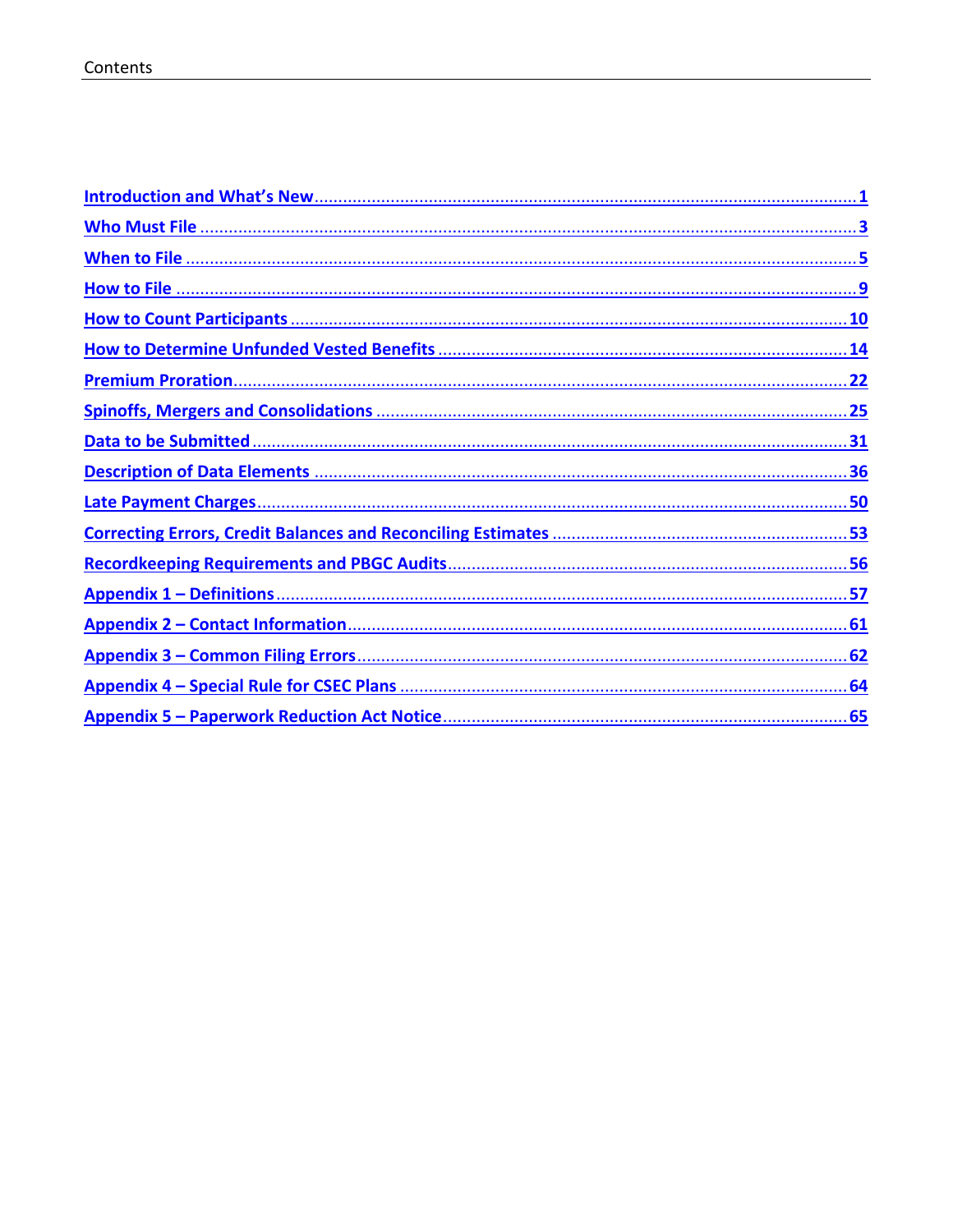# <span id="page-2-0"></span>**Introduction**

Payment of premiums to the Pension Benefit Guaranty Corporation (PBGC) is required by sections 4006 and 4007 of the Employee Retirement Income Security Act of 1974 (ERISA), and PBGC's Premium Regulations (29 CFR Part[s 4006](https://www.ecfr.gov/cgi-bin/text-idx?SID=a27c961f53cf0deb9dcbc571af862b31&mc=true&node=pt29.9.4006&rgn=div5) an[d 4007\)](https://www.ecfr.gov/cgi-bin/text-idx?SID=ee7473b44aebe60279b0eeab580163f9&mc=true&node=pt29.9.4007&rgn=div5).

There are two kinds of annual premiums: Flat-rate Premium, which applies to all plans, and Variable-rate Premium (VRP), which applies only to Single-employer Plans.

Every covered plan under ERISA section 4021 must make a premium filing each year. The due dates are described in the ["When to File"](#page-6-0) section.

Electronic filing is mandatory for all plans. My Plan Administration Account (My PAA) is a secure web-based application that enables pension plan professionals to electronically submit premium filings to PBGC in accordance with PBGC's regulations. Electronic filings may be prepared using My PAA's data entry screens or with compatible private-sector software. See ["How to File"](#page-10-0) section for more information. For more information on e-filing options, see [Appendix 3.](#page-63-0)

This document provides information for plans paying premiums for plan years beginning in **2022**, including instructions for each data element that must be reported.

# *Plan years beginning before 2022*

If you are filing for a previous year or amending a filing for a previous year, you must follow the instructions for that year (available from the ["Premium Filing"](https://www.pbgc.gov/prac/prem/premium-filing-payment-and-instructions) web page). However, because contact information and information about electronic funds transfers change periodically, the most recent information should be used instead of the information included in an instructions booklet for a prior plan year.

# *Defined terms*

[Appendix 1](#page-58-0) provides definitions for terminology used in this document. In general, the defined terms are capitalized to signal the reader to refer to Appendix 1 for more information. The convention of capitalizing the defined terms is not followed for a few defined terms such as "participant," "we," "you," and "your." In addition, this convention is not followed on the illustrative form (i.e., in the ["Data to be Submitted"](#page-32-0) section).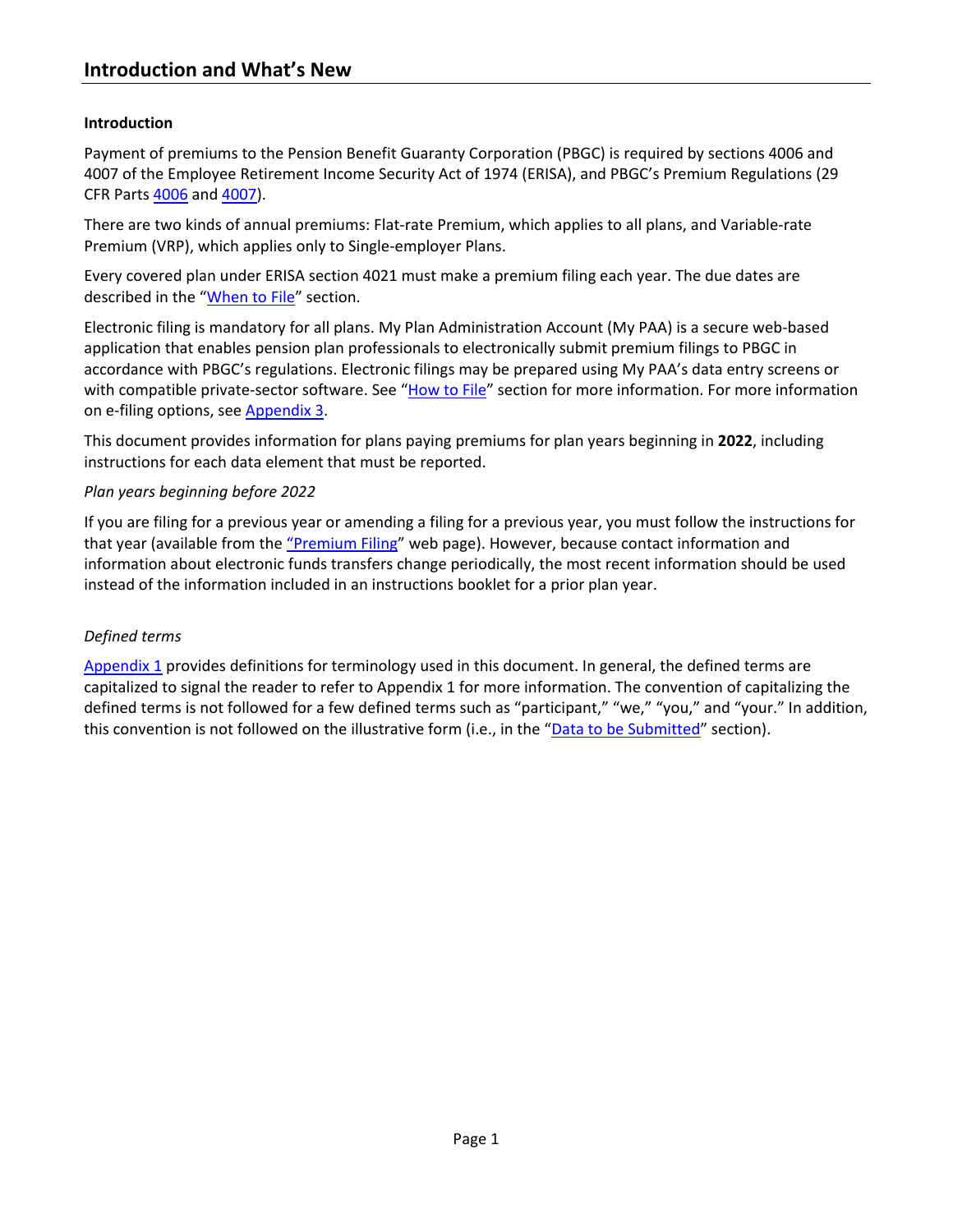# **What's New**

The filing requirements for 2022 are almost identical to the filing requirements for 2021. Here are the key changes to note for 2022:

- Changes in premium rates:
	- Single-employer plans other than CSEC plans:
		- o The Flat-rate Premium is \$88 per-participant, up from \$86
		- $\circ$  The Variable-rate Premium is \$48 per \$1,000 of unfunded vested benefits capped at \$598 times the number of Participants, up from \$46 per \$1,000 of unfunded vested benefits capped at \$582 times the number of Participants.
	- Multiemployer Plans: The Flat-rate Premium is \$32 per-participant, up from \$31. Multiemployer plans do not pay Variable-rate Premiums.

Premium rates for CSEC plans are not indexed, and thus those rates have not changed.

 Retroactive effective dates: Given the increase in popularity of adopting plans with retroactive effective dates, a result of favorable tax treatment provided under the SECURE Act, the instructions have been modified to clarify what information is reported with respect to such plans (and when) and to include examples to further clarify the reporting requirements. See pages 3, 6, and 39.

# **Common filing errors**

- **Incorrect plan identifying information (e.g., effective date)**
- **Required explanation for certain amended filings**
- Sending payment by ACH or Fedwire without properly identifying plan
- **EXECUTE:** Lookback Rule inconsistencies (Small Plans only)
- Entering incorrect "plan year" information for final Short Plan Years
- Disregarding warning messages during submission process.

[Appendix 3](#page-63-0) provides detailed information about these errors.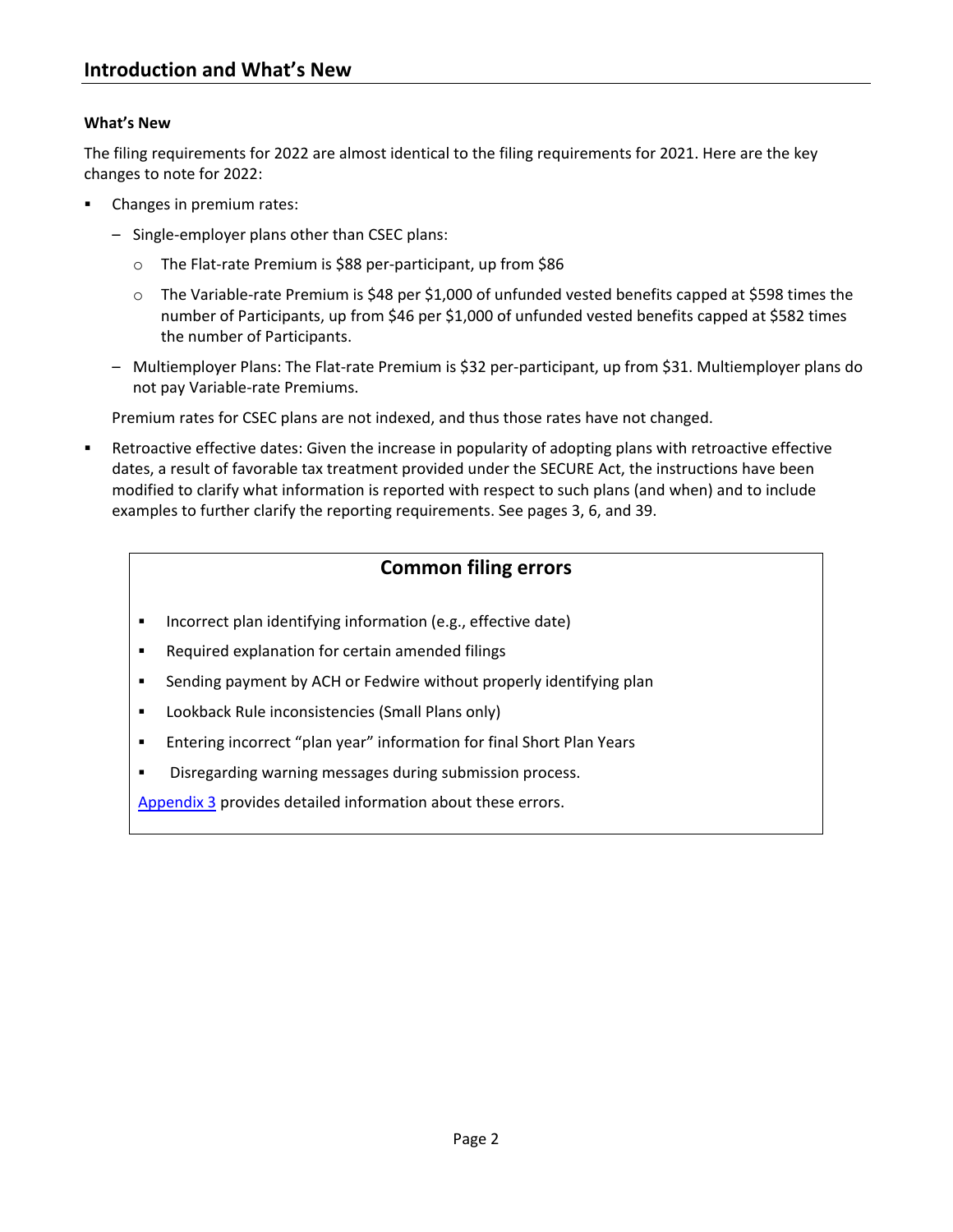# <span id="page-4-0"></span>**All covered plans must file**

The Plan Administrator of each pension plan covered under ERISA section 4021 is required to annually file the prescribed premium information and pay the premium due in accordance with PBGC's Premium Regulations and instructions.

Most private-sector defined benefit plans that meet tax qualification requirements are covered.<sup>[1](#page-4-1)</sup> If you are uncertain whether your plan is covered, we recommend you promptly request a determination by submitting a coverage determination form, available on PBGC's ["Pension Insurance Coverage"](https://www.pbgc.gov/prac/other-guidance/insurance-coverage) web page.

If your plan is covered, you must submit a premium filing even if:

- No premium is owed;
- The plan year is less than 12 months (i.e., a Short Plan Year); or
- The plan was not covered by PBGC for the entire plan year (i.e., a Short Coverage Year).

In certain specified situations, plans with Short Plan Years or Short Coverage Years pay a prorated premium. See ["Premium Proration"](#page-23-0) section.

*Note for Plans with Retroactive Effective Dates* — PBGC coverage begins on the plan's effective date, regardless of when the plan is adopted. Thus, a 2022 filing is required for a plan with an effective date in 2022, even if that plan isn't adopted until after 2022 and regardless of whether a premium is owed for 2022.

# **One Plan or More Than One?**

If several unrelated employers participate in a program of benefits wherein the funds attributable to each employer are available to pay benefits to all Participants (i.e., a Multiemployer or Multiple-employer Plan), the Plan Administrator must file and pay premiums for the plan as a whole. If separate plans are maintained for different groups of employees, regardless of whether each is maintained by the same employer or by employers that are part of the same controlled group, the Plan Administrator(s) must file and pay premiums separately for each plan.

<span id="page-4-1"></span><sup>1</sup> A church plan that makes an irrevocable election under IRC § 410(d) to be subject to certain IRC § 401(a) tax qualification requirements (e.g., participation, vesting, funding) is covered by PBGC only if it chooses to be covered and notifies PBGC accordingly. See PBGC's ["Pension Insurance Coverage"](https://www.pbgc.gov/prac/other-guidance/insurance-coverage) web page for information about this requirement.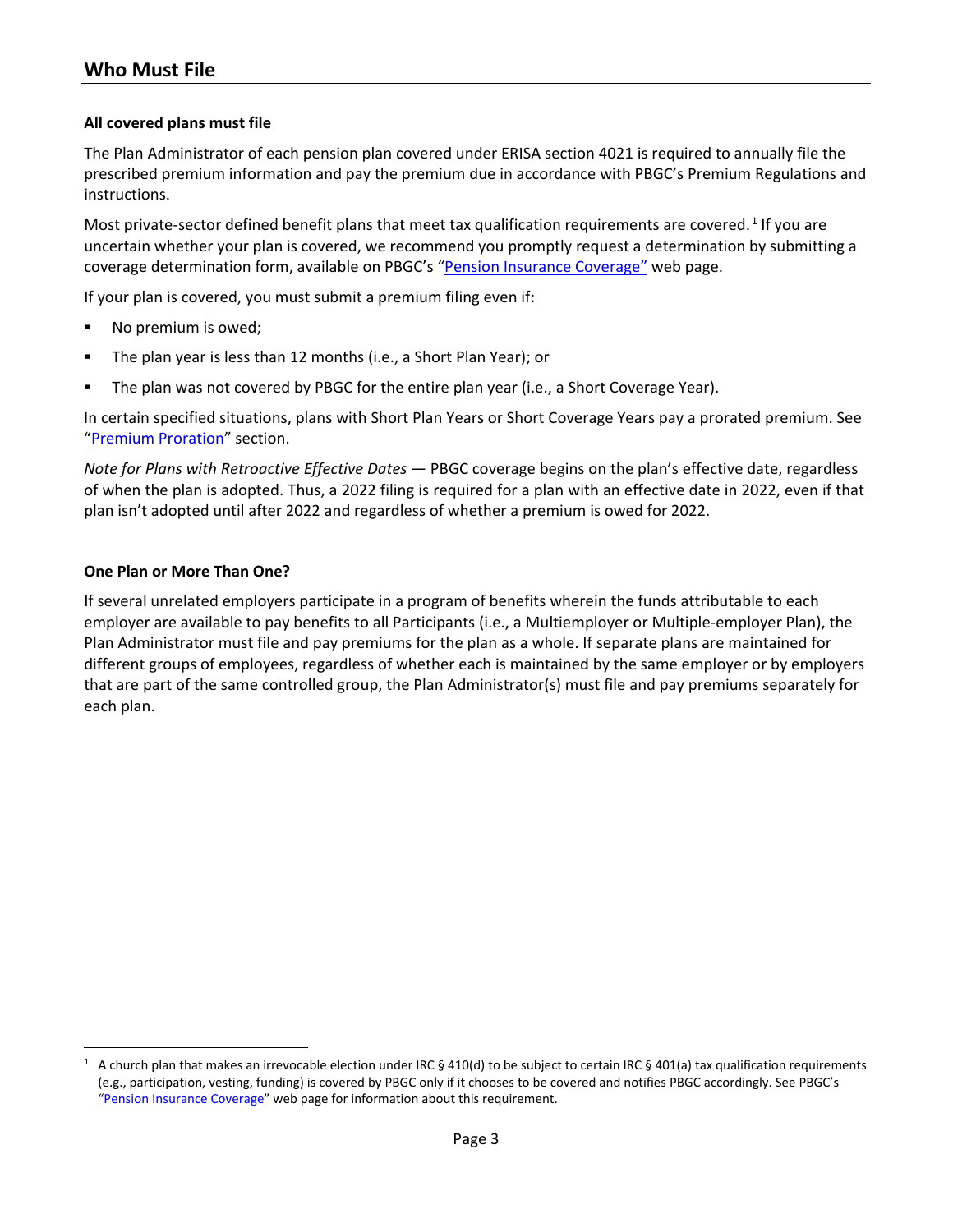#### **When Filing Obligation Ceases**

You must continue to make premium filings and pay premiums through and including the plan year in which any of the following occurs:

- A trustee is appointed for the plan under ERISA section 4042;
- The plan ceases to exist because all of its assets and liabilities were transferred to one or more other plans in a Merger or Consolidation;
- The plan ceases to be a covered plan under ERISA section 40[2](#page-5-0)1;<sup>2</sup> or
- Plan assets are distributed in satisfaction of all Benefit Liabilities pursuant to a standard termination.<sup>[3](#page-5-1)</sup>

The following examples illustrate when the filing obligation ceases:

*Example 1* – A calendar-year plan terminates in a standard termination with a termination date of September 29, 2021. On April 6, 2022, assets are distributed in satisfaction of all Benefit Liabilities. The Plan Administrator must file and make the premium payments for the 2021 and 2022 plan years. There is also an obligation to file a post-distribution certification (Form 501) as part the standard termination process. See § 4041.29 for additional information.

*Example 2* – A plan with a plan year beginning July 1 and ending June 30 terminates in a distress termination with a termination date of April 27, 2022 (i.e., during the plan year beginning July 1, 2021). On July 6, 2022, a trustee is appointed to administer the plan under ERISA section 4042. Because a trustee was not appointed until after the beginning of the 2022 plan year, a premium filing and payment must be made for this plan for 2022 plan year.

<span id="page-5-0"></span><sup>&</sup>lt;sup>2</sup> PBGC encourages plans that believe coverage has ceased to request a determination as soon as possible. See PBGC's "Pension [Insurance Coverage"](https://www.pbgc.gov/prac/other-guidance/insurance-coverage) web page for information about how to request a coverage determination.

<span id="page-5-1"></span><sup>&</sup>lt;sup>3</sup> The due date for the final filing may be accelerated for the plan year in which assets are distributed in satisfaction of Benefit Liabilities pursuant to a standard termination. See ["When to File"](#page-6-0) section).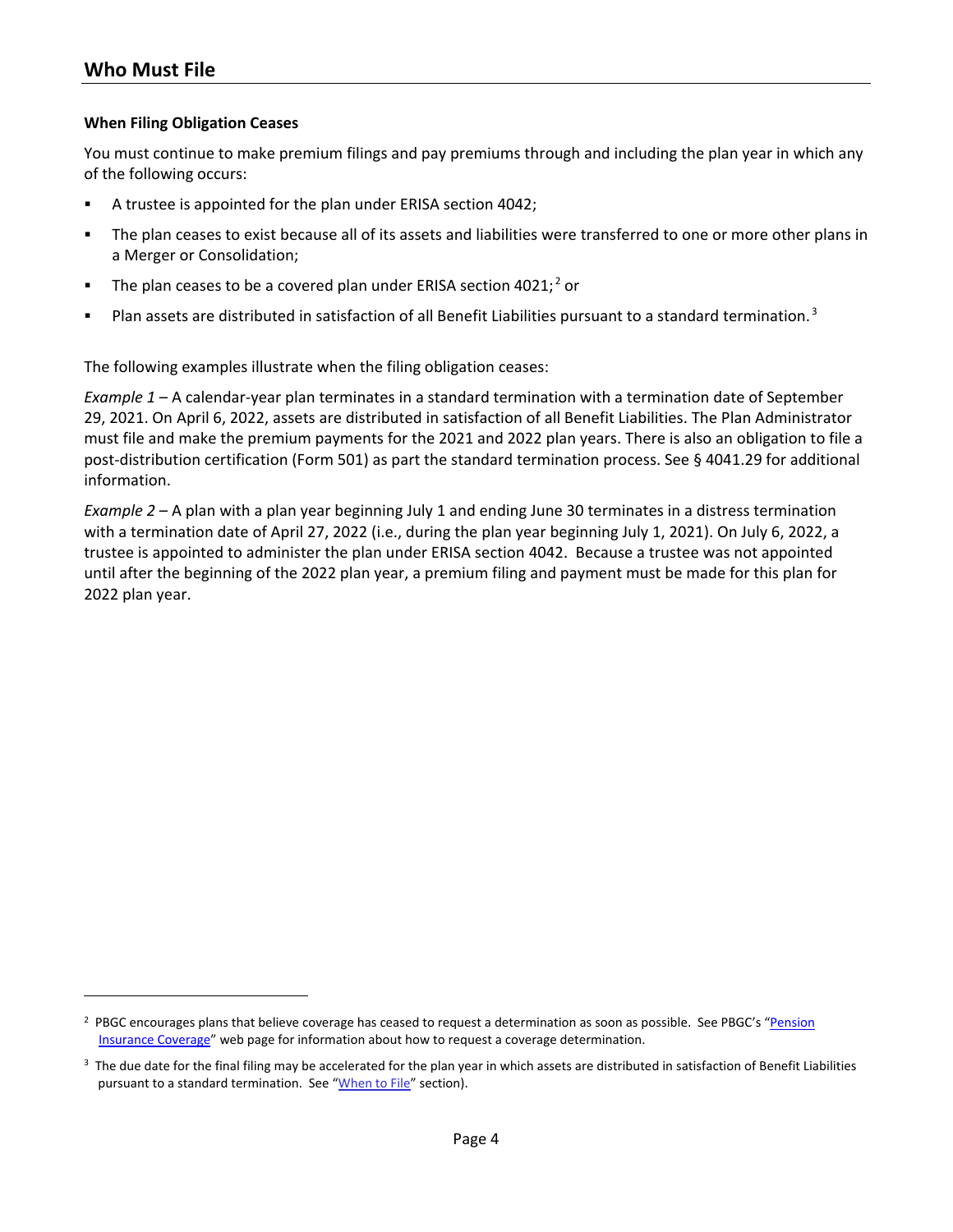# **When to File**

#### <span id="page-6-0"></span>**Introduction**

This section describes when premium filings are due. A filing includes both the submission of required data and the payment of any required premium. In general, if a filing is not made by the due date, late payment charges will apply. Late payment charges include both interest charges and penalty charges. See ["Late Payment Charges"](#page-51-0) section for more information on the ramifications of missing a deadline.

#### **Normal Premium Due Date**

In most cases, premium filings are due on the Normal Premium Due Date, (i.e., the 15<sup>th</sup> day of the 10<sup>th</sup> full calendar month in the plan year).<sup>[4](#page-6-1)</sup> If the Normal Premium Due Date falls on a Saturday, Sunday or Federal Holiday,<sup>[5](#page-6-2)</sup> the due date is automatically extended to the next business day.<sup>[6](#page-6-3)</sup> The special situations for which premiums are due on a date other than the normal premium due are summarized in the next section.

The following table shows the Normal Premium Due Dates for plan years beginning in 2022:

| ZUZZ NORMAL Premium Due Dates          |                               |                                               |                               |  |
|----------------------------------------|-------------------------------|-----------------------------------------------|-------------------------------|--|
| Date Premium<br>Payment<br>Year Begins | Normal<br>Premium Due<br>Date | Date Premium<br>Payment<br><b>Year Begins</b> | Normal<br>Premium Due<br>Date |  |
| 1/1/2022                               | 10/17/2022*                   |                                               |                               |  |
| 1/2/2022 - 2/1/2022                    | 11/15/2022                    | 7/2/2022 - 8/1/2022                           | 5/15/2023                     |  |
| $2/2/2022 - 3/1/2022$                  | 12/15/2022                    | 8/2/2022 - 9/1/2022                           | 6/15/2023                     |  |
| $3/2/2022 - 4/1/2022$                  | $1/17/2023*$                  | $9/2/2022 - 10/1/2022$                        | 7/17/2023*                    |  |
| $4/2/2022 - 5/1/2022$                  | 2/15/2023                     | 10/2/2022 - 11/1/2022                         | 8/15/2023                     |  |
| $5/2/2022 - 6/1/2022$                  | 3/15/2023                     | 11/2/2022 - 12/1/2022                         | 9/15/2023                     |  |
| $6/2/2022 - 7/1/2022$                  | 4/17/2023*                    | 12/2/2021 - 12/31/2021                        | 10/16/2023*                   |  |
|                                        |                               |                                               |                               |  |

#### **2022 Normal Premium Due Dates**

\* The Normal Premium Due Date falls on a Saturday, Sunday or Federal Holiday, so the date shown above is the first business day following the actual due date.

<span id="page-6-1"></span> $4$  The due date is the 15<sup>th</sup> day of the 10<sup>th</sup> full calendar month that begins on or after the first day of the Premium Payment Year. In situations involving a Short Plan Year, this due date may not be "in the plan year."

<span id="page-6-2"></span><sup>&</sup>lt;sup>5</sup> This extension does not apply to state or local holidays such as Patriots Day in Massachusetts or Emancipation Day in the District of Columbia.

<span id="page-6-3"></span><sup>&</sup>lt;sup>6</sup> See ["Late Payment Charges"](#page-51-0) section for information on how late charges are determined if payment is made after an automatically extended due date.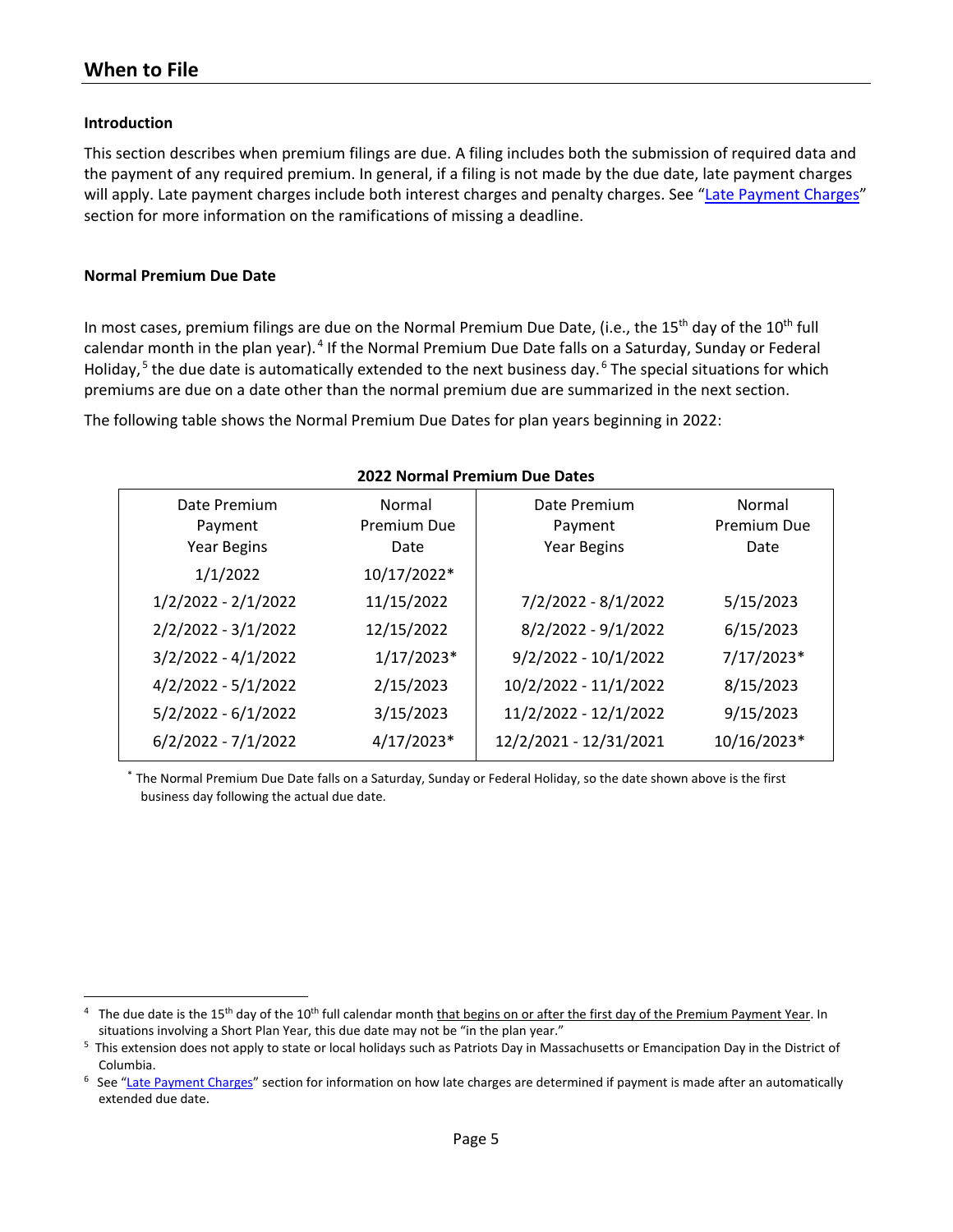# **Due Date for Special Situations**

In the situations noted below, premiums may be due on a date other than the Normal Premium Due Date:

- **The plan is a New or Newly Covered Plan,**
- All assets are distributed during the Premium Payment Year pursuant to a standard termination,
- The plan is eligible for PBGC disaster relief, or
- The plan year changed since last year.

The due dates for these situations are described below. For all of these situations, if the adjusted due date falls on a Saturday, Sunday or Federal Holiday, the due date is automatically extended to the next business day.

#### *New and Newly Covered Plans*

In some cases, these first-time filers cannot have their filings ready by the Normal Premium Due Date. For example, consider a calendar year plan that is adopted November  $1<sup>st</sup>$  with an effective date retroactive to January 1. Because the plan was adopted after the Normal Premium Due Date (October 17<sup>th</sup>), a later due date is warranted. This rule applies even if the New Plan was created as the result of a mid-year Spinoff from another plan.

To accommodate such plans, the due date for New and Newly Covered Plans is the latest of:

- The Normal Premium Due Date,
- 90 days after the date of the plan's adoption,
- 90 days after the date on which the plan became covered by Title IV of ERISA, or
- In the case of a Small Plan that is also a Continuation Plan, 90 days after the UVB Valuation Date.

These rules are illustrated in the following examples:

*Example 1* – Plan A, a calendar-year plan, was adopted August 1, 2022 with a retroactive effective date of January 1, 2022. Plan A is not a Continuation Plan or a Small Plan. The due date for Plan A's first premium filing is October 31 (90 days after August 1, 2022 is Sunday October 30<sup>th</sup>, so the due date moves to the next business day) because that date is later than the Normal Premium Due Date (October 17, 2022).

*Example 2* – The situation for Plan B is identical to Plan A (see Example 1) except that the plan was adopted one month earlier (i.e., July 1, 2022). The normal due date for Plan B's first premium filing is October 17, 2022, the Normal Premium Due Date because that date is later than 90 days after the adoption date (September 29, 2022).

*Example 3* — The situation for Plan C is identical to Plan A (see Example 1) except that the retroactive effective date was one year earlier (i.e., January 1, 2021). Because the effective date is in 2021, a premium filing is due for the 2021 plan year. That filing is due October 31, 2022 (90 days after the adoption date) because that date is later than the Normal Due Date for the 2021 plan year.

Because Plan C is not considered a New Plan for 2022, the regular due date rules apply which means the 2022 premium filing is due October 17, 2022 (two weeks before the 2021 premium is due).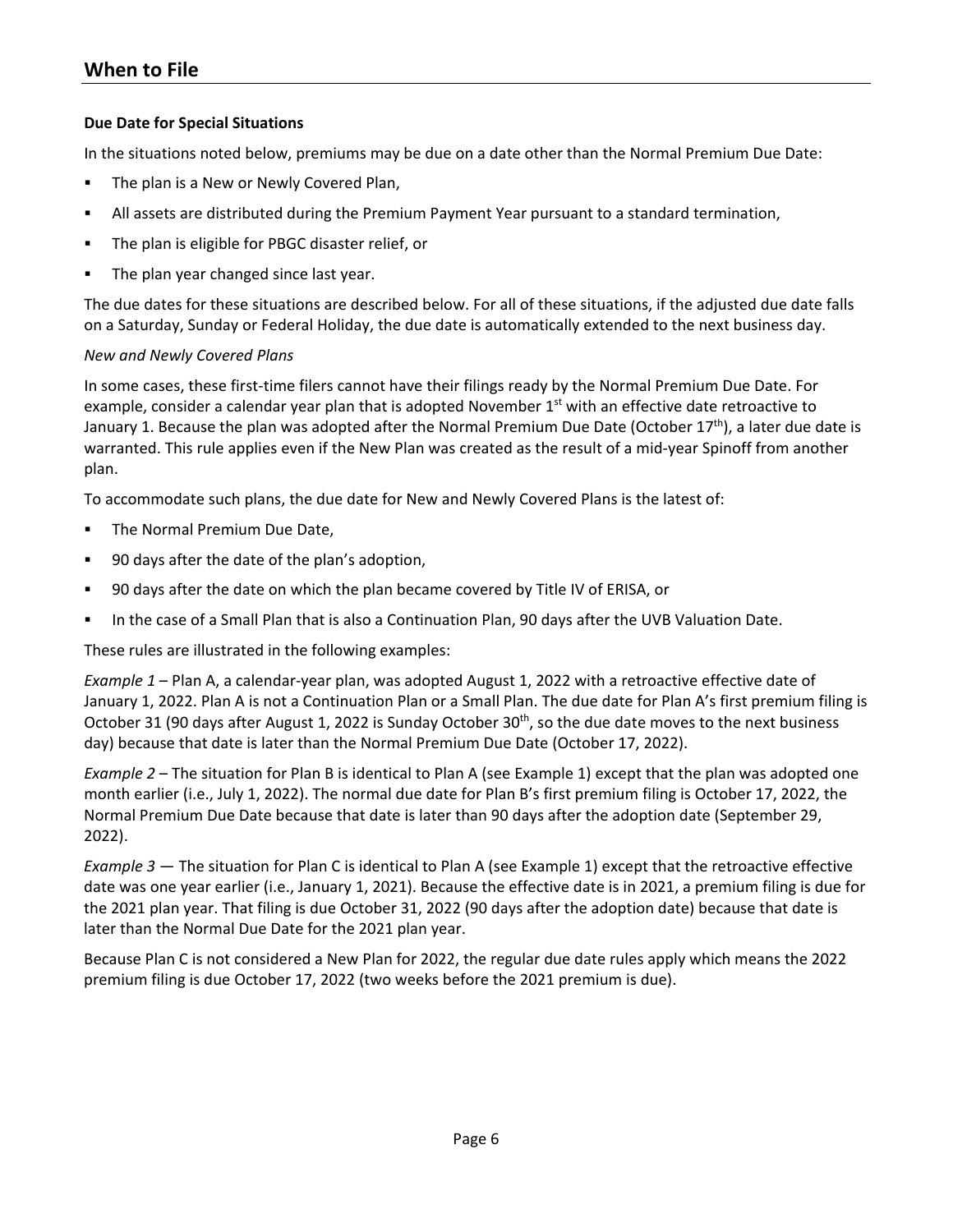*Example 4* – A professional service employer maintains Plan D, a calendar plan year plan. From plan inception through September 30, 2022, Plan D never had more than 25 active Participants, and was not a covered plan under ERISA section 4021. On October 1, 2022, a few employees were hired and became covered by the plan resulting in a total active Participant count of 26 and therefore, the plan became a covered plan on that date. Plan D will continue to be a covered plan regardless of how many active Participants the plan has in the future. Note that the Premium Payment Year begins on January 1, 2022, even though the plan did not become covered until after that date. The due date for the plan's first premium filing is December 30, 2022 (90 days after October 1, 2022) because the date is later than the Normal Premium Due Date (October 17, 2022).

See ["Spinoffs, Mergers, and Consolidations"](#page-26-0) section for additional examples of how these types of transactions affect due dates.

# <span id="page-8-2"></span>*Assets Distributed Pursuant to a Standard Termination*

For the Premium Payment Year in which all plan assets are distributed pursuant to a standard termination, it is possible that the employer will be out of business or plan records and personnel will not be available by the Normal Premium Due Date. To streamline the final premium payment with the other activities related to a standard termination, the due date for a plan in this situation is the earlier of:

- The Normal Premium Due Date (i.e., the date premiums would have been due had the plan not been terminated), or
- The date when the post-distribution certification<sup>[7](#page-8-0)</sup> is filed with PBGC.

# *Plans Affected by Certain Disasters*

When the IRS grants relief to certain taxpayers that are unable to meet filing deadlines because of a major disaster (e.g., a hurricane), the premium due date for plans in the IRS-designated disaster area is extended to the end of the relief period.

If your plan qualifies for disaster relief, you must notify PBGC on or before the end of the relief period. In general, this notification is done as part of the Comprehensive Premium Filing. <sup>[8](#page-8-1).</sup> However, if you anticipate it will be difficult to submit the Comprehensive Premium Filing by the end of the relief period, you may notify us by email. See [PBGC's Disaster Relief Announcement](https://www.pbgc.gov/prac/other-guidance/Disaster-Relief) for more information.

When an expected premium filing is not received timely, PBGC typically sends a "past due filing notice" to the plan administrator. We appreciate that receiving such notices can be disconcerting in situations where the filer is eligible for disaster relief. But, until PBGC receives a filing or email indicating that your plan is subject to an extended due date because of disaster relief, PBGC does not know that there is a good reason the filing has not yet been submitted.

If your plan is eligible for disaster relief, you can stop these notices from being sent simply by letting PBGC know that your plan is eligible for disaster relief. To do so, just send an email in advance of the normal due date to [premiums@pbgc.gov](mailto:pbgc_premiums@custhelp.com) identifying the plan, the disaster, the applicable IRS Notice number, etc.

<span id="page-8-0"></span> $7$  The post-distribution certification (Form 501) is a document required to be submitted to PBGC as part the standard termination process. See  $\frac{6}{9}$  [4041.29](https://www.ecfr.gov/cgi-bin/text-idx?SID=8b1672e66ebc9e29ea48f126f8b7cc8b&mc=true&node=pt29.9.4041&rgn=div5#se29.9.4041_129) for additional information.

<span id="page-8-1"></span><sup>&</sup>lt;sup>8</sup> See line 20 and box at the top of the first page of the illustrative form in the ["Data to be Submitted"](#page-32-0) section.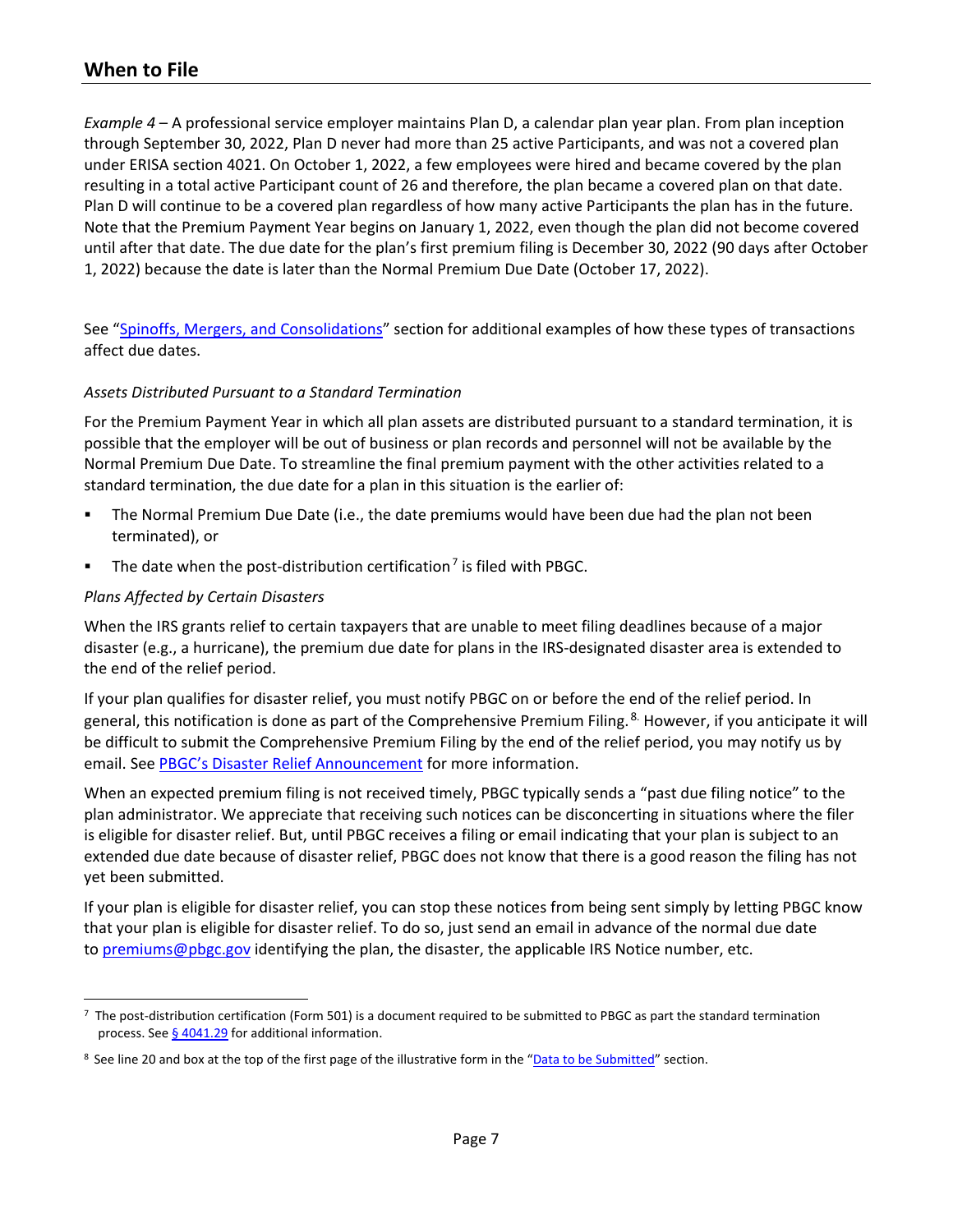# *Plans Changing Plan Years*

For a plan that changes its plan year, the filing due dates for the short year are unaffected by the change in plan year. However, for the first plan year under the new cycle, the due date is whichever is later:

- The Normal Premium Due Date, or
- 30 days following the date on which a plan amendment changing the plan year was adopted.

The following examples show the due dates for plans changing plan years:

*Example 1* – By plan amendment adopted on December 1, 2022, a plan changes from a plan year beginning January 1 to a plan year beginning June 1. This results in a Short Plan Year beginning January 1, 2022 and ending May 31, 2022. Premiums for the Short Plan Year are due October 17, 2022, the Normal Premium Due Date.

For the plan year beginning June 1, 2022, the premiums are due by the Normal Premium Due Date (March 15, 2023) because that is later than 30 days after the date the plan amendment changing the plan year was adopted (December 31, 2022).

*Example 2* – By plan amendment adopted on January 7, 2023, and made retroactively effective to April 1, 2022, a plan changes from a plan year beginning on March 1 to a plan year beginning on April 1. For the March 1, 2022 - March 31, 2022 Short Plan Year, the premium is due December 15, 2022. For the new plan year beginning April 1, 2022, the due date is 30 days after the adoption of the plan amendment changing the plan year (February 6, 2023) because that is later than the Normal Premium Due Date (January 17, 2023).

# **Additional Information**

You can find detailed rules about filing due dates in PBGC's premium payment regulation [\(29 CFR Part 4007\)](https://www.ecfr.gov/cgi-bin/text-idx?SID=ee7473b44aebe60279b0eeab580163f9&mc=true&node=pt29.9.4007&rgn=div5).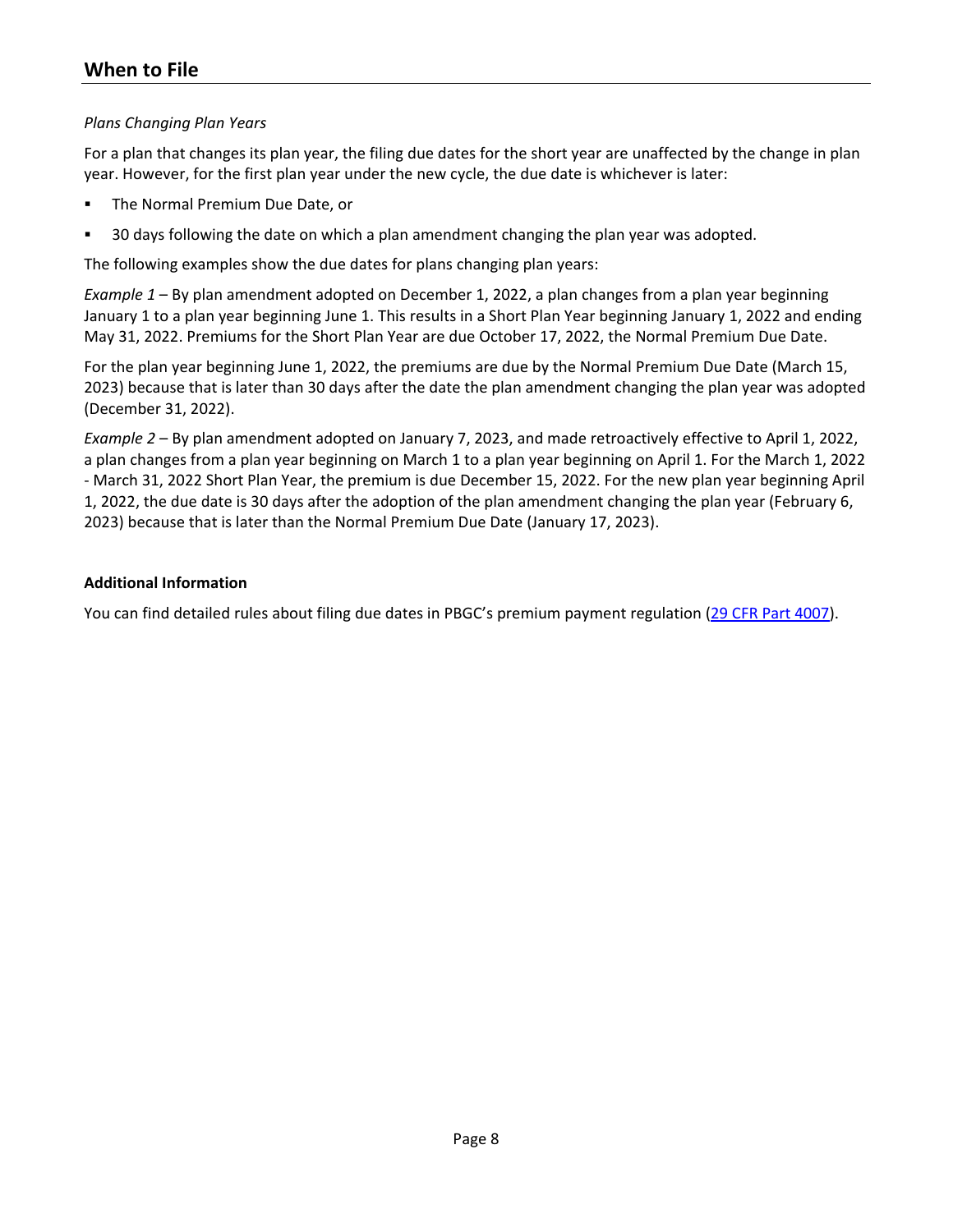# <span id="page-10-0"></span>**General**

To make a complete premium filing, you must report certain required data and submit any required premium payment by completing and submitting a Comprehensive Premium Filing.

A list of the data that must be reported is included in the ["Data to be Submitted"](#page-32-0) section. For simplicity, the required data elements are shown in a traditional "form" format. The purpose of the "form" is to provide a comprehensive list of data that must be submitted electronically. These instructions are written as if they related to the illustrative form (see ["Description of Data Elements"](#page-37-0) section). The "form" is for illustrative purposes only.

# **Filing Method**

Premium filings are submitted electronically through PBGC's e-filing application, My Plan Administration Account (My PAA).

You may prepare the filing directly using My PAA's data entry screens. Alternatively, you may use approved private-sector software to prepare a filing and then "upload" the filing via My PAA. Approved private-sector software will convert your filing in an "XML" file that meets PBGC specifications.

Depending on how you choose to prepare electronic filings (My PAA data entry screens or private-sector software), the order in which the questions are asked may differ from the order shown on the forms. In addition, in some cases, the software may perform certain calculations instead of requiring that you manually enter each required data element.

The ["Online Premium Filing \(My PAA\)"](https://www.pbgc.gov/prac/prem/online-premium-filing-with-my-paa) section of PBGC's website provides detailed, and often more up to date, information about My PAA.

#### **Paying Premiums**

Although e-filing of premium information through My PAA is mandatory, premium payments may be made either within My PAA or outside of My PAA. If you choose to pay within My PAA, your payment will be made by an electronic funds transfer using Automated Clearing House (ACH). If you pay outside of My PAA, you may pay by electronic funds transfer (ACH or Fedwire), paper check or on-line via [www.pay.gov.](http://www.pay.gov/) Pay.gov is a free, and user-friendly Federal website from which you can make secure electronic payments directly to many Federal Agencies, including PBGC. We recommend using Pay.gov to minimize the potential for errors (e.g., incorrect account numbers).

*Note re: debit blocks* - If you are sending payment electronically, be sure to provide the PBGC Company ID to your financial institution **before you submit your payment** so they may authorize PBGC to debit your account. Without this authorization, your financial institution may reject the processing of your payment. A debit block is the most common reason for failed ACH payments, and the most common reason late premium payment penalties are assessed.

Currently, PBGC has two Company ID numbers, one for payments made within My PAA, and one for payments made outside of My PAA. Please refer to the payment instructions in My PAA or on PBGC's website for up-todate information.

Additional information on payment options is included in [Premium Filing Payment & Instructions](https://www.pbgc.gov/prac/prem/premium-filing-payment-and-instructions) web page.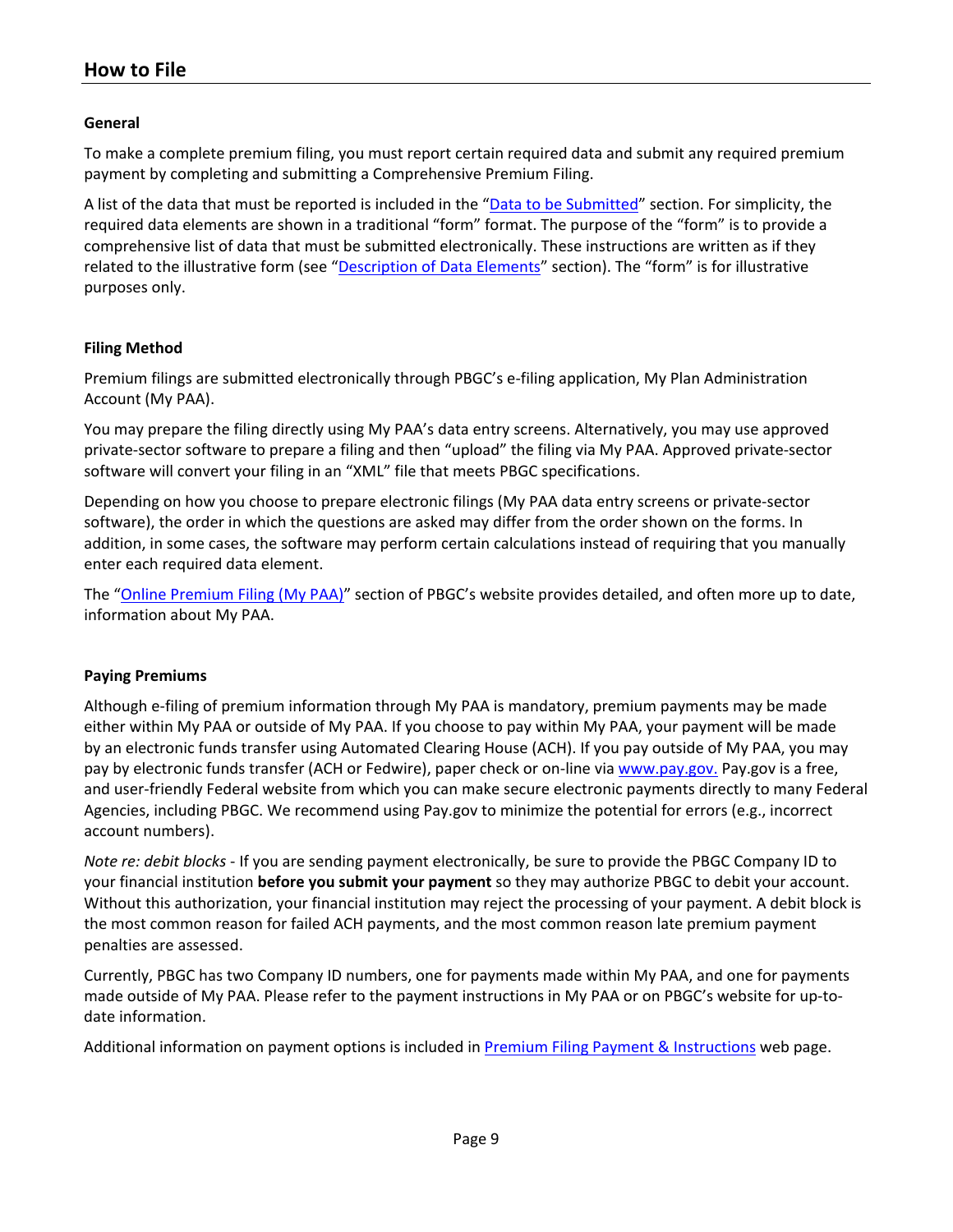# <span id="page-11-0"></span>**General**

Plan Participants must be counted because Flat-rate Premiums are based on the number of Participants, as are both caps on the Variable-rate Premium (MAP-21 Cap and Small Employer Cap). In addition, the number of Participants affects whether Variable-rate Premiums are based on current or prior (i.e., "lookback") year measurements. The date on which Participants are counted is called the "Participant Count Date."

# **Participant Count Date**

In general, the Participant Count Date is the last day of the Prior Premium Payment Year. However, in the scenarios described below, it is the first day of the Premium Payment Year:

- The plan is a New Plan
- The plan is a Newly Covered Plan (regardless of whether the plan was covered under ERISA section 4021 on that date).
- With respect to a Spinoff:
	- The plan is the Transferor Plan,
	- The Spinoff is effective on the first day of the Transferor Plan's Premium Payment Year, and
	- The Spinoff is not De Minimis.
- With respect to a transaction in which a plan transfers some, but not all of its assets into another plan:
	- The plan is the Transferee Plan,
	- The transaction is effective on the first day of the Transferee Plan's Premium Payment Year, and
	- With respect to the Transferor Plan, the transfer (i.e., the Spinoff) is not De Minimis.
- With respect to a Merger:
	- The plan is the Transferee Plan,
	- The Merger is effective on the first day of the Transferee Plan's Premium Payment Year, and
	- The Merger is not De Minimis, or the amount transferred to the Transferee Plan in conjunction with the Merger exceeds the value of the Transferee Plan's assets immediately before the Merger (i.e., the transaction was structured such that the smaller plan was the surviving plan).

The following examples illustrate the determination of the Participant Count Date.

*Example 1* – An ongoing plan changes its plan year from a calendar year to a plan year that begins June 1, effective June 1, 2022. The Participant Count Date for the:

- January 1, 2022 May 31, 2022 plan year is December 31, 2021,
- June 1, 2022 May 31, 2023 plan year is May 31, 2022.

*Example 2* – A new calendar-year plan is adopted February 18, 2022, retroactively effective as of January 1, 2022. The Participant Count Date is January 1, 2022.

*Example 3* – A new calendar-year plan is adopted January 1, 2022, effective April 1, 2022. The Participant Count Date is April 1, 2022.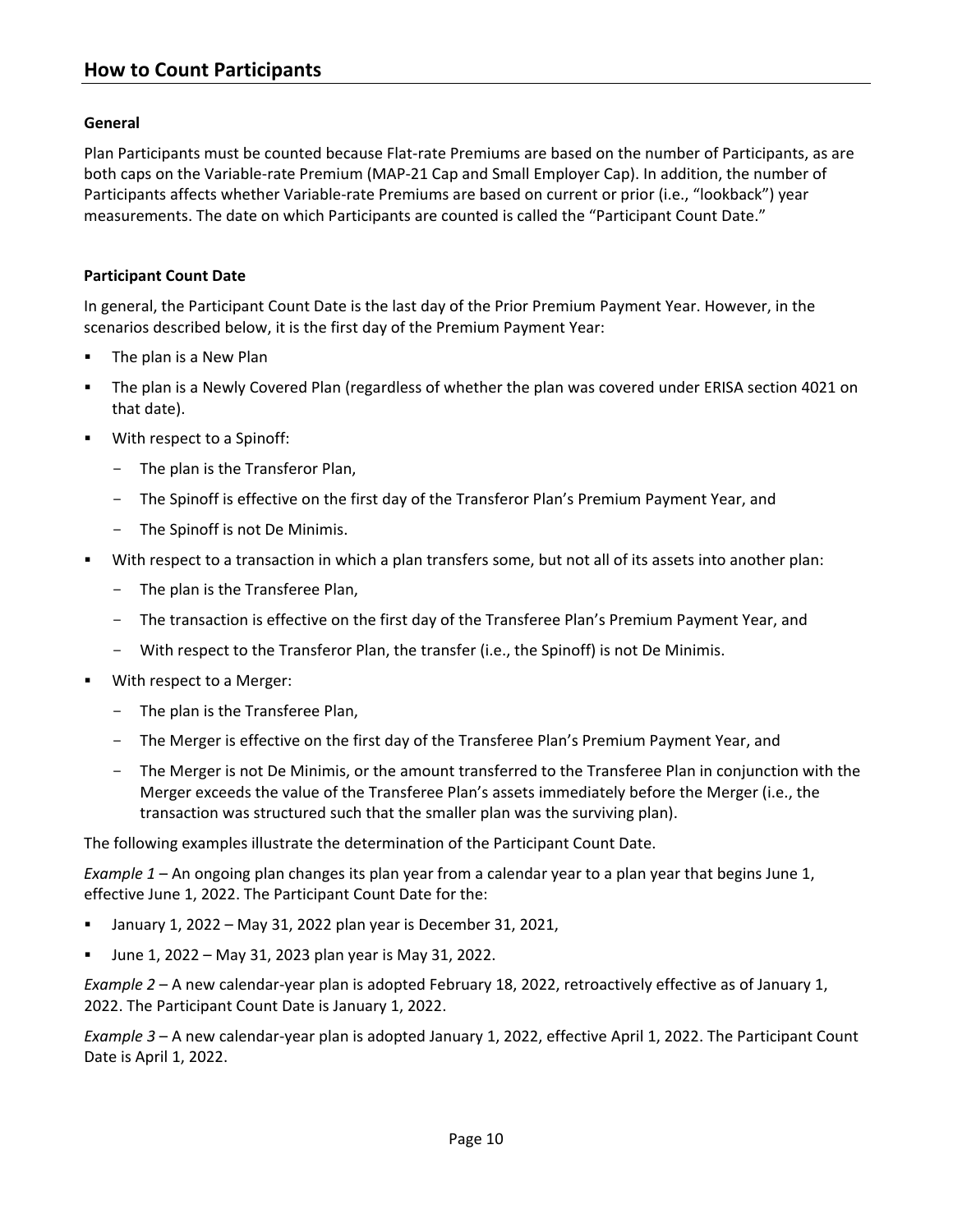# **How to Count Participants**

*Example 4* – A calendar-year plan that was not a covered plan under ERISA section 4021 becomes covered on May 31, 2022. The first day of the Premium Payment Year is January 1, 2022, and the Participant Count Date is January 1, 2022.

See ["Spinoffs, Mergers, and Consolidations"](#page-26-0) section for additional examples of how these types of transactions affect the Participant Count Date.

# **Participant**

For premium purposes, "Participant" means an individual (whether active, inactive, retired, or deceased) with respect to whom the plan has Benefit Liabilities as of the Participant Count Date. Beneficiaries and alternate payees are not counted as Participants. However, a deceased Participant will continue to be counted as a Participant if there are one or more beneficiaries or alternate payees who are receiving or have a right to receive benefits earned by the Participant.

An individual is not counted as a Participant after an insurer makes an irrevocable commitment to pay all Benefit Liabilities with respect to the individual or after all Benefit Liabilities with respect to the individual are otherwise distributed. In addition, a non-vested individual is not counted as a Participant after:

- A deemed "zero-dollar cashout,"
- A one-year break in service under plan rules, or
- **Death.**

# **Cashouts**

If the plan has a separate cashout provision for zero benefits, terminated non-vested Participants are deemed to be cashed out as of the date specified in the deemed cashout provision or, if no date is specified, as of the employment termination date. If the plan provides that zero benefit amounts will be deemed to be paid as soon as possible, terminated non-vested Participants will also be deemed to be cashed out as of the employment termination date.

If the plan does not have a separate cashout provision for zero benefits, but does have a mandatory cashout of small benefit amounts (*e.g.*, benefits \$5,000 or less), terminated non-vested Participants are deemed to be cashed out in the same manner as terminated vested Participants. If the plan is silent as to the timing of actual cashouts of terminated vested Participants, the plan is deemed to read "as soon as practicable" and the terminated non-vested Participants are deemed to be cashed out immediately upon termination of employment. If the plan specifies a date as of which actual cashouts of terminated vested Participants take place (*e.g.*, on the first day of the next month), that rule would also apply to deemed cashouts of terminated nonvested Participants. These rules do not apply if, despite plan language, the plan has an obvious pattern or practice of delaying distributions for long periods.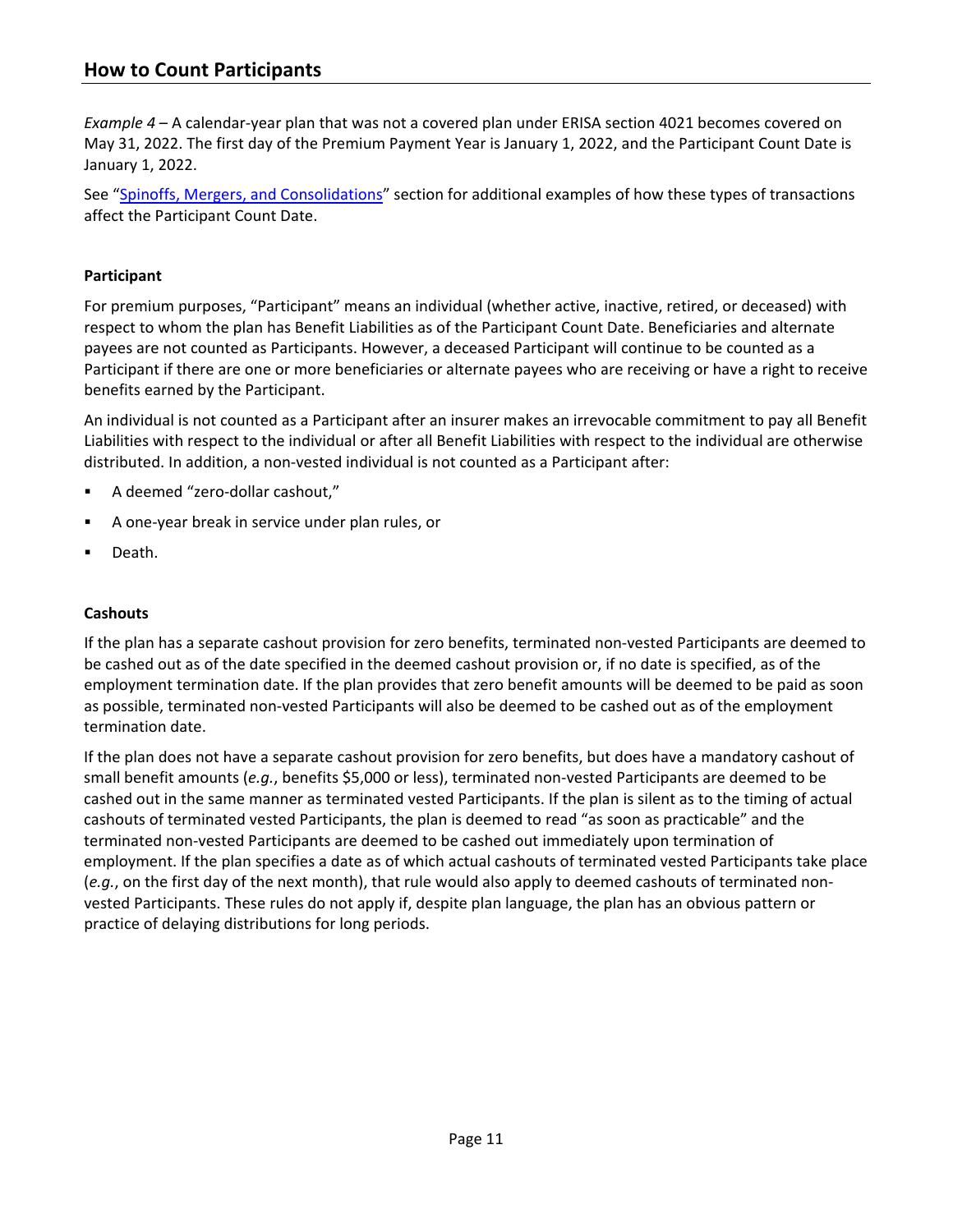*Example* – Suppose a calendar-year plan provides that if a Participant terminates employment and the Participant's vested benefit has a value of \$5,000 or less, the plan will pay the vested benefit to the Participant in a lump sum as of the first of the month following termination of employment. Suppose further that no plan provisions specifically address payment of benefits upon termination of employment by non-vested Participants. If a Participant with a non-vested accrued benefit terminates employment on December 15, 2021, the Participant will be included in the Participant Count as of December 31, 2021 (because the cashout is deemed to occur on January 1, 2022, the first of the month following termination of employment). If, as is typically the case for a calendar-year plan, the plan's Participant Count Date for 2022 is December 31, 2021, a Flat-rate Premium must be paid for this Participant for 2022.

# **Breaks in Service**

A non-vested individual ceases to be a Participant for premium purposes when the individual incurs a one-year break in service under the plan.

If the break in service occurs in a service computation period that coincides with the Prior Premium Payment Year, we treat the individual as not being a Participant for purposes of determining the premium for the Premium Payment Year.

*Example 1* – A calendar-year plan with five-year vesting provides that a Participant who performs 500 or fewer hours of service in a service computation period incurs a one-year break in service as of the last day of the computation period. The plan also provides that the annual service computation period begins on the anniversary of a Participant's date of hire. Consider an employee who was hired on December 1, 2016 and terminates employment on February 1, 2021. Further assume that this Participant does not perform more than 500 hours of service during the December 1, 2020 – November 30, 2021 computation period. This Participant incurs a one-year break in service on November 30, 2021. Since the break occurred before December 31, 2021 (the Participant Count Date for the 2022 premium), the individual would not be included in the Participant Count for 2022.

*Example 2* – A calendar-year plan provides that a Participant who performs 500 or fewer hours of service in a service computation period incurs a one-year break in service as of the last day of the computation period. The plan also provides that the annual service computation period is the calendar year. Consider a non-vested employee who does not perform more than 500 hours of service during the 2021 calendar-year computation period. This Participant incurs a one-year break in service on December 31, 2021. Although the break occurs on the Participant Count Date for the 2022 premium, the individual would not be included in the Participant Count for 2022.

# **Comparison to Form 5500**

The Participant Count for the Premium Payment Year and the number of Participants reported for item 6 of Form 5500 for the Prior Premium Payment Year (*e.g.*, the 2022 premium filing and the 2021 Form 5500) are generally determined as of the same date (*i.e.*, the last day of the Prior Premium Payment Year). However, the two counts may differ. For example:

 For premium purposes, individuals who are earning or retaining credited service but with respect to whom a plan has no Benefit Liabilities are not counted as Participants. But individuals who are earning or retaining credited service are considered to be Participants for purposes of item 6 of the Form 5500, even if the plan has no Benefit Liabilities with respect to them.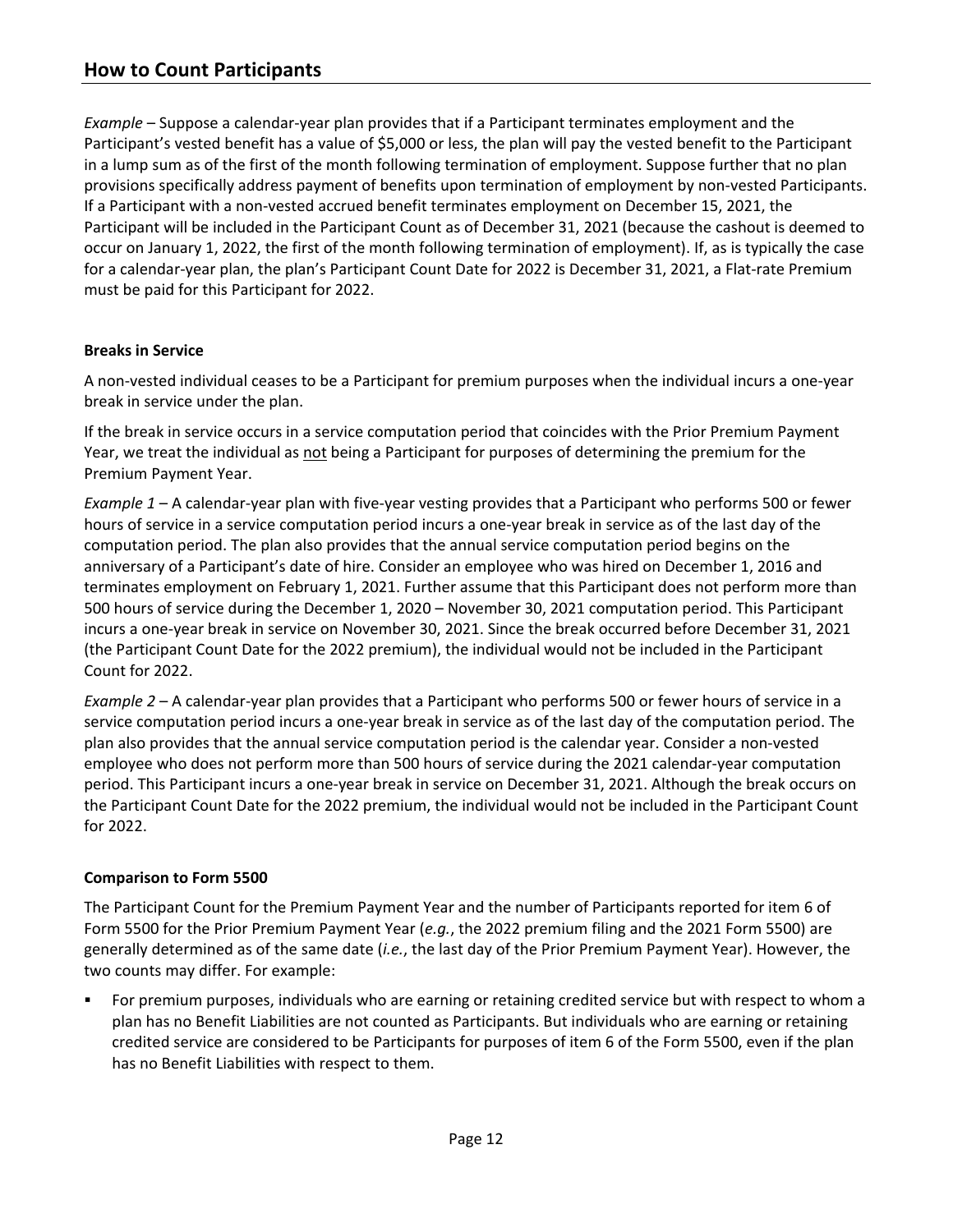# **How to Count Participants**

**There is a difference in the break-in-service rules that apply when counting Participants for premium** purposes and for purposes of item 6 of Form 5500. For purposes of item 6 of Form 5500, whether a non-vested individual is excluded from the count because of a break in service depends upon the plan language; under the provisions of most plans, the instructions for item 6 would require that a separated non-vested individual be counted as a Participant until the individual has incurred five or more consecutive one-year breaks in service. For premium purposes, on the other hand, a non-vested individual is excluded from the count because of a break in service when the individual has incurred a one-year break in service under the terms of the plan.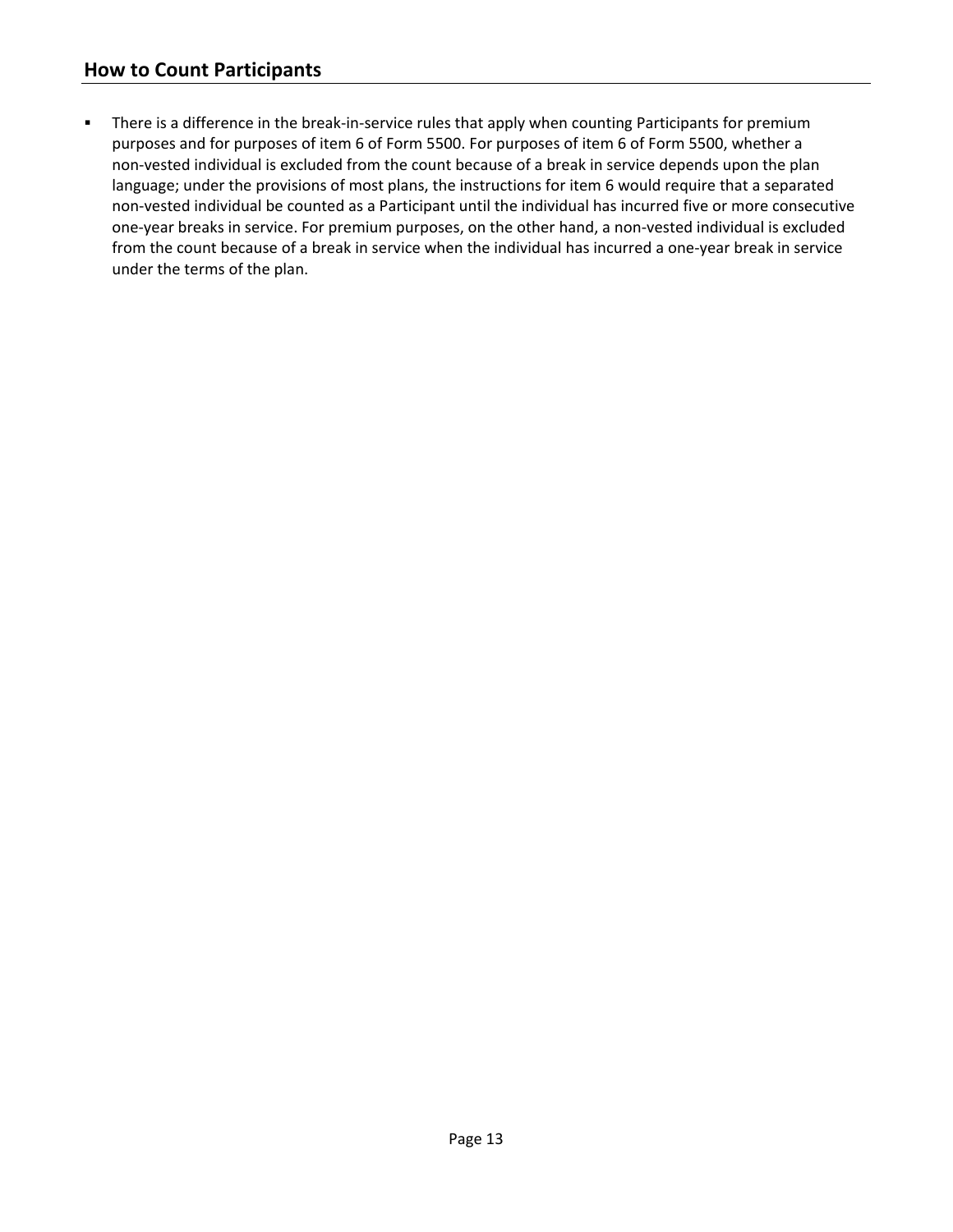# <span id="page-15-0"></span>**General**

"Unfunded vested benefits" (UVBs) is the term used to describe the underfunding measure on which the Variable-rate Premium is based (i.e., the excess, if any, of the Premium Funding Target, over the fair market value of plan assets). This section describes how and when the Premium Funding Target and fair market value of plan assets are determined for this calculation.

*Note for CSEC plans* – the instructions below relate to Single-employer plans other than CSEC plans. [Appendi](#page-66-0)x 4 provides information about where the special rules for CSECs override these instructions.

# **Which year's UVBs**

In general, Variable-rate Premiums are based on UVBs for the Premium Payment Year. However, Small Plans are subject to a Lookback Rule, under which the Variable-rate Premium for the Premium Payment Year is based on UVBs for the Prior Premium Payment Year - for example, under the Lookback Rule, the 2022 Variable-rate Premium is based on UVBs for 2021 (the Lookback Year).

The lookback rule first applied for 2014 plan years. At that time Small Plans were given automatic approval to permanently opt out of the Lookback Rule (i.e., to use current year UVBs to determine the Variable rate Premium). Most Small Plans chose to do so. Those plans must continue to use current year UVBs to determine the Variable-rate Premium unless and until they seek and receive permission from PBGC to start using the Lookback Rule in the future. Information about how to seek such permission is covered later in this "Which year's UVBs" section.

# *New and Newly Covered Small Plans*

The Lookback Rule doesn't apply to New and Newly Covered Small Plans because such plans don't have a covered prior year to look back to. So, special rules apply. If a New or Newly Covered Plan is Small and:

- Was created as the result of a non-De Minimis Spinoff or Consolidation (i.e., "Continuation Plans"), the Variable-rate Premium for the Premium Payment Year is based on UVBs for that same year. These plans do, however, get more time to complete their filings (see ["When to File"](#page-6-0) section).
- Is not a Continuation Plan, the plan is exempt from the Variable-rate Premium for its first year of filing. Note that such a plan could be either a newly established plan or a plan resulting from a De Minimis Spinoff. The exception applies in either case.

These plans will be permitted to opt out of using the Lookback Rule without first seeking PBGC permission, the first time the Lookback Rule would otherwise apply.

# *Opting out of the Lookback Rule Starting with 2022*

- Not the first opportunity to opt out If a Plan had the opportunity to opt out of the Lookback Rule in the past but chose not to, PBGC permission is required to opt out for 2022. See next page for information on how to seek such permission.
- First opportunity to opt out If the 2022 plan year is the first year for which a plan has the opportunity to opt out of the Lookback Rule, the plan may do so without first seeking permission from PBGC. For example, permission to opt out is not required if:
	- The plan was not a Small Plan for any year after 2014, but because of a decrease in Participant Count, is a Small Plan for 2022;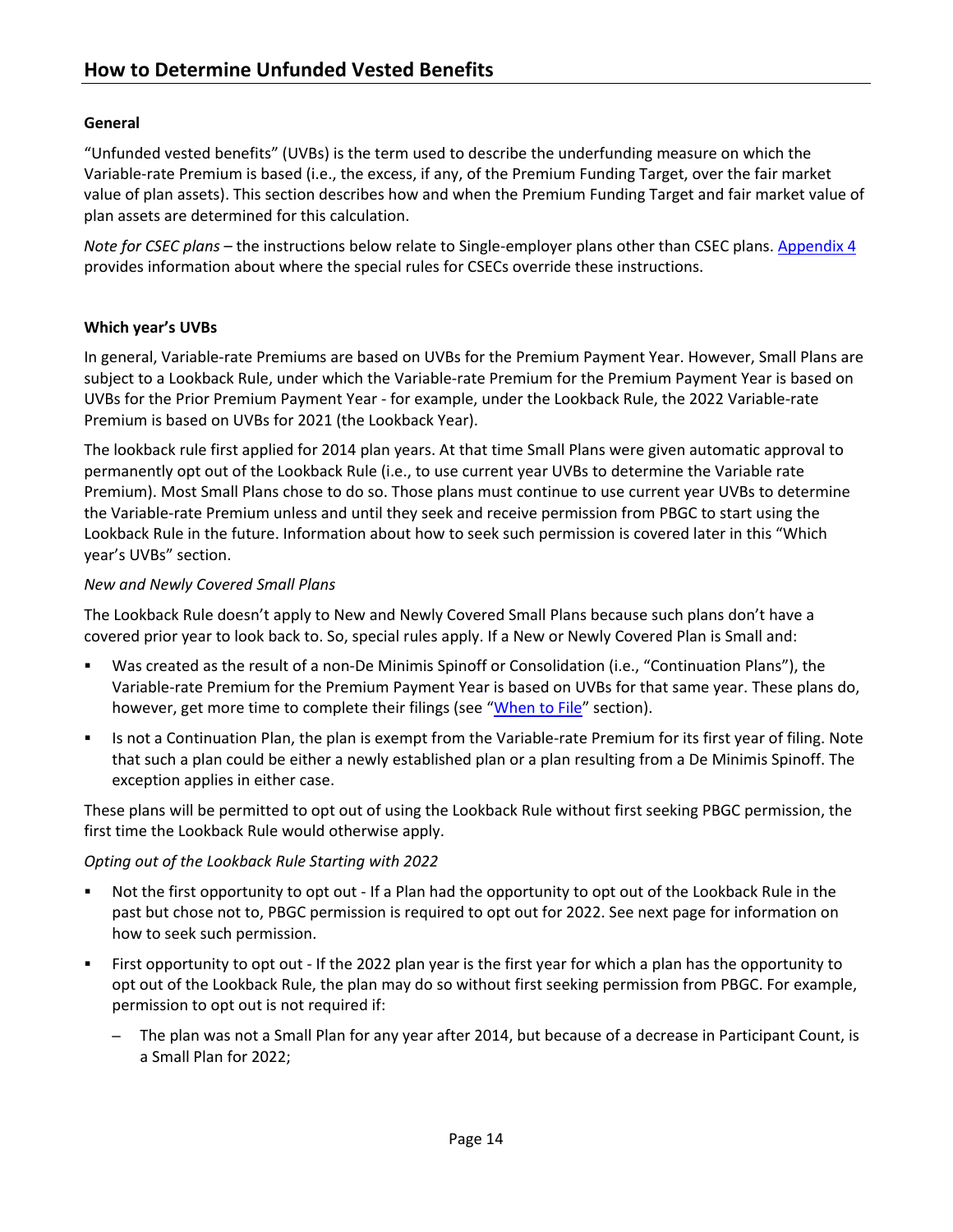- The plan was a New or Newly Covered Small Plan that was also a Continuation Plan for 2021 and was thus, required to use current year UVBs to determine its 2021 Variable-rate Premium;
- The plan did not have to calculate nor report UVBs for any year after 2014 because it was exempt from the Variable-rate Premium or eligible for the Small-employer Cap and chose to pay the cap and not report UVBs.

Small Plans reporting UVBs for the first time are cautioned to be careful to ensure the data reported in the Variable-rate Premium section of the filing are entered correctly because if the reported UVB Valuation Date<sup>[9](#page-16-0)</sup> is within the Premium Payment Year, we will expect all future filings to be completed using current year UVBs to determine the Variable rate- Premium.

*Note for Small Plans with year-end valuation dates* – It is not practical for a Small Plan with a year-end valuation date to opt out of the Lookback Rule. For example, consider a Small Plan with a calendar year plan year. Opting out of the Lookback Rule would mean measuring UVBs on December  $31^{st}$ , two and a half months after the October 15<sup>th</sup> due date.

# *Requesting permission to use (or not use) the Lookback Rule*

As noted above, PBGC permission is required if:

- a Small Plan that had the opportunity to opt out of the Lookback Rule in the past but chose not to, wants to opt out starting with 2022, or
- a Small Plan that opted out of using the Lookback Rule in the past, wants to start using the Lookback Rule starting with 2022.

Such requests must be submitted at least 60 days before the due date using one of the following options:

 My PAA: Send a message via My PAA by selecting the "Submit Request" link from the Plan Details page, then selecting "Other Requests & Correspondence" and finally the "Request re: Lookback Rule" request type. Submitting the request this way has many benefits (e.g., automatically generated confirmation email, ability to check the status of a request).

For more information about submitting requests via My PAA, see [PBGC's My PAA online demo web page.](https://www.pbgc.gov/prac/prem/online-premium-filing-with-my-paa/my-paa-online-demonstrations)

 Email: Send an email to [premiums@pbgc.gov](mailto:pbgc_premiums@custhelp.com) with "Request re: Lookback Rule" in the subject line. If you do not receive an email acknowledgement within two business days, please call PBGC at 1-800-736-2444 or (202) 229-4242 (select option 2) to confirm that your request was received.

PBGC will review such requests based on the facts and circumstances and will grant such requests only for good cause in appropriate circumstances. PBGC will not grant requests made solely to reduce premiums.

If you do not receive a determination within 30 days of making the request, please call us at 1-800-736-2444, as you will need the determination to make a timely premium filing.

<span id="page-16-0"></span><sup>&</sup>lt;sup>9</sup> See line (7)(c)(3) of the illustrative form in the ["Data to be Submitted](#page-32-0)" section.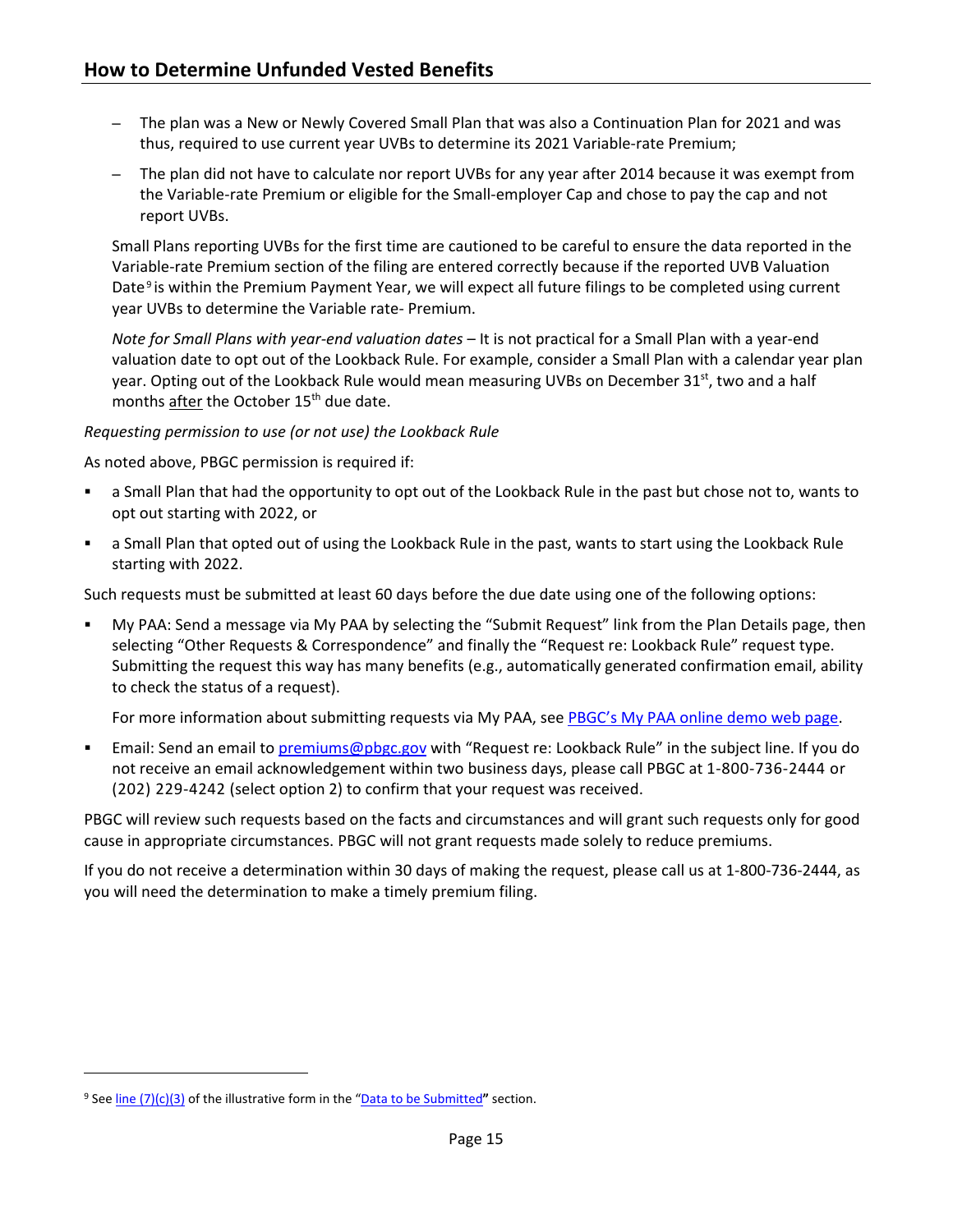# *Measurement date*

UVBs are measured on the funding valuation date (i.e., the measurement date for determining the minimum required contribution) for the applicable plan year (i.e., either the Premium Payment Year or the Lookback Year, depending on whether the Lookback Rule applies). Regardless of whether the Lookback Rule applies, this date is called the UVB Valuation Date to distinguish it from the Participant Count Date (see ["How to Count Participants"](#page-11-0) section).

So, for plans using the Lookback Rule, the UVB Valuation Date is the valuation date used to determine the minimum required contribution (i.e., "the funding valuation date") for the Lookback Year. For all other plans, the UVB Valuation Date is the funding valuation date for the Premium Payment Year.

# **Examples**

The following examples illustrate these rules:

*Example 1 –* Plan A, a calendar year plan, is not a Small Plan and therefore, in accordance with ERISA 303 must have a beginning of year valuation date. Plan A's Variable-rate Premium for 2022 is based on UVBs for 2022 (i.e., the Premium Payment Year) measured as of 1/1/2022. This result is not dependent on whether the plan is a Continuation Plan.

*Example 2 –* Plan B is a pre-existing Small Plan that did not opt out of the Lookback Rule in 2014 and to date has not submitted a request to PBGC regarding the Lookback Rule. Plan B has a calendar year plan year and a beginning of year valuation date. Plan B's Variable-rate Premium for 2022 is based on UVBs for the plan year beginning in 2021 measured as of 1/1/2021.

*Example 3 –* Plan C is a New Small Plan with a calendar year plan year created as the result of a non-De Minimis Spin-off on 1/1/2022 is therefore considered a Continuation Plan for 2022. Plan C has a beginning of year valuation date. As a Continuation Plan, Plan C is not subject to the Lookback Rule for 2022 (because there is no prior year to look back to). That means UVBs are measured as of 1/1/2022.<sup>[10](#page-17-0)</sup>

*Example 4 –* Plan D is a pre-existing Plan with a calendar year plan year and a beginning of year valuation date. Plan D had a Participant count greater than 100 for all years from 2016 through 2021, but due to attrition, its 2022 Participant count is 98. Thus, Plan D is now subject to the Lookback Rule. That means Plan D's Variable-rate Premium for 2022 is based on UVBs for the plan year beginning in 2021 (i.e., the "Lookback Year" measured as of 1/1/2021), the same UVBs that were used to determine the 2021 VRP. Alternatively, Plan D may opt out of the Lookback Rule, in which case, its Variable-rate Premium for 2022 will be based on UVBs for the plan year beginning in 2022 measured as of 1/1/2022.

<span id="page-17-0"></span><sup>&</sup>lt;sup>10</sup> Assuming the participant count remains below 100, Plan C will be subject to the Lookback Rule for 2022 unless Plan C chooses to opt out of using the Lookback Rule. If Plan C does not opt out, Plan C's Variable-rate Premium for 2022 will also be based on UVBs for 2021 measured as of 1/1/2021.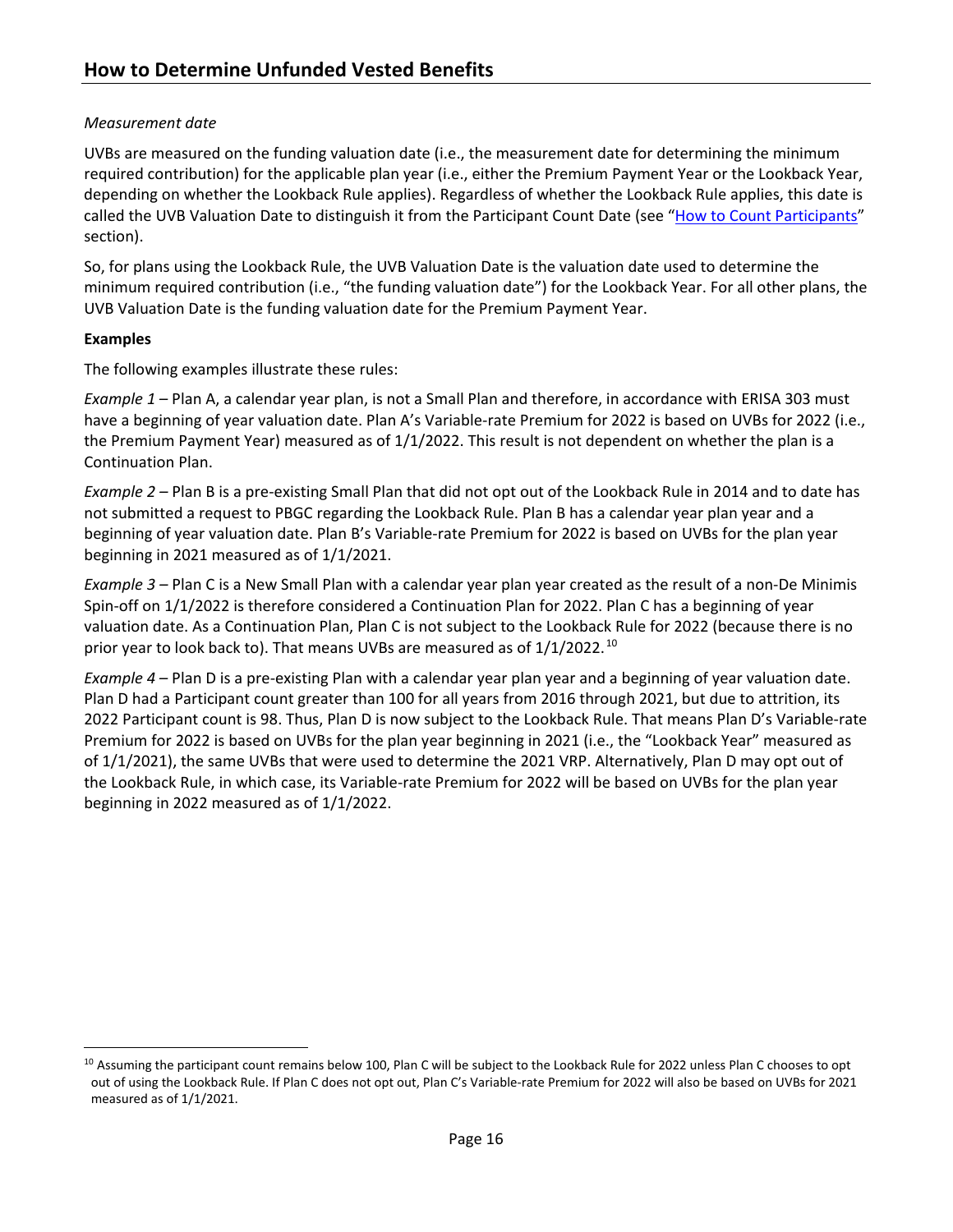# **Premium Funding Target**

The Premium Funding Target is the liability measure underlying the UVB calculation. It is determined the same way the funding target is determined under ERISA section 303 (minimum funding requirements) except that only vested benefits are included, and a special premium discount rate structure is used. With the exception of the discount rate, all other assumptions must be identical to those used to determine the minimum required contribution under ERISA section 303. In lieu of using the special premium discount rates, you may make an election (**irrevocable for five years**) to use smoothed discount rates, similar to, and in some cases identical to, the rates used to determine the minimum required contribution. Different terminology is used to describe the Premium Funding Target depending on whether this election is in effect.

- Standard Premium Funding Target This term describes the Premium Funding Target that applies unless the above-noted election is in effect. The discount rates used to determine the Standard Premium Funding Target are the ERISA section 4006(a)(3)(E)(iv)) segment rates for:
	- In the case of a Small Plan using the Lookback Rule, the month before the month in which the Lookback Year begins.
	- In the case of any other plan, the month before the month in which the Premium Payment Year begins.

The ERISA section 4006(a)(3)(E)(iv) segment rates are based on the same bond yields as used to determine the segment rates for the ERISA section 303 funding target. However, unlike ERISA 303 segment rates which are averaged over 24 months, the segment rates used to determine the Standard Premium Funding Target are not averaged. These "spot" segment rates are published by IRS each month and are also posted on PBGC's ["Interest Rates and Factors"](https://www.pbgc.gov/prac/interest) web page.

- Alternative Premium Funding Target This term describes the Premium Funding Target if the election described above is in effect. The Alternative Premium Funding Target is determined using the discount rates that would have been used to determine the ERISA section 303 funding target<sup>[11](#page-18-0)</sup> for the Premium Payment Year (or, for a plan using the Lookback Rule, the Lookback Year) if not for the Interest Rate Stabilization Rules. Thus, if an election is made under:
	- ERISA section 303(h)(2)(D)(ii) to use the full yield curve instead of the three segment rates for purposes of determining the minimum required contribution, that same yield curve is used to determine the Alternative Premium Funding Target; or
	- ERISA section  $303(h)(2)(E)$  to use one of the four months preceding the valuation date as the "applicable" month," instead of the month containing the valuation date, for determining which month's rates to use, that same month's rates, determined without regard to the Interest Rate Stabilization Rules, are used to determine the Alternative Premium Funding Target.

Until an election is officially revoked, it remains in place. An election to use the Alternative Premium Funding Target cannot be revoked for five calendar years. Similarly, once an election is revoked, the plan cannot make another election to use the Alternative Premium Funding Target for five full years. The following example illustrates the rules on making and revoking an election to use the Alternative Premium Funding Target.

<span id="page-18-0"></span><sup>&</sup>lt;sup>11</sup> Note that this will not be the case if the plan is not subject to the Pension Protection Act of 2006 (PPA) for funding purposes, or if an election is made under PPA section 402, to use an 8.25% discount rate to determine the funding target for funding purposes. See ["Plans Subject to Special Funding Rules"](#page-22-0) later in this section.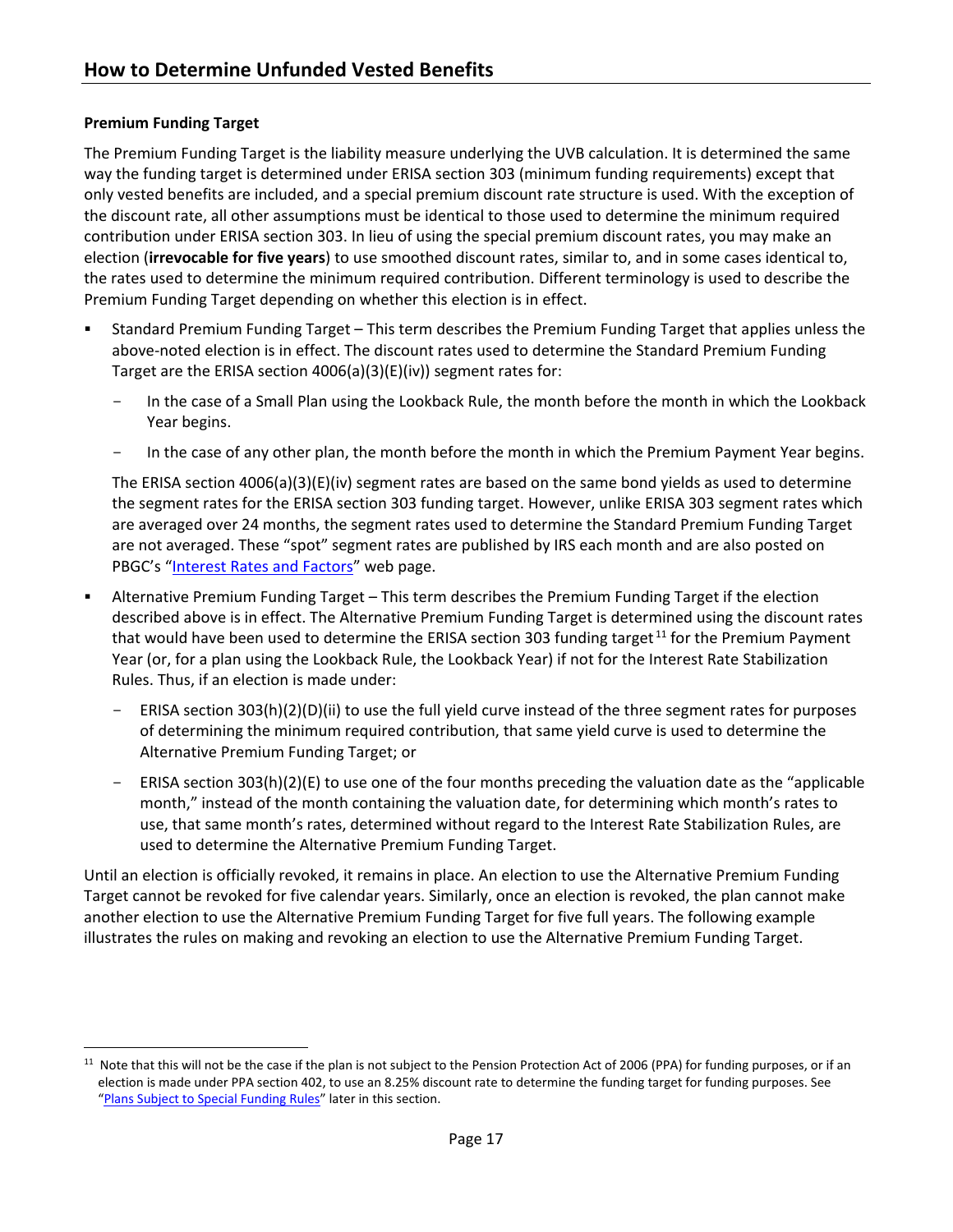*Example –* Plan A first makes an election to use the Alternative Premium Funding Target for a plan year that begins on April 1, 2022. In this case, the Alternative Premium Funding Target must be used to determine UVBs for all plan years beginning before April 1, 2027. The plan may revoke the election first effective for any plan year beginning on or after April 1, 2027, but unless the election is revoked, it will remain in place.

This is the case even if the plan year subsequently changes. For example, if the plan year is changed to the calendar year first effective January 1, 2027, the Alternative Premium Funding Target must be used for the Short Plan Year April 1, 2026 – December 31, 2026 and for the January 1, 2027 – December 31, 2027 plan year. The first plan year for which the Plan Administrator may revoke the election is the 2028 plan year.

**The election (or revocation) must be made by the premium filing due date.** An election to use (or revoke) the Alternative Premium Funding Target is made as part of the Comprehensive Premium Filing. If an election (or revocation) is not made as part of the Comprehensive Premium Filing, it may be made as part of an amended filing only if the amended filing is made on or before the due date.

# *Vested Benefits*

Only vested benefits are taken into account when determining the Premium Funding Target. For this purpose, a benefit does not fail to be considered vested solely because it is not protected under Code section 411(d)(6) and thus may be eliminated or reduced by the adoption of a plan amendment or by the occurrence of a condition or event. Such a benefit is vested for premium purposes (if the other requirements for vesting have been met) so long as the benefit has not actually been eliminated or reduced. In addition, certain benefits payable upon a Participant's death do not fail to be considered vested solely because the Participant is still living. The benefits to which this rule applies are a qualified pre-retirement survivor annuity (QPSA), a post-retirement survivor annuity such as the annuity paid after a Participant's death under a joint-and-survivor or certain-and-continuous option, and a benefit that returns a Participant's accumulated mandatory employee contributions. The following examples illustrate these concepts:

- *Example 1* Under Plan A, if a Participant retires at or after age 55 but before age 62, the Participant receives a temporary supplement from retirement until age 62. The supplement is not a qualified social security supplement (QSUPP) as defined in Treasury Reg. § 1.401(a)(4)-12 and is not protected under Code section 411(d)(6). The temporary supplement is considered vested, and its value is included in the Premium Funding Target, for each Participant who, on the UVB Valuation Date, is at least 55 but less than 62, and thus eligible for the supplement. The calculation is unaffected by the fact that the plan could be amended to remove the supplement after the UVB Valuation Date.
- *Example 2* Plan B provides a QPSA upon the death of a Participant who has five years of service, at no charge to the Participant. The QPSA is considered vested, and its value is included in the Premium Funding Target, for each Participant who, on the UVB Valuation Date, has five years of service and is thus eligible for the QPSA. The calculation is unaffected by the fact that the Participant is alive on that date.

A Participant's pre-retirement lump-sum death benefit (other than a benefit that returns accumulated mandatory employee contributions or a QPSA paid as a lump sum) is not vested if the Participant is living. Similarly, a disability benefit is not vested if the Participant is not disabled.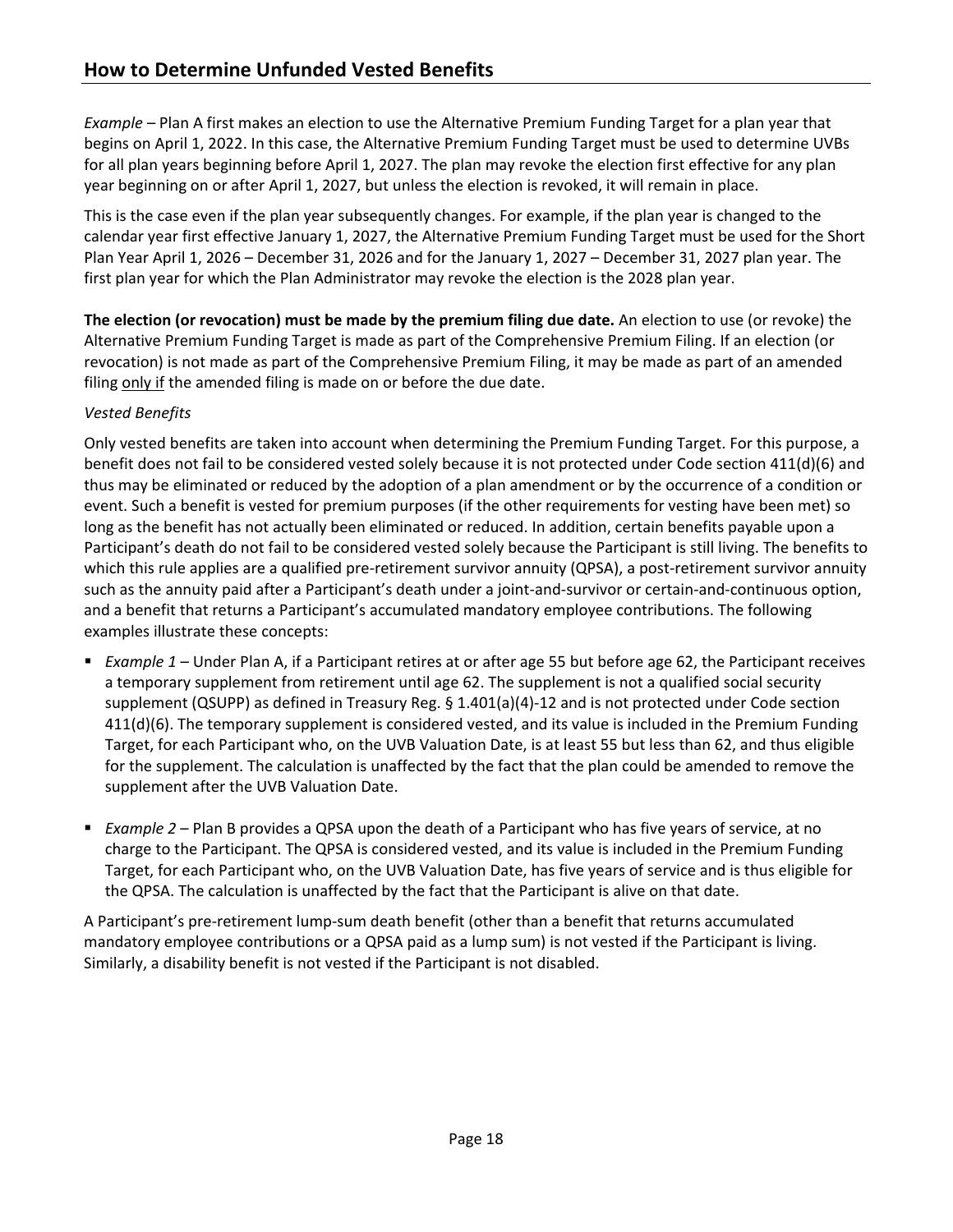# *Estimated Premium Funding Target*

If the Premium Funding Target is not known by the due date, an estimated Variable-rate Premium may be paid on the due date. Doing so triggers a requirement to submit an amended filing at a later date to reconcile the actual Variable rate Premium with the estimate. In the event the actual Variable-rate Premium is greater than the estimate, penalties for late payment will be waived if the estimate meets certain criteria and the reconciliation filing is made by the end of the sixth calendar month that begins on or after the premium filing due date (generally April 30th after year end for calendar year plans). For additional information, see ["Automatic Penalty Waiver for Certain Late Variable-rate Premiums"](#page-52-0) in the ["Late Pay](#page-51-0)ment Charges" section.

# **Fair Market Value of Plan Assets**

The asset measure underlying the UVB calculation is determined the same way assets are determined under ERISA section 303 except without regard to any averaging method. For premium purposes, the market value of assets is measured on the UVB Valuation Date and adjusted to account for contribution receipts using the same methodology as is used for funding purposes.

# *Adjustments for prior year contributions*

If contributions for the plan year prior to the Premium Payment Year (or, in the case of a plan using the Lookback Rule, the plan year preceding the Lookback Year) are made after the UVB Valuation Date, the market value is increased to reflect the value of such contributions discounted to the UVB Valuation Date. The discount rate for this purpose is the ERISA section 303(h)(2)(A) effective interest rate for the plan year for which the contributions were made (as reported in item 5 of Schedule SB). For example, consider a calendar year plan with a January 1 UVB Valuation Date:

Contributions made in 2022 for the 2021 plan year are included in the January 1, 2022 asset value. Such contributions are discounted from the date made to January 1, 2022 using the 2021 effective interest rate. Such contributions are included only to the extent made by the date of the premium filing.

# *Adjustments for current year contributions*

If contributions for the Premium Payment Year (or, in the case of a plan using the Lookback Rule, the Lookback Year), are made before the UVB Valuation Date, the market value is decreased to exclude the adjusted value of these current year contributions. For this adjustment, such contributions are increased to the UVB Valuation Date using the ERISA section 303(h)(2)(A) effective interest rate for the plan year for which they were made. This can happen only if the UVB Valuation Date is after the beginning of the plan year. For example, consider a calendar year Small Plan with a July 1 UVB Valuation Date:

Contributions made in April 2022 for the 2022 plan year are not included in the July 1, 2022 asset value. Such contributions are increased from the date made to July 1, 2022, using the 2022 effective interest rate. The July 1, 2022 market value of assets are decreased by the adjusted value of contributions made in April 2022.

# *Comparison to asset value reported on Schedule SB*

In the case of:

- a Small Plan using the Lookback Rule, the asset value reported is generally the same as the market value of assets required to be reported in the Schedule SB for the Lookback Year (item 2a).
- any other plan, the asset value reported here is generally the same as the market value of assets required to be reported in the Schedule SB for the Premium Payment Year (item 2a).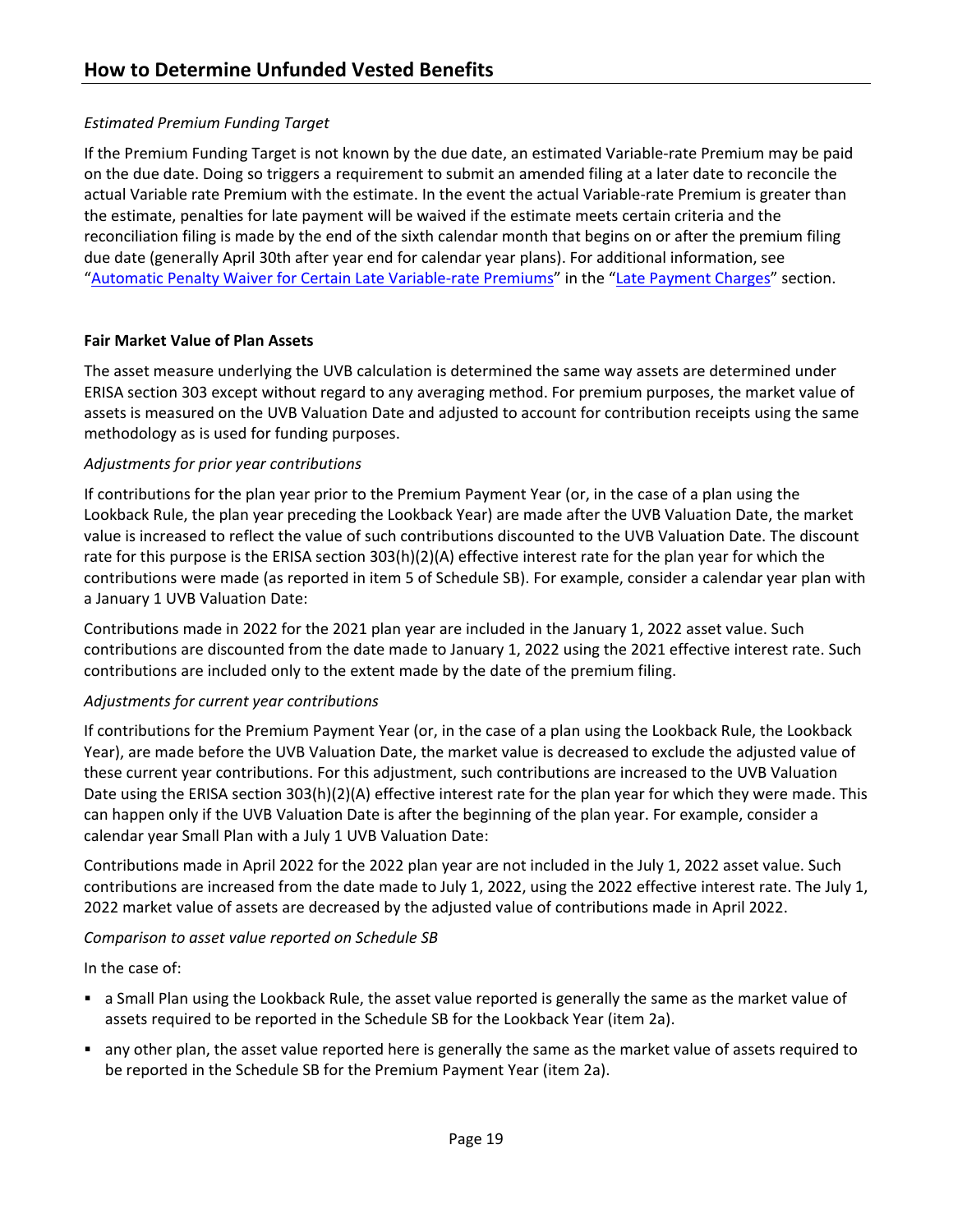The amounts would differ only if a premium filing is made before the premium due date and prior year contributions are made after the premium filing is made (and thus not included in assets).

# **Summary**

The following table summarizes the various dates and assumptions that are used to determine Variable-rate Premiums for 2022. Although Participant Count Date is not used to determine the Variable-rate Premium, it is included in the table so that all of the variables affecting premium calculations are contained in one summary. Please review the column that relates to your plan.

|                                                                     |                                                                   | If Lookback Rule Applies                                                                                                          | If Lookback Rule Does Not Apply                                  |                                                                                                                          |  |
|---------------------------------------------------------------------|-------------------------------------------------------------------|-----------------------------------------------------------------------------------------------------------------------------------|------------------------------------------------------------------|--------------------------------------------------------------------------------------------------------------------------|--|
|                                                                     | <b>Standard Premium</b><br><b>Funding Target</b>                  | <b>Alternative Premium Funding</b><br><b>Target</b>                                                                               | <b>Standard Premium</b><br><b>Funding Target</b>                 | <b>Alternative Premium</b><br><b>Funding Target</b>                                                                      |  |
| Participant<br><b>Count Date</b>                                    | Last day of<br>2021 plan year                                     | Last day of<br>2021 plan year                                                                                                     | Last day of<br>2021 plan year                                    | Last day of<br>2021 plan year                                                                                            |  |
| <b>UVB Valuation</b><br>Date                                        | <b>Funding valuation</b><br>date for 2021                         | <b>Funding valuation</b><br>date for 2021                                                                                         | <b>Funding valuation</b><br>date for 2022                        | <b>Funding valuation</b><br>date for 2022                                                                                |  |
| <b>Benefits</b><br>reflected in<br>Premium<br><b>Funding Target</b> | Vested portion of<br>benefits included in<br>2021 funding target  | Vested portion of<br>benefits included in<br>2021 funding target                                                                  | Vested portion of<br>benefits included in<br>2022 funding target | Vested portion of<br>benefits included in<br>2022 funding target                                                         |  |
| Assumptions                                                         |                                                                   |                                                                                                                                   |                                                                  |                                                                                                                          |  |
| • Discount<br>rates                                                 | Spot segment rates for<br>month before 2021 plan<br>year begins   | Whatever would have been<br>used for funding purposes for<br>2021 if Interest Rate<br>Stabilization Rules had not<br>applied $13$ | Spot segment rates for<br>month before 2022 plan<br>year begins  | Whatever would be used<br>for funding purposes for<br>2022 if Interest Rate<br>Stabilization Rules did not<br>apply $14$ |  |
| • All other<br>assumptions                                          | Whatever was used<br>for funding purposes<br>for 2021             | Whatever was used<br>for funding purposes<br>for 2021                                                                             | Whatever is used<br>for funding purposes<br>for 2022             | Whatever is used<br>for funding purposes<br>for 2022                                                                     |  |
| At-risk status                                                      | Whatever status was<br>in effect for funding<br>purposes for 2021 | Whatever status was<br>in effect for funding<br>purposes for 2021                                                                 | Whatever status is<br>in effect for funding<br>purposes for 2022 | Whatever status is<br>in effect for funding<br>purposes for 2022                                                         |  |

#### **Summary [12](#page-21-0)**

<span id="page-21-0"></span><sup>&</sup>lt;sup>12</sup> Table entries assume plan is not a New or Newly Covered Small Plan and that none of special Participant Count Date rules apply. The terms "funding" or "for funding purposes" in this table mean amounts determined under ERISA Section 303. References to 2021 or 2022 relate to the plan year beginning in such year.

<span id="page-21-1"></span><sup>&</sup>lt;sup>13</sup> This is not the case for plans that are not subject to the Pension Protection Act of 2006 (PPA) for funding purposes or frozen airline plans that made an election under section 402 of PPA. See ["Plans Subject to Special Funding Rules"](#page-22-0) on next page.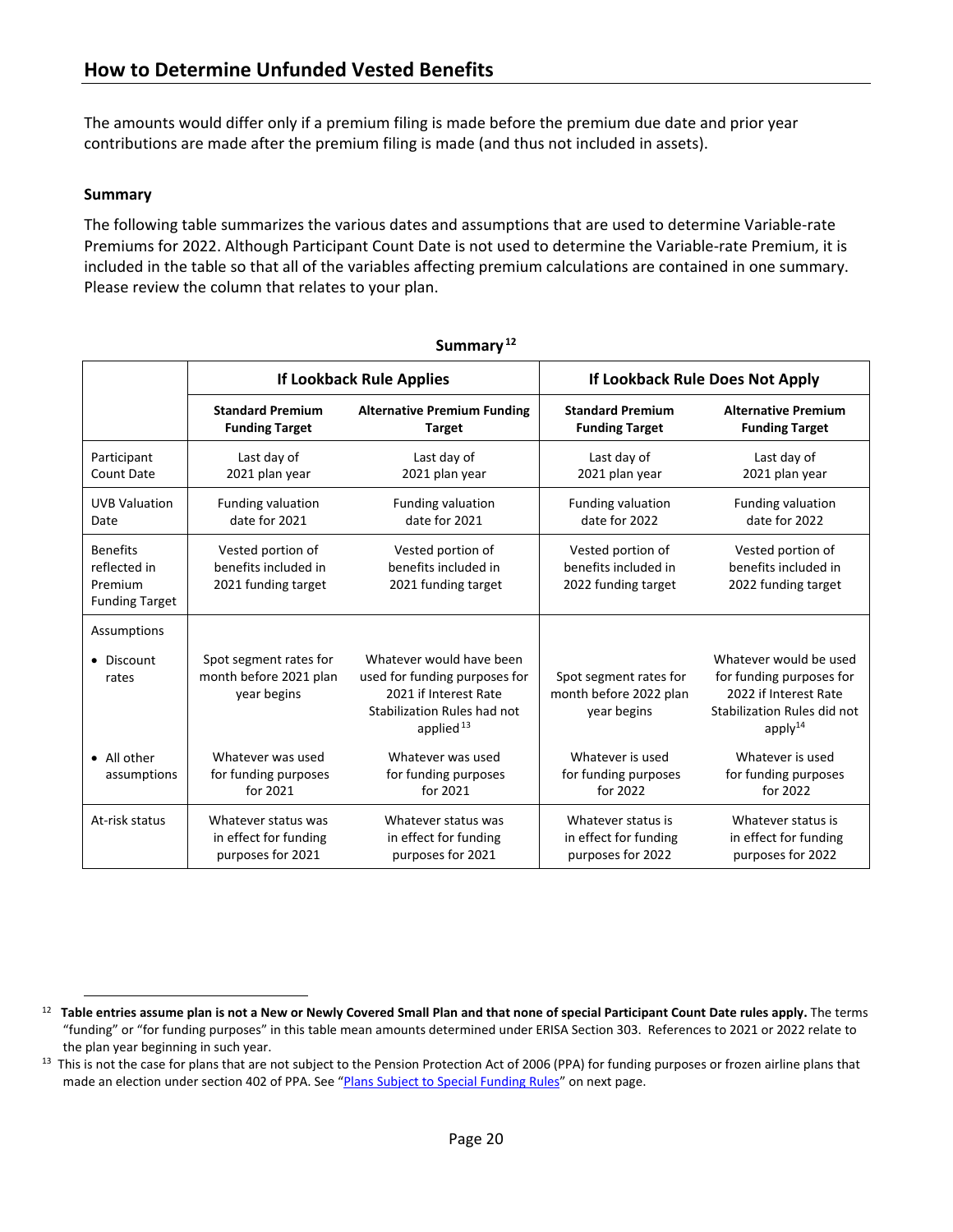|                                                                                                                                                                                                                                                                                                   |                                                                                  | If Lookback Rule Applies                                                                                                | If Lookback Rule Does Not Apply                                                                                                                                             |                                                                                                                                                                                |
|---------------------------------------------------------------------------------------------------------------------------------------------------------------------------------------------------------------------------------------------------------------------------------------------------|----------------------------------------------------------------------------------|-------------------------------------------------------------------------------------------------------------------------|-----------------------------------------------------------------------------------------------------------------------------------------------------------------------------|--------------------------------------------------------------------------------------------------------------------------------------------------------------------------------|
|                                                                                                                                                                                                                                                                                                   | <b>Standard Premium</b><br><b>Funding Target</b>                                 | <b>Alternative Premium</b><br><b>Funding Target</b>                                                                     | <b>Standard Premium</b><br><b>Funding Target</b>                                                                                                                            | <b>Alternative Premium</b><br><b>Funding Target</b>                                                                                                                            |
| At-risk load                                                                                                                                                                                                                                                                                      |                                                                                  |                                                                                                                         |                                                                                                                                                                             |                                                                                                                                                                                |
| If the plan was at-risk for<br>$\bullet$ 4% of<br>2021 for funding<br>2021 for funding<br>liability<br>purposes, 4% of what<br>purposes, 4% of what<br>portion of<br>the Standard Premium<br>load<br>Funding Target would be<br>if the plan wasn't at-risk.<br>Otherwise, N/A.<br>Otherwise, N/A. |                                                                                  | If the plan was at-risk for<br>the Alternative Premium<br><b>Funding Target would be</b><br>if the plan wasn't at-risk. | If the plan is at-risk for<br>2022 for funding<br>purposes, 4% of what<br>the Standard Premium<br>Funding Target would be<br>if the plan wasn't at-risk.<br>Otherwise, N/A. | If the plan is at-risk for<br>2022 for funding<br>purposes, 4% of what<br>the Alternative Premium<br>Funding Target would be<br>if the plan wasn't at-risk.<br>Otherwise, N/A. |
| $\bullet$ Per-<br>participant<br>portion of<br>load                                                                                                                                                                                                                                               | The same amount<br>included in the liability<br>for funding purposes<br>for 2021 | The same amount<br>included in the liability<br>for funding purposes<br>for 2021                                        | The same amount<br>included in the liability<br>for funding purposes<br>for 2022                                                                                            | The same amount<br>included in the liability<br>for funding purposes<br>for 2022                                                                                               |

# **Summary (continued)**

# <span id="page-22-0"></span>**Plans Subject to Special Funding Rules**

Plans covered by the special funding rules listed below must determine UVBs in the same manner (and using the same discount rate basis) as all other plans. This includes:

- Section 402(b) of the Pension Protection Act of 2006, Public Law 109-280, dealing with certain frozen plans of commercial passenger airlines and airline caterers.
- Section 115 the SECURE Act, enacted on December 20, 2019, as Division O of Public Law 116-94, dealing with plans sponsored by certain community newspapers or members of such sponsors' controlled group.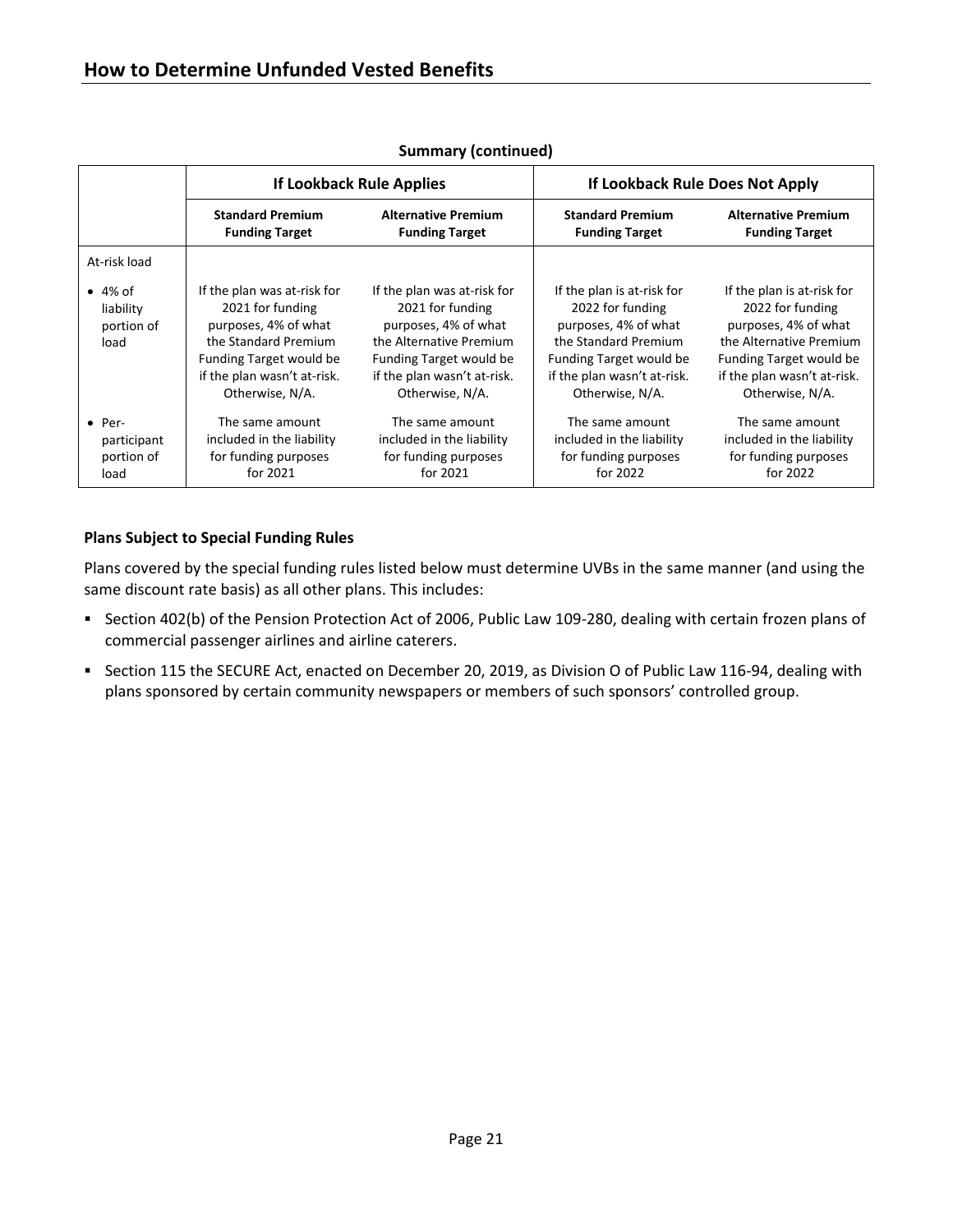# **Premium Proration**

#### <span id="page-23-0"></span>**General**

In certain situations, plans with Short Plan Years or Short Coverage years qualify to pay a prorated premium. For example, if a plan with a nine-month plan year qualifies for premium proration, only 75% (i.e., 9/12) of the unprorated premium is due. In addition, in some cases, premiums are prorated if the plan is not covered by PBGC for the entire plan year.

The situations in which premium proration applies (or does not apply) are described below.

#### *Short Coverage Years*

Premiums are prorated for Newly Covered Plans if the first day of coverage begins more than a month after the plan year begins. For example, if a calendar year plan becomes covered by PBGC in March of 2022, the premium is prorated (i.e., 10/12 of the un-prorated premium would be owed).

Premiums are not prorated to reflect a period of non-coverage that occurs during the plan year. For example, if a calendar year plan that's covered on January 1, 2022 ceases to be covered on July 15, 2022, the full 2022 premium is owed.

#### *Short Plan Years – in general*

Premiums are prorated if the Short Plan Year:

- Is the first year of a New Plan;
- Is the result of:
	- $-$  an amendment that changes the plan year,  $^{14}$  $^{14}$  $^{14}$
	- the appointment of a trustee for a Single-employer Plan under ERISA section 4042, or
	- plan assets being distributed pursuant to standard termination, unless the plan engaged in Spinoff that was not De Minimis during that same Short Plan Year.

Premiums are not prorated if a Short Plan Year is the result of:

- A Merger or Consolidation with another plan, or
- Plan assets being distributed pursuant to a standard termination in the same Premium Payment Year the plan engaged in a Spinoff that was not De Minimis.

*Reminder* – plans that cease to exist mid-year because of a standard termination might be subject to an [accelerated due date](#page-8-2) as explained in ["When to File"](#page-6-0) section.

#### **Short Plan Years that end after filing due date**

If proration applies, you may pay a prorated premium even if the Short Plan Year has not ended by the time the premium is due. For example, consider a Single-employer plan with a calendar year plan year that expects to distribute plan assets pursuant to a standard termination on November 15, 2022. When preparing the 2022 premium filing (due October 15, 2022), you may report an anticipated distribution date of November 15, 2022 (see item 13 in the ["Description of Data El](#page-37-0)ements" section) and prorate the premium.

<span id="page-23-1"></span><sup>&</sup>lt;sup>14</sup> An amendment is not considered to change the plan year if the plan merges into or consolidates with another plan or otherwise ceases its independent existence either during the Short Plan Year or at the beginning of the full plan year following the Short Plan Year.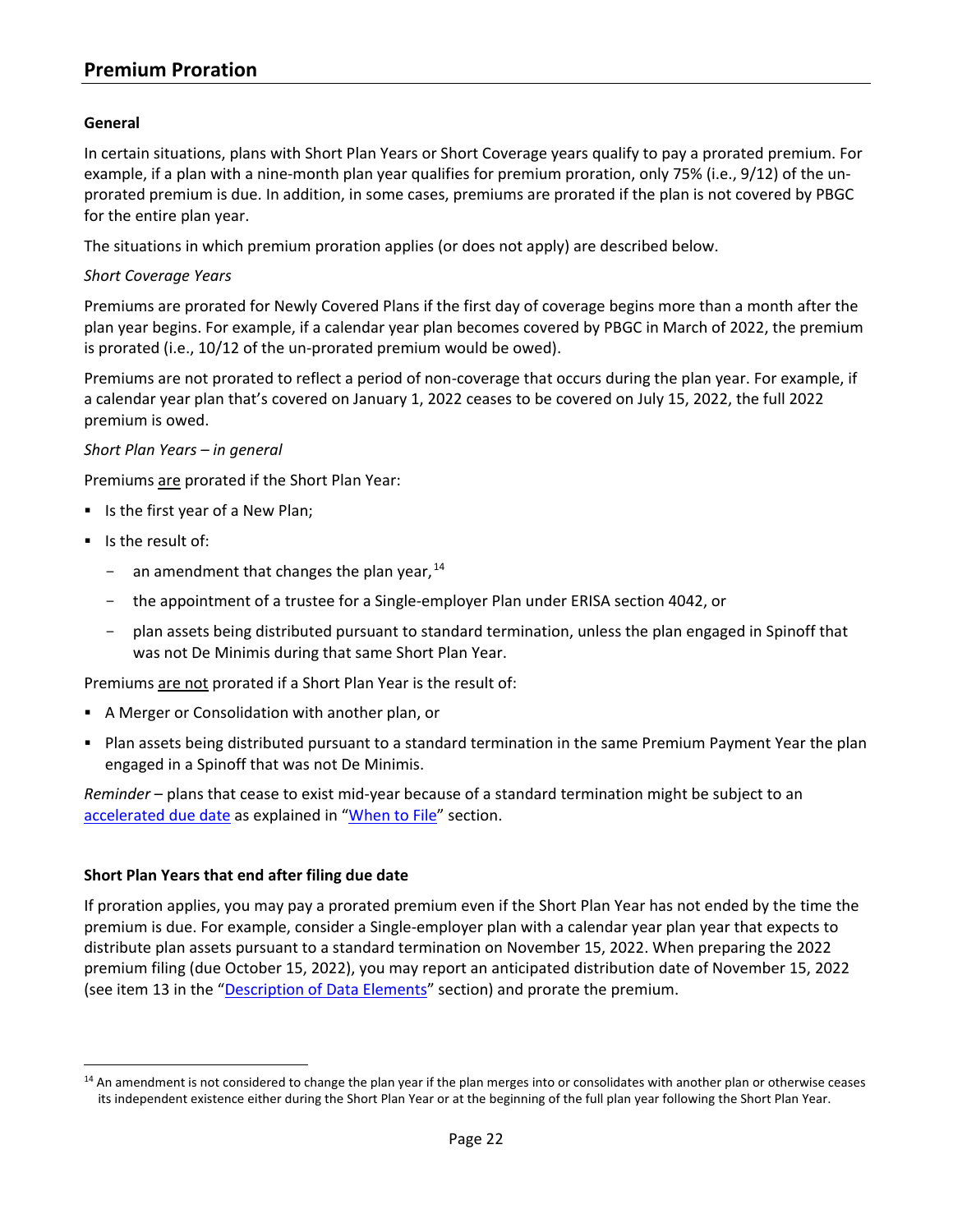# **Premium Proration**

However, if you take this approach and the plan year turns out to be longer than you anticipated (i.e., longer than what you report in the filing), you will have to make up any premium underpayment, which will be subject to late payment charges. This happens fairly regularly with respect to plans that are expecting to distribute plan assets pursuant to a standard plan termination near the end of the year because it often takes longer than expected to complete the distribution.

#### *Recommended approach*

To avoid the possibility of late payment charges arising if the final distribution takes longer than expected, if you are anticipating a short final plan year as the result of distribution of plan assets pursuant to a standard plan termination, but the distribution hasn't been completed by the premium due date, you may file without regard to the anticipated Short Plan Year. With this approach, you would:

- Report that the premium filing is for the full plan year (i.e., report the "plan year end" date as if the plan year is not a Short Plan Year.
- Pay the entire premium, without proration and without regard to the Variable-rate Premium exemption for plans distributing assets during the plan year (See instructions for line 7c in the ["Description of Data](#page-37-0)  [Elements"](#page-37-0) section).
- Not report that the premium filing is the final filing for the plan (See line 13 on the illustrative form in the ["Data to be Submitted"](#page-32-0) section.

With this approach, it will not be necessary to amend the premium filing if it turns out the distributions are completed before year end. Rather, after Form 501 (Post-Distribution Certification) is processed, PBGC will automatically prorate the premium, apply the Variable-rate Premium exemption (if applicable) and close out the premium account. Any overpayment will be available for refund. The refund can be requested by email or via the "Submit Request" link from the My PAA Plan Details Page.

For more information about submitting requests via My PAA, see [PBGC's My PAA online demo web page.](https://www.pbgc.gov/prac/prem/online-premium-filing-with-my-paa/my-paa-online-demonstrations)

#### **Which months count for purposes of prorating premiums**

Plans that qualify to prorate their premium pay a premium for each full or partial month in the Short Plan Year or Short Coverage Year. For example, if the Short Plan Year begins on January 1 and ends on June 15th, the Short Plan Year is considered to be a six-month plan year (i.e., five full months and one 15 -day partial month). That means the premium owed is 6/12 of the un-prorated amount. When counting months for:

- A Multiemployer Plan that distributed all its assets pursuant to ERISA section 4041A, the plan's short final year is treated as ending on the date the distribution is completed.
- A Single-employer Plan that distributed all its assets pursuant to a standard termination, the plan's short final year is treated as ending the date on which the distribution of the plan's assets in satisfaction of all Benefit Liabilities was completed.
- A Single-employer Plan for which a trustee was appointed under ERISA section 4042, the plan's short final year is treated as ending on the date the trustee was appointed.
- A New Plan, the Short Plan Year is treated as beginning on the Participant Count Date (i.e., the plan effective date).
- A Newly Covered Plan, the Short Coverage Year is treated as beginning on the date the plan becomes covered under ERISA section 4021.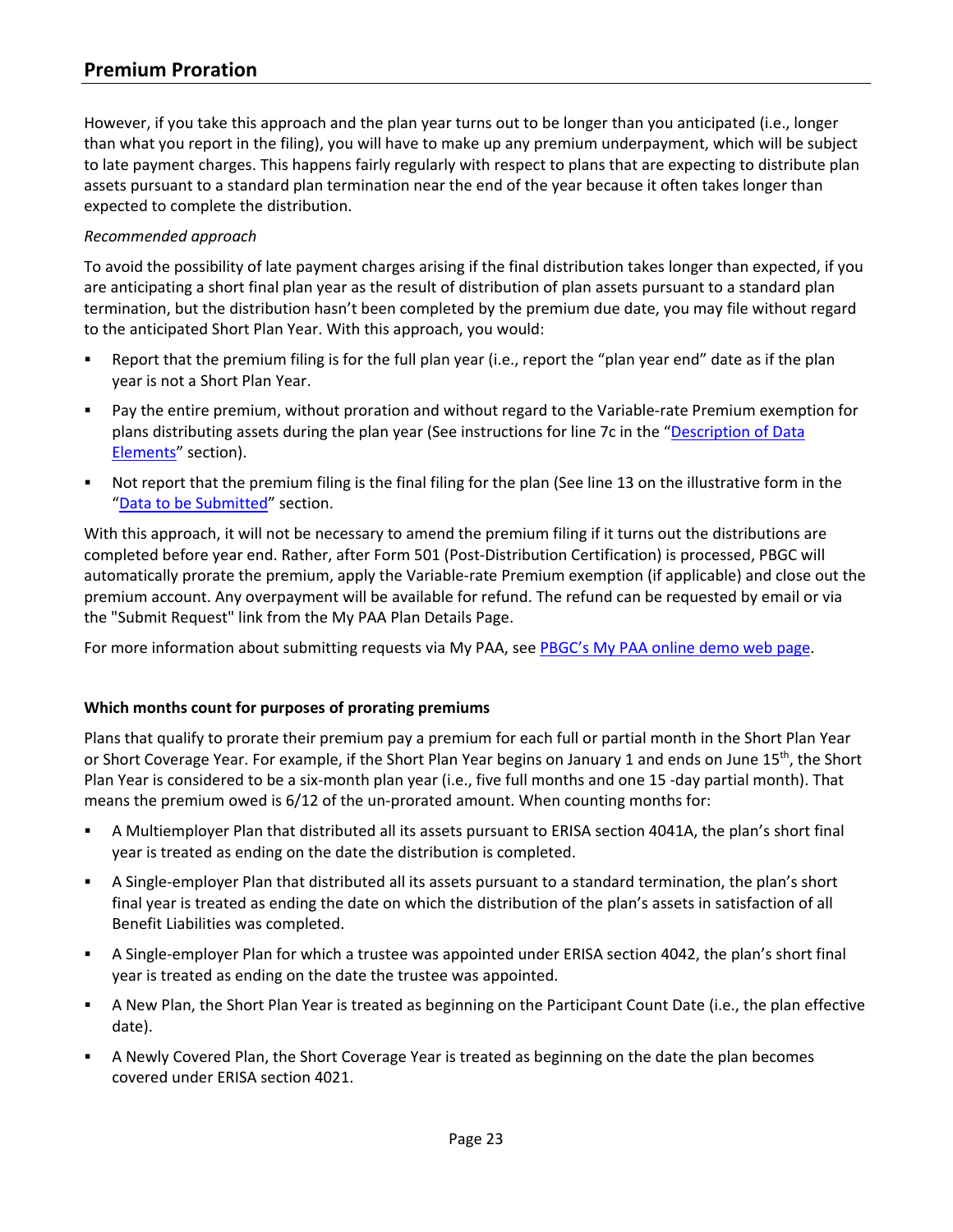# **How to count months for purposes of prorating premiums**

Generally, when counting months (full and partial), each month in the plan year is treated as beginning on the same day of each successive calendar month. For example, if the plan year begins on July 1, the first day of each successive calendar month is the beginning of a new plan month. Similarly, if the plan year begins on January 15, the second plan month begins on February 15, the third plan month on March 15, etc.

There are two exceptions to this general rule that relate to plan years beginning on the 30<sup>th</sup> or 31<sup>st</sup> of a calendar year month:

- Plan years beginning on the 30<sup>th</sup> If the plan year begins on the 30<sup>th</sup> day of a calendar month that contains:
	- 30 days, successive plan months, are treated as beginning on the last day of such successive month, even if that successive month contains 31 days (see example 1 below).
	- $-$  31 days, successive plan months are treated as beginning on the 30<sup>th</sup> day of such successive month, or in the case of February, the last day of the month (see example 2 below).
- Plan years beginning on the  $31<sup>st</sup> 1$  if the plan year begins on the  $31<sup>st</sup>$  day of a calendar month, successive plan months are treated as beginning on the last day of such successive month (see example 3 below).

These special rules are illustrated in the following examples.<sup>[15](#page-25-0)</sup>

*Example 1* – Plan A qualifies for premium proration for its final plan year which begins on November 30<sup>th</sup> (the last day of November) and ends on March  $6<sup>th</sup>$ . All subsequent months in the final plan year are treated as beginning on the last day of the calendar month. Accordingly, there are four (full or partial) months in the proration period: November 30 to December 30, December 31 to January 30, January 31 to February 27, and February 28 to March 6.

*Example 2* – Plan B qualifies for premium proration for its final plan year which begins on December 30<sup>th</sup> and ends on March 12<sup>th</sup>. With the exception of February, all subsequent months in the final plan year are treated as beginning on the 30<sup>th</sup> day of the calendar month. February is treated as beginning on February 28<sup>th</sup>. Accordingly, there are three (full or partial) months in the proration period: December 30 to January 29, January 30 to February 27, and February 28 to March 12.

*Example 3* – Plan B qualifies for premium proration for its final plan year which begins on January 31<sup>st</sup> and ends on April 26<sup>th</sup>. All subsequent months in the final plan year are treated as beginning on the last day of the calendar month. Accordingly, there are three (full or partial) months in the proration period: January 31 to February 27, February 28 to March 30, March 31 to April 26.

<span id="page-25-0"></span><sup>&</sup>lt;sup>15</sup> In examples 2 and 3, if February of the final plan year falls in a leap year, references to February 27 change to February 28 and references to February 28 change to February 29.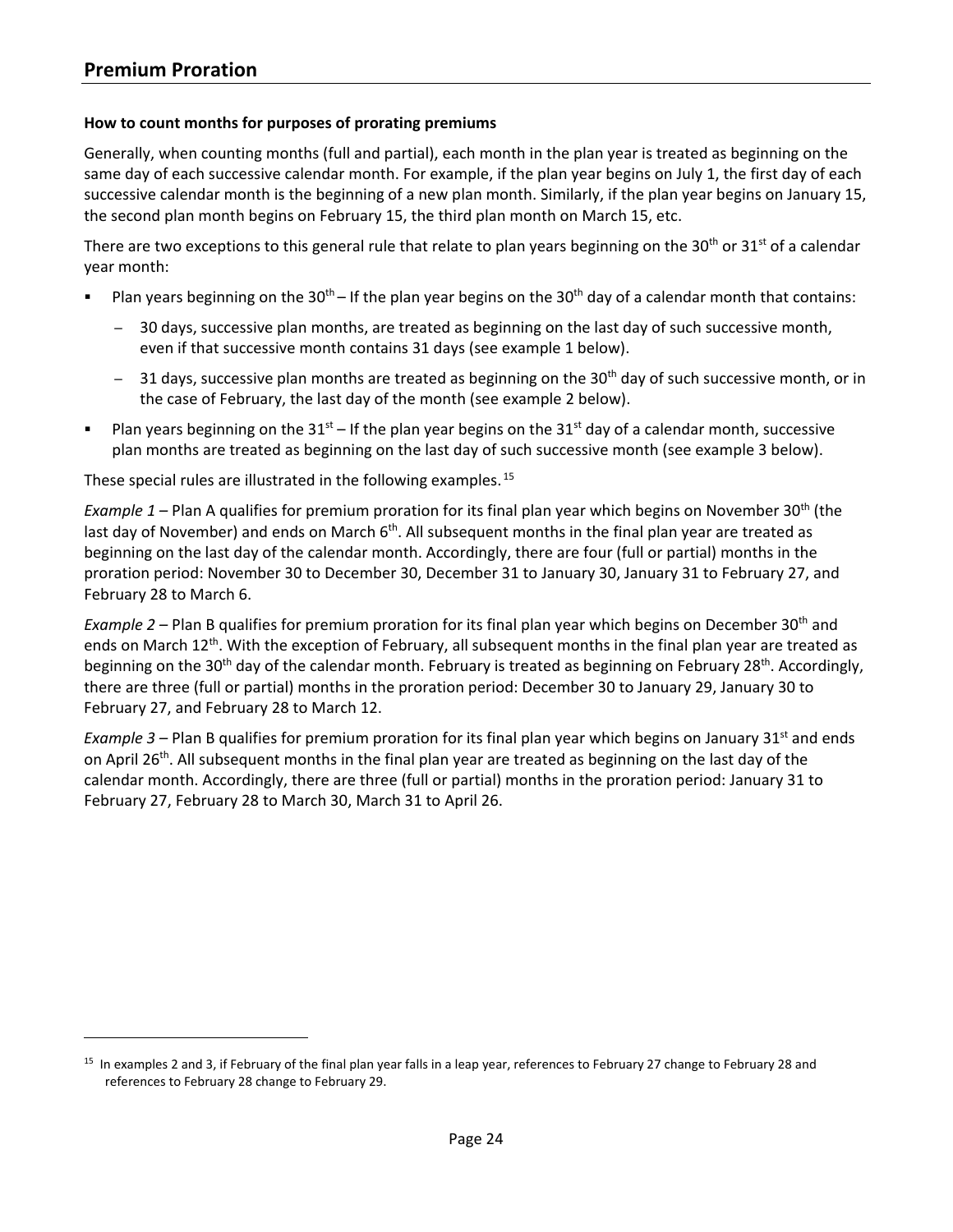# <span id="page-26-0"></span>**General**

This section provides additional guidance for plans involved in a Spinoff, Merger, or Consolidation. Plans considering any of these transactions are encouraged to read this section carefully before finalizing the transaction because decisions that have little impact on funding requirements can have a significant impact on the amount of premium due and the due date. For example, with respect to a non-De Minimis Spinoff to a New Plan, the aggregate premium due for both plans will generally be less if the Spinoff occurs at the beginning of the plan year. Also, when combining two plans, aggregate premium amounts will differ depending on, for example, whether Plan A is merged into Plan B, Plan B is merged into Plan A, or the two plans are consolidated into a New Plan C.

Note that as the result of one of these transactions, a plan could become a Small Plan for the first time or cease to be a Small Plan. Filers are cautioned to review the Lookback Rule provisions in either of these situations (See ["How to Determine UVBs"](#page-15-0) section).

Information about Spinoffs, Mergers and Consolidations are reported by all PBGC-covered plans involved in the transaction as part of the Comprehensive Premium Filing in items that request information about "Transfers from other plans" and "Transfers to other plans". See ["Description of Data](#page-37-0)  [Elements"](#page-37-0) section, items 14 and 15.

# **Spinoffs**

A "Spinoff" is a transaction in which a plan (the Transferor Plan) transfers a portion of its assets and/or liabilities to another plan (the Transferee Plan). The Transferee Plan may be a New Plan, created by the Spinoff, or it may be a pre-existing plan.

If the Transferee Plan is a New Plan, all of the special rules applicable to New Plans apply. For example, for the New Plan's first plan year:

- Depending on when the transaction occurs and the plan's UVB Valuation Date, the due date might be later than the Normal Due Date (see ["When to File"](#page-6-0) section).
- The applicable Participant Count Date for purposes of determining the Flat-rate Premium is the first day of the Premium Payment Year (see ["How to Count Participants](#page-11-0) section").
- The Standard Premium Funding Target is used to determine the Variable-rate Premium unless the plan makes a timely election to use the Alternative Premium Funding Target. This is the case even if the Transferor Plan had an election to use the Alternative Premium Funding Target in effect or revoked such an election fewer than five years prior to the Spinoff(see ["How to Determine](#page-15-0)  [Unfunded Vested Benefits"](#page-15-0) section").
- If the plan is a Small Plan, the Lookback Rule does not apply because there is no prior plan year to look back to. The Lookback Rule will automatically apply for the plan's second year of existence, unless the plan opts out of using that rule (see ["How to Determine Unfunded Vested Benefits"](#page-15-0) section).
- If the Spinoff is De Minimis (i.e., if the plan is not a Continuation Plan) and the plan is a Small Plan, the plan is exempt from the Variable-rate Premium.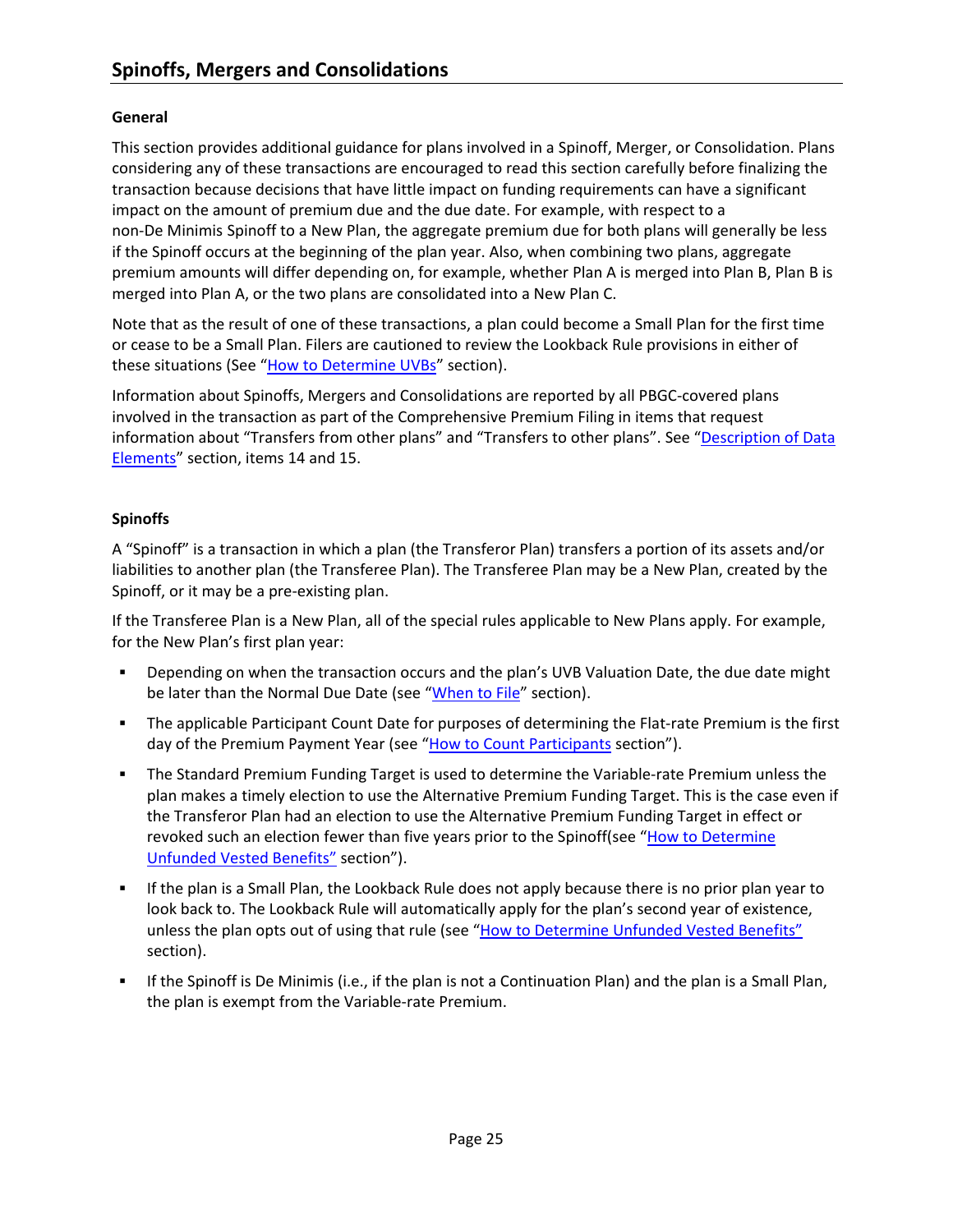# **Mergers**

A "Merger" is a transaction in which a plan transfers all of its assets and liabilities to an existing plan and, as a result, ceases to exist. In essence, the Transferor Plan becomes part of the Transferee Plan.

If, as the result of a Merger, a plan ceases to exist, in addition to reporting information about the transaction, the fact that the filing is the last filing for the plan must also be reported. <sup>[16](#page-27-0)</sup> (See ["Description of Data Elements"](#page-37-0) section, item 13).

# **Consolidations**

A "Consolidation" is a transaction in which two or more plans transfer all of their assets and liabilities to a New Plan and, as a result, cease to exist (because the Transferor Plans become part of the new Transferee Plan). It differs from a Merger because in a Merger, the Transferee Plan existed before the transaction. In a Consolidation, the Transferee Plan is a New Plan that is created in the Consolidation. Thus, the plan that exists after a Consolidation follows the premium filing rules for New Plan.

If, as the result of a Consolidation, a plan ceases to exist, in addition to reporting information about the transaction, you must also report that the filing is the last filing for the plan. (See "Description of Data [Elements"](#page-37-0) section, item 13).<sup>17</sup>

# **Examples**

The following examples illustrate the effect of these transactions on premiums. For purposes of these examples, assume all plans have been covered by PBGC since inception and that none of the affected plans are Small Plans (which means they all have beginning of year valuation dates and none of them use the Lookback rule for determining UVBs).

*Example 1 (Beginning of Plan Year Spinoff to a New Plan)* — Plan B is created at the beginning of 2022 as the result of a non-De Minimis Spinoff from Plan A (a plan with a calendar year plan year). Plan B will also have a calendar year plan. Plan A made an election to use the Alternative Premium Funding Target in 2010; such election is still in effect.

For 2022, premiums for these plans are determined as follows:

- Due date Premiums for both plans are due October 15, 2022.
- Participant Count Date:
	- Plan A: Because the Spinoff occurred at the beginning of Plan A's plan year, Plan A's 2022 Flat-rate Premium is based on the Participant count on the first day of the plan year (January 1, 2022) instead of the last day of the prior year (December 31, 2021). As a result, Plan A does not include the spun off Participants in its Participant count. See special rule re: beginning of year non-De Minimis Spinoffs in ["How to Count Participants"](#page-11-0) section.
	- Plan B: Because Plan B is a New Plan, its Participant Count Date is also the first day of the plan year (January 1, 2022).

<span id="page-27-0"></span><sup>&</sup>lt;sup>16</sup> If a plan ceases to exist because of a Merger or Consolidation and the transaction occurs after the premium filing is submitted, please contact PBGC via email a[t premiums@pbgc.gov,](mailto:premiums@pbgc.gov) so we can update our records. Absent this notification, PBGC will likely contact the plan (that no longer exists) to inquire about why the subsequent year's filing is not submitted.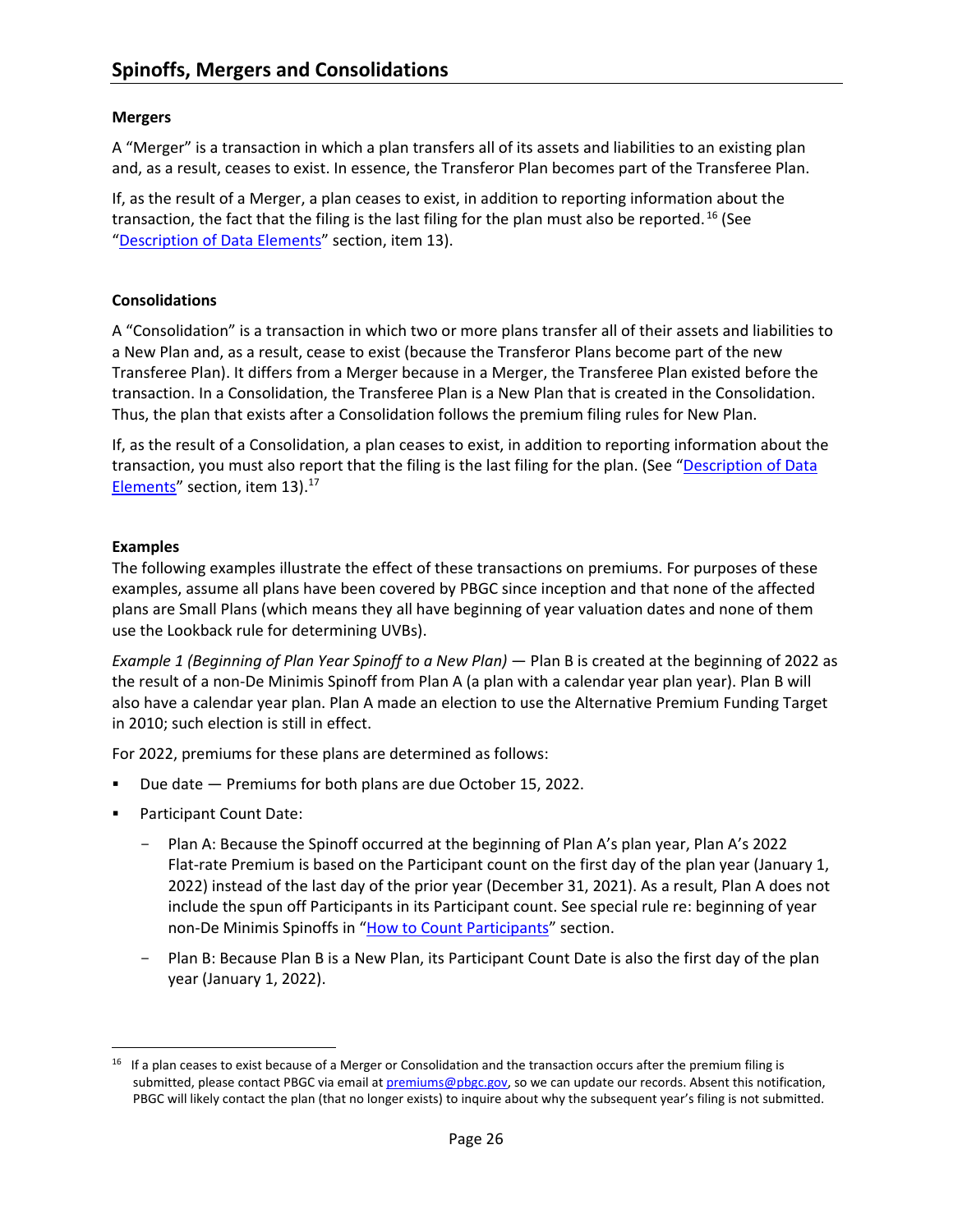Note – if the Spinoff had been De Minimis, the special Participant Count Date rule would not apply (i.e., Plan A's Participant Count Date would have been December 31, 2021). Because Plan B's Participant Count Date is January 1, 2022, that means both plans would have owed Flat-rate Premiums on behalf of the Participants that were spun off from Plan A to Plan B.

- UVB Measurement Date Both plans measure UVBs as of January 1, 2022.
- Premium Funding Target:
	- Plan A: The Alternative Premium Funding Target is used unless the election is revoked as part of the 2022 Comprehensive Premium Filing.
	- Plan B: As a New Plan, the Variable-rate Premium must be determined using the Standard Premium Funding Target unless the Plan makes a timely election to use the Alternative Premium Funding Target (as part of its 2022 filing).
- Proration Neither plan qualifies to prorate its 2022 premium.
- Reporting on Comprehensive Premium Filing (item 14):
	- Plan A checks the "Transferor Plan" box (item 14a), the "Spinoff to/from another plan" box for the type of transfer question (item 14c), and the "No" box for the De Minimis question (item 14e).
	- Plan B checks the "Transferee Plan" box (item 14a), the "Spinoff to/from another plan" box for the type of transfer question (item 14c). The De Minimis question (item 14e) is left blank because Plan B is a New Plan and New Plans are not required to answer that question.

*Example 2 (Mid-year Spinoff to a New Plan)* — Plan B is created on July 1, 2022 as the result of a Spinoff from Plan A. Plan B's first plan year will be a Short Plan Year (i.e., July 1, 2022 – December 31, 2022). Plan A made an election in 2010 to use the Alternative Premium Funding Target that is still in effect. For 2022, premiums are determined as follows:

- The Spinoff has no effect on Plan A's 2022 premium obligation. That means:
	- Due Date: October 17, 2022.
	- Flat-rate Premium: Based on the Participant count as of December 31, 2021. There is no adjustment for Participants who are spun off later in the year.
	- Variable-rate Premium: UVBs are:
		- $\circ$  Measured as of January 1, 2022. There is no adjustment for the assets and/or liabilities that are spun off later in the year.
		- o Determined using the Alternative Premium Funding Target unless the Plan makes a timely election to revoke the prior election (as part of its 2022 filing).
- Plan B is subject to special rules because it is a New Plan. For example:
	- Due date: April 15, 2022 (i.e., the 15th day of the 10th full calendar month after July 1, 2022).
	- Flat-rate Premium: Based on the Participant count on July 1, 2022. The fact that some of these Participants may have been included in the Participant count for Plan A's 2022 Flat-rate Premium has no bearing on Plan B's Flat-rate Premium.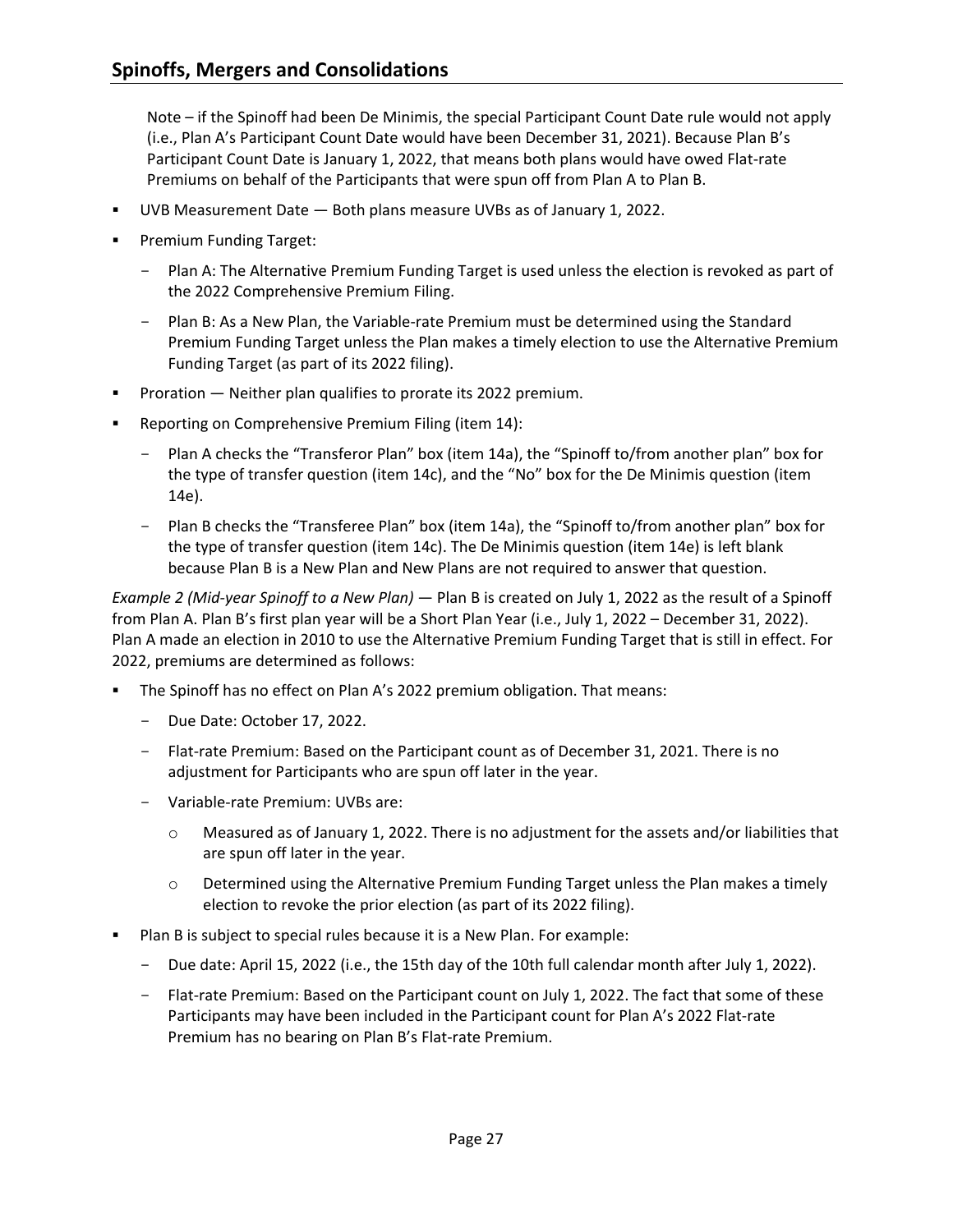- Variable-rate Premium: UVBs are:
	- o Measured on the same date used to determine funding requirements for Plan B's first (short) plan year.
	- $\circ$  Determined using the Standard Premium Funding Target unless the Plan makes a timely election to use the Alternative Premium Funding Target (as part of its 2022 filing).
- Proration: Because the first plan year is a Short Plan Year and the plan was created as the result of a Spinoff, the 2022 premium is prorated. There are six months in the Short Plan Year (July 1, 2022 – December 31, 2022), so the plan owes 50% (i.e., 6/12) of the otherwise determined premium. Note that for proration purposes, a partial month is treated as a full month. So, had the Spinoff had occurred on July 25th instead of July 1st, the result would be the same.
- Reporting on Comprehensive Premium Filing:
	- Plan A checks the "Transferor Plan" box (item 14a), the "Spinoff to/from another plan" box for the type of transfer question (item 14c). The De Minimis question (item 14e) is left blank because the transfer did not occur at the beginning of Plan A's plan year.
	- Plan B checks the "Transferee Plan" box (item 14a), the "Spinoff to/from another plan" box for the type of transfer question (item 14c). The De Minimis question (item 14e) is left blank because Plan B is a New Plan

*Example 3 (Mid-year Spinoff to a pre-existing plan)* — Plans A and B are both calendar year plans. Both plans made an election in 2017 to use the Alternative Premium Funding Target that is still in effect. On July 1, 2022, Plan A spun off assets and liabilities for Participants in Location XYZ to Plan B.

- In this scenario, the Spinoff has no effect on the amount of premium owed or the due date for the 2022 plan year of either plan.
- Reporting on Comprehensive Premium Filing:
	- Plan A checks the "Transferor Plan" box (item 14a), the "Spinoff to/from another plan" box for the type of transfer question (item 14c). The De Minimis question (item 14e) is left blank because the transfer did not occur at the beginning of Plan A's plan year.
	- Plan B checks the "Transferee Plan" box (item 14a), the "Spinoff to/from another plan" box for the type of transfer question (item 14c). The De Minimis question (item 14e) is left blank because the transfer did not occur at the beginning of Plan B's plan year and in such cases, that question is not required to be answered.

*Example 4 (Beginning of year Merger)* — Plans A and B are both calendar year plans. On January 1, 2022, Plan B merges into Plan A. The Merger is not De Minimis*.*

The Merger's impact on 2022 premiums is as follows:

 Because the Merger (1) was not De Minimis and (2) occurred at the beginning of Plan A's plan year, Plan A's 2022 Flat-rate Premium is based on the Participant count on the first day of the plan year (January 1, 2022) instead of the last day of the prior year (December 31, 2021). (See special rule re: beginning of year Mergers in ["How to Count Participants"](#page-11-0) section).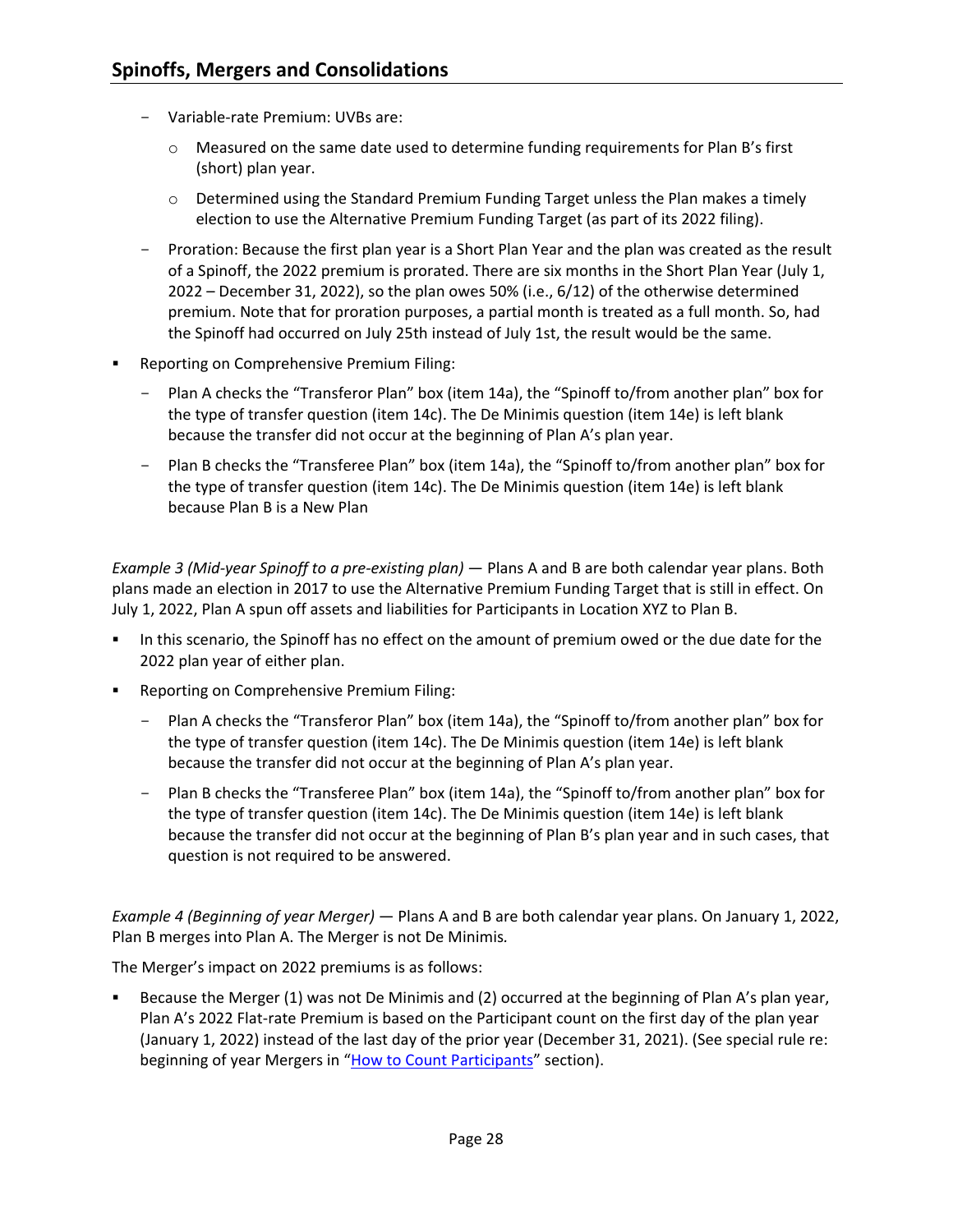- Plan B is not required to submit a 2022 Comprehensive Premium Filing because the plan ceased to exist on what would have been the first day of Plan B's 2022 plan year. In other words, the Merger is deemed to be effective before the 2022 plan year begins.
- Reporting on Comprehensive Premium Filing: Plan A checks the "Transferee Plan" box (item 14a), the "Merger" box for the type of transfer question (item 14c), and the "No" box for the De Minimis question (item 14e).

Because the Merger did not occur until after the due date for Plan B's 2021 Comprehensive Premium Filing, PBGC expects that Plan B would not have reported that 2021 would be its "Final Filing" as part of its 2021 filing. As long as Plan A properly reports the Merger in its 2022 filing, it is not necessary for Plan B to amend its 2021 filing to indicate that that is the final filing.

Note – if the Merger had been De Minimis, the special Participant Count Date rule would not apply (i.e., Plan A's Participant Count Date would have been December 31, 2021). Exception – if the plan reports that the Merger is De Minimis, but the surviving plan was the smaller of the two plans, the special Participant Count Date rule would apply. See instructions for item 14e for a description of which plan is considerers the "smaller" of the two plans.

*Example 5 (Mid-year Merger)* — Plan A is a calendar year plan. Plan B has a plan year that begins on March 1. On February 1, 2022, Plan B merges into Plan A.

The Merger's impact on 2022 premiums is as follows:

- The Merger has no effect on Plan A's premium obligation. Among other things, that means the Flat-rate Premium is based on the Participant count as of December 31, 2021 (i.e., the Plan B Participants that merged into Plan A on February 1, 2022 are not included).
- Plan B is not required to submit a Comprehensive Premium Filing because the plan ceased to exist before its 2022 plan year would have begun (i.e., before March 1, 2022).
- Plan A checks the "Transferor Plan" box (item 14a) and the "Merger" box for the type of transfer question (item 14c). The De Minimis question (item 14e) is left blank because the transfer did not occur at the beginning of Plan A's plan year.
- Because the Merger did not occur until after the due date for Plan B's 2021 Comprehensive Premium Filing, PBGC expects that Plan B would not have reported that 2021 would be its "Final Filing" as part of its 2021 filing. As long as Plan A properly reports the Merger in its 2022 filing, it is not necessary to amend Plan B's 2021 filing to indicate that it's the final filing.

*Example 6 (Mid-year Merger)* — Plan A is a calendar year plan. Plan B has a plan year that begins on October 1. Plan B merges into Plan A on December 1, 2022. The Merger's impact on premiums is as follows:

 Plan A: The Merger has no effect on the amount of Plan A's 2022 premium. Because the Merger occurs after the due date for Plan A's 2022 Comprehensive Premium Filing, Plan A will not report the Merger in the "Transfers between plans" item until the 2023 filing.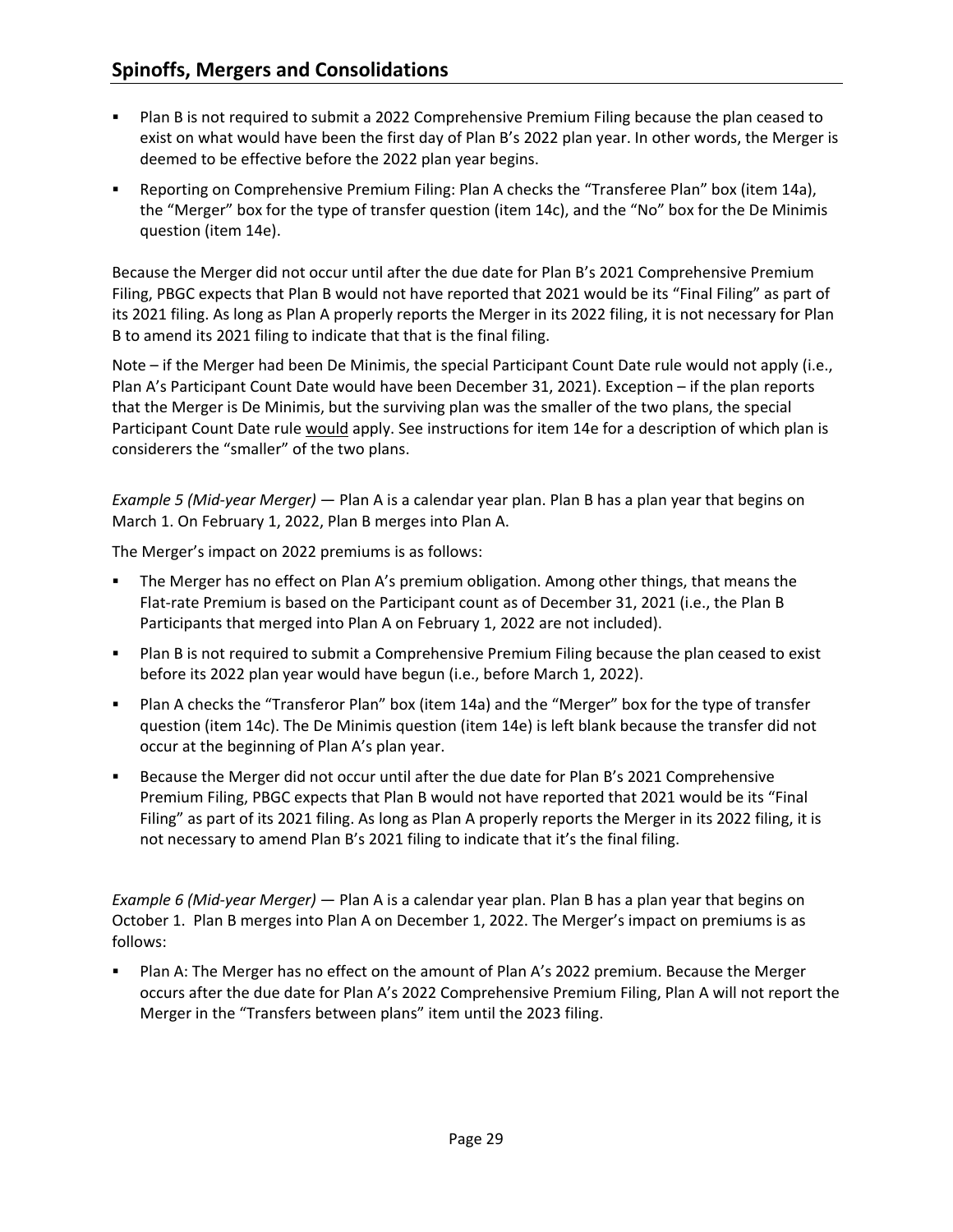- Plan B: Although Plan B's 2022 plan year is a Short Plan Year (October 1, 2022 November 30, 2022), Plan B's 2022 premium is not prorated because the Short Plan Year was created as the result of a mid-year Merger. In its 2022 Comprehensive Premium Filing:
	- ‒ Plan B indicates this is a "Final Filing" due to Merger in item 13.
	- ‒ Plan B checks the "Transferor Plan" box (item 14a), the "Merger" box for the type of transfer question (item 14c). The De Minimis question (item 14e) is left blank because the transfer did not occur at the beginning of Plan B's plan year

*Example 7 (Beginning of Plan Year Spinoff to an Existing Plan)* — Plans A and B are both calendar year plans. On January 1, 2022, Plan A spun off assets and liabilities for Participants in Location XYZ to Plan B.

For 2022, premiums for these plans are determined as follows:

- Due date Premiums for both plans are due October 17, 2022.
- Participant Count Date:
	- Plan A: Because the Spinoff occurred at the beginning of Plan A's plan year, Plan A's 2022 Flat-rate Premium is based on the Participant count on the first day of the plan year (January 1, 2022) instead of the last day of the prior year (December 31, 2021). As a result, Plan A does not include the spun off Participants in its Participant count. See special rule re: beginning of year non-De Minimis Spinoffs in ["How to Count Participants"](#page-11-0) section.
	- Plan B: Because the transfer occurred at the beginning of Plan B's plan year and was not considered a De Minimis Spinoff (with respect to Plan A), Plan's B's Participant Count Date is also the first day of the plan year (January 1, 2022). As a result, Plan B, the Transferee Plan, includes the spun off Participants in its Participant count.

Note – if the Spinoff had been De Minimis, the special Participant Count Date rule would not apply for either plan (i.e., The Participant Count Date for both plans would have been December 31, 2021).

- UVB Measurement Date Both plans measure UVBs as of January 1, 2022.
- Proration Neither plan qualifies to prorate its 2022 premium.
- Reporting on Comprehensive Premium Filing:
	- Plan A checks the "Transferor Plan" box (item 14a), the "Spinoff to/from another plan" box for the type of transfer question (item 14c) and checks "No" for the De Minimis question (item 14e).
	- Plan B checks the "Transferee Plan" box (item 14a), the "Spinoff to/from another plan" box for the type of transfer question (item 14c) and checks "No" for the De Minimis question (item 14e).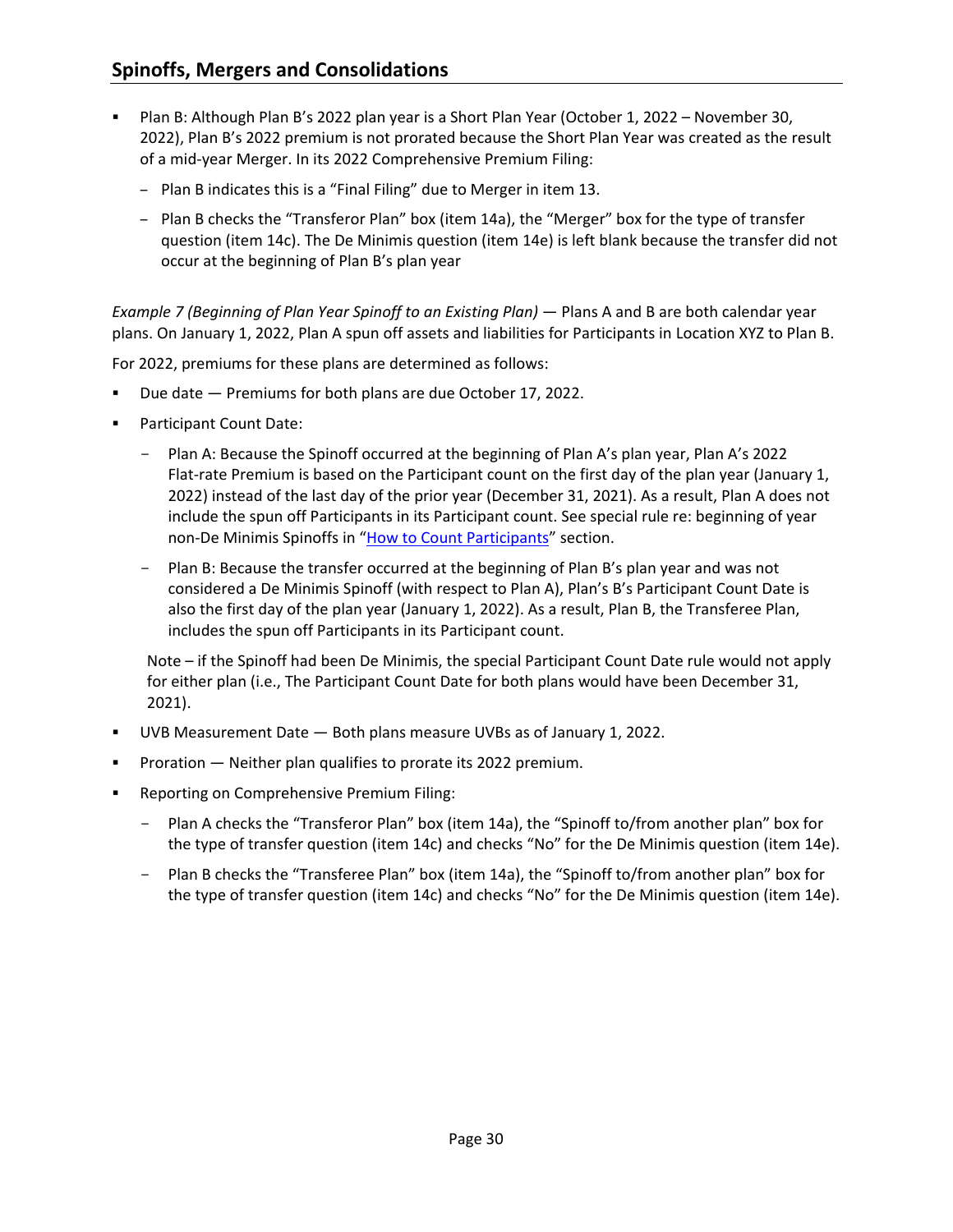<span id="page-32-0"></span>The following image provides a comprehensive list, in a traditional "form" format, of the data that must be submitted electronically via My PAA. **This is for illustrative purposes only**.

| Amended filing $\square$<br>Disaster Relief<br>2022 PBGC Comprehensive Premium Filing                                                                                                                                                                                                          |
|------------------------------------------------------------------------------------------------------------------------------------------------------------------------------------------------------------------------------------------------------------------------------------------------|
| Part I - General Plan Information                                                                                                                                                                                                                                                              |
| 1 Plan sponsor information                                                                                                                                                                                                                                                                     |
| a Name                                                                                                                                                                                                                                                                                         |
| c First six digits of CUSIP number $\frac{1}{2}$<br><b>b</b> Six-digit business code $\frac{1}{2}$ $\frac{1}{2}$                                                                                                                                                                               |
| 2 Plan administrator information                                                                                                                                                                                                                                                               |
| a Name                                                                                                                                                                                                                                                                                         |
| <b>b</b> Address line 1                                                                                                                                                                                                                                                                        |
| c Address line 2                                                                                                                                                                                                                                                                               |
| <b>e</b> State and the state of the state of the state of the state of the state of the state of the state of the state of the state of the state of the state of the state of the state of the state of the state of the state of<br>$f\,\mathrm{Zip}$<br>$g$ Country (if not U.S.)<br>d City |
| h Contact person                                                                                                                                                                                                                                                                               |
| (1) Name (for "attention" line of mailings)                                                                                                                                                                                                                                                    |
| (3) Phone number:<br>(2) e-mail address<br><u> 1990 - Johann John Stone, markin f</u>                                                                                                                                                                                                          |
| i Alternative phone number for Insured Plans List on pbgc.gov: ____-__-_-_ ext _____                                                                                                                                                                                                           |
| 3 Additional plan contact (optional)                                                                                                                                                                                                                                                           |
| $(1)$ Name                                                                                                                                                                                                                                                                                     |
| (3) Phone number<br>(2) e-mail address<br><u> 1999 - Albert Albert III, primeira a popular</u><br>ext                                                                                                                                                                                          |
| 4 Plan information                                                                                                                                                                                                                                                                             |
| a Plan name                                                                                                                                                                                                                                                                                    |
| <b>b</b> Premium payment year information:                                                                                                                                                                                                                                                     |
| (1) This filing is for the premium payment year commencing $\frac{1}{2}$ $\frac{1}{2}$ $\frac{1}{2}$ and ending $\frac{1}{2}$ $\frac{1}{2}$ $\frac{1}{2}$                                                                                                                                      |
| (2) For the premium payment year, is the plan a "small plan" (see definitions section of instructions)? $\Box$ Yes $\Box$ No                                                                                                                                                                   |
| (3) If the plan year commencement date has changed since the most recent PBGC filing as a result of a plan amendment changing the plan year, enter the date<br>the plan year change was adopted $\angle$ / / _ _ _ .                                                                           |
| $(4)$   Check box if plan qualifies to pay a prorated premium for this premium payment year.                                                                                                                                                                                                   |
| c Employer Identification Number and Plan Number information:                                                                                                                                                                                                                                  |
| (1) EIN and PN: EIN __________ PN ___                                                                                                                                                                                                                                                          |
| (2) If the EIN and PN are not both the same as on the most recent premium filing, enter EIN and PN from most recent premium filing:<br>$EIN$ _________ PN ___. Otherwise, skip to item 4c(3).                                                                                                  |
| (3) If the EIN and PN are not both the same as on the 2021 Form 5500, enter EIN and PN from 2021 Form 5500 and provide explanation: Otherwise, skip to                                                                                                                                         |
| <b>d</b> Plan effective date $-$ /_ /_ _ _                                                                                                                                                                                                                                                     |
| <b>e</b> Plan type: $\Box$ Multiemployer $\Box$ Single-employer other than CSECs (including multiple-employer plans) $\Box$ CSEC Plan                                                                                                                                                          |
| $f \Box$ Check box if plan is a new or newly covered plan and provide the following information:                                                                                                                                                                                               |
| (1) Adoption date $\frac{1}{2}$ $\frac{1}{2}$ $\frac{1}{2}$ $\frac{1}{2}$ Date coverage began on $\frac{1}{2}$ $\frac{1}{2}$ $\frac{1}{2}$ $\frac{1}{2}$ $\frac{1}{2}$                                                                                                                         |
| <b>(3)</b> Is the plan a "continuation plan" (see definitions section of instructions)? $\Box$ Yes $\Box$ No                                                                                                                                                                                   |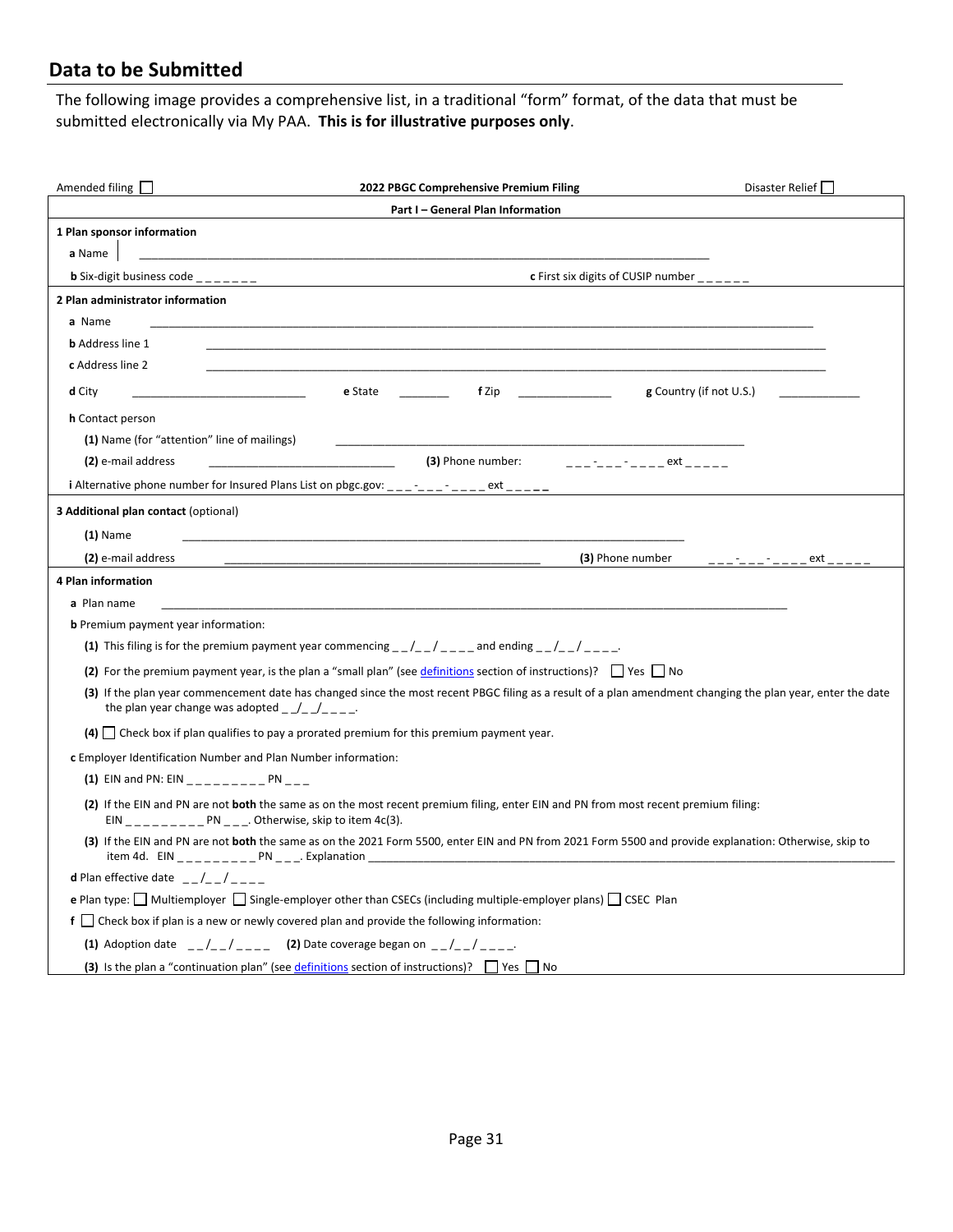| Part II - Flat-Rate Premium Information                                                                                             |                    |                             |        |  |
|-------------------------------------------------------------------------------------------------------------------------------------|--------------------|-----------------------------|--------|--|
| 5 Flat-rate Premium                                                                                                                 |                    |                             |        |  |
| <b>a</b> Participant count date: Month Day Year                                                                                     |                    |                             |        |  |
| <b>b</b> Flat-rate premium calculation                                                                                              |                    |                             |        |  |
| (1) Applicable rate (Single-employer plans other than CSECs - enter \$88; Multiemployer plans - enter \$32; CSEC plans- enter \$19) |                    |                             |        |  |
| (2) Participant count as of participant count date                                                                                  |                    |                             |        |  |
| Active:                                                                                                                             | Terminated vested: | Retirees and beneficiaries: | Total: |  |
| (3) Flat-rate premium (item $5b(1)$ x item $5b(2)$ )                                                                                |                    |                             |        |  |
|                                                                                                                                     |                    |                             |        |  |
| Part III - Variable-rate Premium Information                                                                                        |                    |                             |        |  |
| Multiemployer plans – Skip to Part IV                                                                                               |                    |                             |        |  |

|                | <i>INGURIERI PIGHS</i> – <i>SKIP to Fait IV</i>                                                                                                                                                                                                                                                                                                                                    |  |  |
|----------------|------------------------------------------------------------------------------------------------------------------------------------------------------------------------------------------------------------------------------------------------------------------------------------------------------------------------------------------------------------------------------------|--|--|
|                | Complete item 6 only if the plan is electing, or revoking an election, to use the Alternative Premium Funding Target instead of the Standard Premium Funding Target;<br>otherwise skip to item 7. CSEC plans may not make this election.                                                                                                                                           |  |  |
|                | 6 Alternative Premium Funding Target Election or Revocation                                                                                                                                                                                                                                                                                                                        |  |  |
| $a \mid \mid$  | Election - Check box to elect to use the Alternative Premium Funding Target instead of the Standard Premium Funding Target. The election will be effective -<br>and the plan will be required to use the Alternative Premium Funding Target — beginning with this premium payment year and for all subsequent plan years<br>unless and until the election is subsequently revoked. |  |  |
| $b \mid \cdot$ | Revocation - Check box to revoke a prior election to use the Alternative Premium Funding Target. The revocation will be effective - and the plan will be<br>required to use the Standard Premium Funding Target — beginning with this premium payment year and for all subsequent plan years unless and until a new<br>election is subsequently made.                              |  |  |
|                | Note - Elections or Revocations must remain in place for at least five years.                                                                                                                                                                                                                                                                                                      |  |  |
|                | 7 Variable-rate Premium (VRP)                                                                                                                                                                                                                                                                                                                                                      |  |  |
|                | a VRP exemptions – If an exemption applies, check applicable box and skip to item 8.                                                                                                                                                                                                                                                                                               |  |  |
|                | $\Box$ No vested participants<br>New or newly covered small plan other than a continuation plan                                                                                                                                                                                                                                                                                    |  |  |
|                | $\Box$ 412(e)(3) plan<br>Standard termination with a final distribution during the premium payment year                                                                                                                                                                                                                                                                            |  |  |
|                | Standard termination with a proposed termination date in a prior year (proposed termination date: $/$ / )                                                                                                                                                                                                                                                                          |  |  |
|                | <b>b</b> VRP small employer cap qualification – Check box if this plan qualifies for the small employer cap applicable to certain plans of small employers (those with 25<br>or fewer employees). If box is checked, items 7c through 7g may, but need not, be omitted.                                                                                                            |  |  |
|                | c Assumptions and methods used to determine premium funding target                                                                                                                                                                                                                                                                                                                 |  |  |
|                | (1) Premium funding target method: Standard $\Box$ Alternative $\Box$ NA, CSEC                                                                                                                                                                                                                                                                                                     |  |  |
|                | $1^{st}$ segment $2^{nd}$ segment $2^{nd}$<br>3 <sup>rd</sup> segment %<br>$\Box$ N/A, full yield curve used<br>$(2)$ Discount rate(s):<br>CSEC plan rate ______%                                                                                                                                                                                                                  |  |  |
|                | (3) UVB valuation date: Month ____ Day ____ Year _____                                                                                                                                                                                                                                                                                                                             |  |  |
|                | d Premium funding target as of UVB valuation date $-\Box$ Check box if the reported premium funding target information is an estimate.                                                                                                                                                                                                                                             |  |  |
|                | (1) Attributable to active participants                                                                                                                                                                                                                                                                                                                                            |  |  |
|                | (2) Attributable to terminated vested participants                                                                                                                                                                                                                                                                                                                                 |  |  |
|                | (3) Attributable to retirees and beneficiaries receiving payment                                                                                                                                                                                                                                                                                                                   |  |  |
|                | (4) Total premium funding target (item $7d(1) +$ item $7d(2) +$ item $7d(3)$ )                                                                                                                                                                                                                                                                                                     |  |  |
|                | e Market value of assets as of UVB valuation date                                                                                                                                                                                                                                                                                                                                  |  |  |
|                | f Unfunded vested benefits (excess, if any, of item $7d(4)$ over item 7e, rounded up to the next \$1,000)                                                                                                                                                                                                                                                                          |  |  |
|                | g Uncapped variable-rate premium (CSEC plans, item 7f x 0.009. Other plans, item 7f x 0.048)                                                                                                                                                                                                                                                                                       |  |  |
|                | <b>h</b> Maximum VRP                                                                                                                                                                                                                                                                                                                                                               |  |  |
|                | $(1)$ MAP-21 cap (\$598 item 5b(2))                                                                                                                                                                                                                                                                                                                                                |  |  |
|                | (2) Small employer cap, if applicable (\$5 x item 5b(2) x item 5b(2)) – Omit this item if plan is not eligible for this cap                                                                                                                                                                                                                                                        |  |  |
|                | (3) Maximum variable-rate premium $-$ If the plan qualifies for the small employer cap, the lesser of item 7h(1) and 7h(2). Otherwise,<br>item 7h(1).                                                                                                                                                                                                                              |  |  |
|                | i Variable-rate premium $-$ If the plan qualifies for the small employer cap and item 7g was omitted, item 7h(3). Otherwise, the lesser<br>of item 7g and item 7h(3).                                                                                                                                                                                                              |  |  |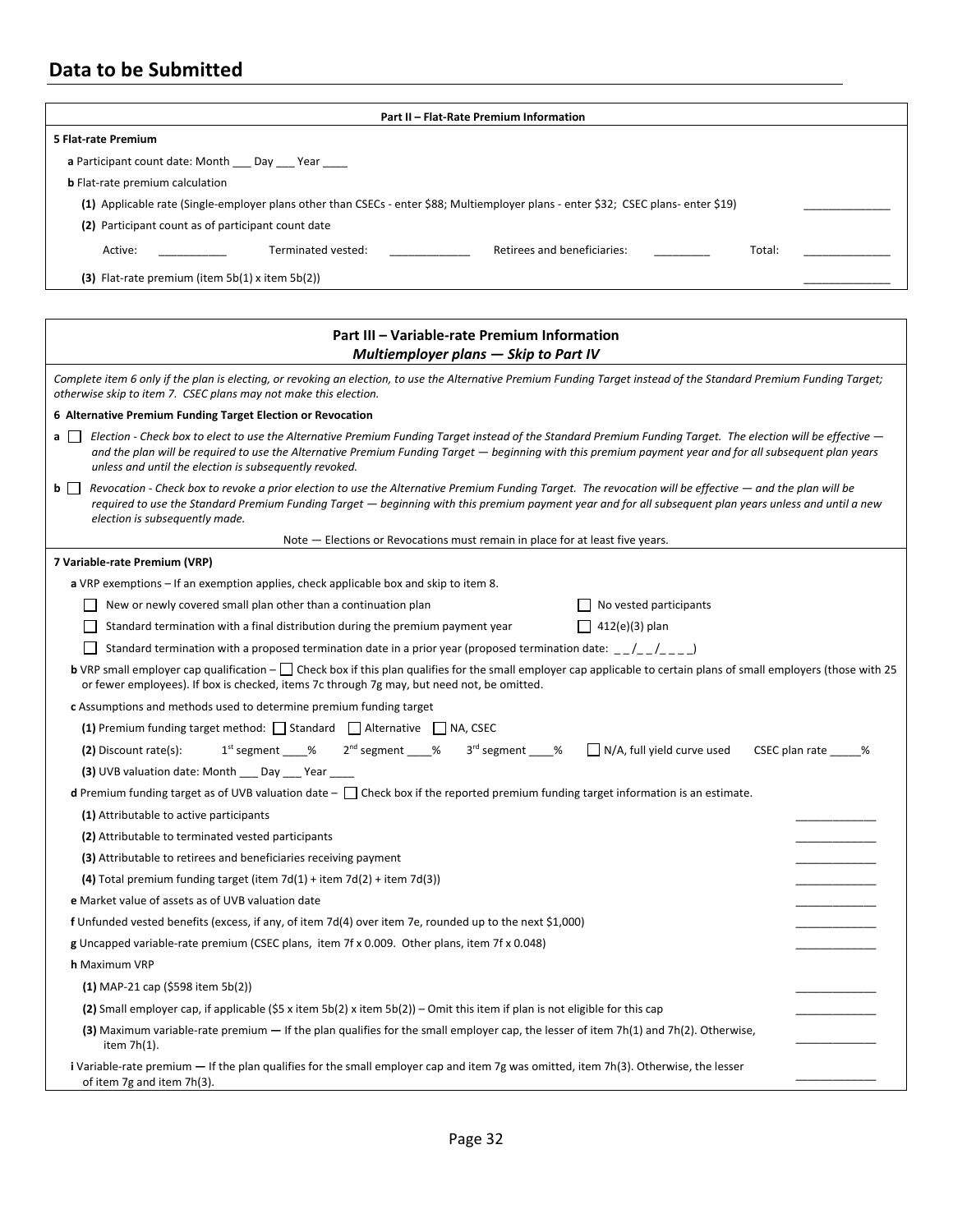|                                                                                            | Part IV - Total Premium Information                                                                                                                          |                                                                                                                                                                                                                                                                                                                                                 |  |  |  |
|--------------------------------------------------------------------------------------------|--------------------------------------------------------------------------------------------------------------------------------------------------------------|-------------------------------------------------------------------------------------------------------------------------------------------------------------------------------------------------------------------------------------------------------------------------------------------------------------------------------------------------|--|--|--|
|                                                                                            | 8 Premium proration (If the plan does not qualify for premium proration, skip to item 9)                                                                     |                                                                                                                                                                                                                                                                                                                                                 |  |  |  |
|                                                                                            | a Number of months (complete and partial) in the short plan year or short coverage year                                                                      |                                                                                                                                                                                                                                                                                                                                                 |  |  |  |
| <b>b</b> Total premium before reflecting proration (item $5b(3) +$ item 7i, if applicable) |                                                                                                                                                              |                                                                                                                                                                                                                                                                                                                                                 |  |  |  |
| proration, item 8b x item 8a $\div$ 12.                                                    | 9 Total premium - If the plan does not qualify for premium proration, item 5b(3) + item 7i, if applicable. If the plan qualifies for premium                 |                                                                                                                                                                                                                                                                                                                                                 |  |  |  |
|                                                                                            | Part V - Payment Information                                                                                                                                 |                                                                                                                                                                                                                                                                                                                                                 |  |  |  |
| 10 Premium credit                                                                          |                                                                                                                                                              |                                                                                                                                                                                                                                                                                                                                                 |  |  |  |
|                                                                                            | a Payments made previously for this premium payment year (including credits used)                                                                            |                                                                                                                                                                                                                                                                                                                                                 |  |  |  |
| <b>b</b> Outstanding credit from prior premium payment years                               |                                                                                                                                                              |                                                                                                                                                                                                                                                                                                                                                 |  |  |  |
| c Total (item $10a + item 10b$ )                                                           |                                                                                                                                                              |                                                                                                                                                                                                                                                                                                                                                 |  |  |  |
| 11 Amount due (excess, if any, of item 9 over item 10c)                                    |                                                                                                                                                              |                                                                                                                                                                                                                                                                                                                                                 |  |  |  |
| 12 Treatment of overpayment                                                                |                                                                                                                                                              |                                                                                                                                                                                                                                                                                                                                                 |  |  |  |
| a Excess, if any, of item 10c over item 9                                                  |                                                                                                                                                              |                                                                                                                                                                                                                                                                                                                                                 |  |  |  |
| <b>b</b> Treatment of balance (select one):                                                | $\Box$ Credit towards next year's premium $\Box$ Refund by check<br>Refund by electronic funds transfer (ACH). If you select this option, complete item 12c. |                                                                                                                                                                                                                                                                                                                                                 |  |  |  |
| c Information for ACH refund:                                                              | Type of account $\Box$ Checking $\Box$ Savings                                                                                                               |                                                                                                                                                                                                                                                                                                                                                 |  |  |  |
|                                                                                            |                                                                                                                                                              | Account number and the state of the state of the state of the state of the state of the state of the state of the state of the state of the state of the state of the state of the state of the state of the state of the stat                                                                                                                  |  |  |  |
|                                                                                            |                                                                                                                                                              |                                                                                                                                                                                                                                                                                                                                                 |  |  |  |
|                                                                                            | Part VI - Miscellaneous Information                                                                                                                          |                                                                                                                                                                                                                                                                                                                                                 |  |  |  |
|                                                                                            | $\Box$ Merger/Consolidation $\Box$ Trusteeship $\Box$ Distribution pursuant to termination $\Box$ Cessation of covered status (enter explanation)            | 13 Final filing - If this is the last filing for this plan, enter the date of event $\frac{1}{1-\frac{1}{1-\frac{1}{1-\frac{1}{1-\frac{1}{1-\frac{1}{1-\frac{1}{1-\frac{1}{1-\frac{1}{1-\frac{1}{1-\frac{1}{1-\frac{1}{1-\frac{1}{1-\frac{1}{1-\frac{1}{1-\frac{1}{1-\frac{1}{1-\frac{1}{1-\frac{1}{1-\frac{1}{1-\frac{1}{1-\frac{1}{1-\frac{1$ |  |  |  |
|                                                                                            |                                                                                                                                                              |                                                                                                                                                                                                                                                                                                                                                 |  |  |  |
|                                                                                            | covered plan or if more than one transfer needs to be reported, see instructions).                                                                           | 14 Transfers between plans - If this plan transferred some, or all assets or liabilities to another plan (or vice versa) since the most recent comprehensive premium<br>filing, provide the following information with respect to the plan to (or from) which assets or liabilities were transferred (if transfer involved a new or newly       |  |  |  |
|                                                                                            | <b>a</b> Check box for (1) or (2), whichever is applicable box: $\Box$ (1) This plan is the transferor plan. $\Box$ (2) This plan is the transferee plan.    |                                                                                                                                                                                                                                                                                                                                                 |  |  |  |
|                                                                                            | <b>b</b> Employer Identification numbers and plan numbers: Transferor Plan: EIN _________ PN ___                                                             | Transferee Plan EIN __________ PN ___                                                                                                                                                                                                                                                                                                           |  |  |  |

| <b>c</b> Type of transfer: $\Box$ Merger $\Box$ Consolidation $\Box$ Spinoff to/from another plan $\Box$ Other                                                        |  | <b>d</b> Date of transfer $\frac{1}{2}$ $\frac{1}{2}$ $\frac{1}{2}$ |
|-----------------------------------------------------------------------------------------------------------------------------------------------------------------------|--|---------------------------------------------------------------------|
| e Additional information for certain transactions. Complete this item only if the transfer occurred on the first day of the plan year and the plan is not a new plan. |  |                                                                     |
| (1) Was transfer de minimis? $\Box$ Yes $\Box$ No                                                                                                                     |  |                                                                     |

(2) If plan is the transferee plan in a de minimis merger, was plan smaller than transferor plan (see instructions)?  $\Box$  Yes  $\Box$  No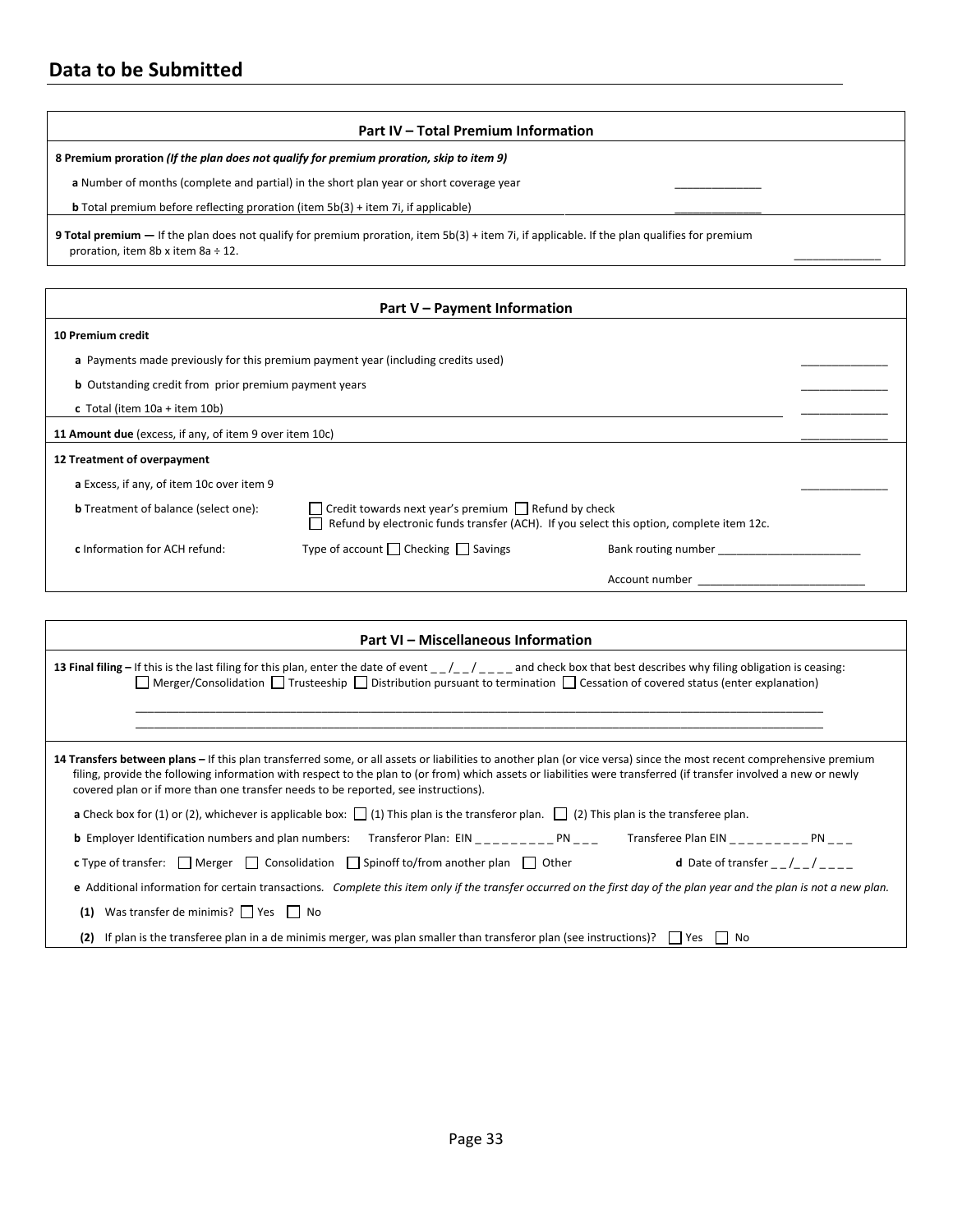| 15 Participation freeze - If, as of the beginning of the premium payment year, this plan is closed to new entrants, enter the date the plan became closed to new                                                                                                                                |                  |                                                                                                                                                                                                                               |                                                                                                                                                                       |
|-------------------------------------------------------------------------------------------------------------------------------------------------------------------------------------------------------------------------------------------------------------------------------------------------|------------------|-------------------------------------------------------------------------------------------------------------------------------------------------------------------------------------------------------------------------------|-----------------------------------------------------------------------------------------------------------------------------------------------------------------------|
| 16 Accrual freeze - If, as of the beginning of the premium payment year, benefit accruals under this plan are partially or totally frozen, enter the date the freeze<br>became effective_ $\frac{1}{2}$ $\frac{1}{2}$ $\frac{1}{2}$ and check box that best describes the nature of the freeze: |                  |                                                                                                                                                                                                                               |                                                                                                                                                                       |
| For all participants, both pay and service are frozen                                                                                                                                                                                                                                           |                  | $\Box$ For all participants, service is frozen, pay is not                                                                                                                                                                    |                                                                                                                                                                       |
| $\Box$ For some participants, both pay and service are frozen                                                                                                                                                                                                                                   |                  |                                                                                                                                                                                                                               | For some participants, service is frozen, pay is not                                                                                                                  |
|                                                                                                                                                                                                                                                                                                 |                  |                                                                                                                                                                                                                               |                                                                                                                                                                       |
| 17 Risk transfer activity $-$ Do not complete this item if this is the last filing for this plan                                                                                                                                                                                                |                  |                                                                                                                                                                                                                               |                                                                                                                                                                       |
| elect a lump sum under all such windows and the number of participants who elected a lump sum:                                                                                                                                                                                                  |                  |                                                                                                                                                                                                                               | a Lump Sum Windows: If the plan provided one or more lump sum windows during the prior premium payment year, report the number of participants eligible to            |
| (1) Participants not in pay status when lump sum was offered:                                                                                                                                                                                                                                   |                  | Eligible to elect lump sum                                                                                                                                                                                                    | Elected lump sum                                                                                                                                                      |
| (2) Participants in pay status when lump sum was offered:                                                                                                                                                                                                                                       |                  | Eligible to elect lump sum                                                                                                                                                                                                    | Elected lump sum ______                                                                                                                                               |
| whom an annuity was purchased:                                                                                                                                                                                                                                                                  |                  |                                                                                                                                                                                                                               | <b>b</b> Annuity purchases: If the plan purchased annuities for a group of participants during the prior premium payment year, report the number of participants for  |
| (1) Participants not in pay status when annuity was purchased:                                                                                                                                                                                                                                  |                  |                                                                                                                                                                                                                               |                                                                                                                                                                       |
|                                                                                                                                                                                                                                                                                                 |                  |                                                                                                                                                                                                                               |                                                                                                                                                                       |
| 18 Amended filing – Complete this item only if this is an amended filing                                                                                                                                                                                                                        |                  |                                                                                                                                                                                                                               |                                                                                                                                                                       |
| amended, provide the dates that were reported in the original filing:                                                                                                                                                                                                                           |                  | Date premium payment year commenced $\frac{1}{2}$ $\frac{1}{2}$ $\frac{1}{2}$ Date premium payment year ended $\frac{1}{2}$ $\frac{1}{2}$ $\frac{1}{2}$ $\frac{1}{2}$ $\frac{1}{2}$ $\frac{1}{2}$ $\frac{1}{2}$ $\frac{1}{2}$ | a If either the first or last day of the premium payment year reported in this amended filing (item 4b(1)) differs from what was reported in the filing that is being |
| PN from the original filing: EIN __________ PN ___.                                                                                                                                                                                                                                             |                  |                                                                                                                                                                                                                               | b If the EIN and PN reported in this amended filing (item 4c(1)) are not both the same as what was reported in the filing that is being amended, enter the EIN and    |
|                                                                                                                                                                                                                                                                                                 |                  | (item 9) is less than the amount reported in the filing that is being amended, provide an explanation of why an amended filing is necessary:                                                                                  | c If the reason for amending the filing is other than reconciling an estimated Variable-rate Premium and the total premium reported in this amended filing            |
| 19 Disaster relief - Complete this item only if this filing is subject to an extended due date per PBGC's disaster relief announcement.                                                                                                                                                         |                  |                                                                                                                                                                                                                               |                                                                                                                                                                       |
|                                                                                                                                                                                                                                                                                                 |                  |                                                                                                                                                                                                                               |                                                                                                                                                                       |
| a Identifying number of applicable IRS Disaster Relief News Release (e.g., CA-2020-01):                                                                                                                                                                                                         |                  |                                                                                                                                                                                                                               |                                                                                                                                                                       |
| <b>b</b> Is the plan administrator's address (i.e., address reported in item 2) in the disaster area covered by the applicable IRS News Release?                                                                                                                                                |                  |                                                                                                                                                                                                                               | $\Box$ Yes $\Box$ No                                                                                                                                                  |
| c Complete this item only if item 19b is "No". Enter the information below as it relates to the person affected by the disaster.                                                                                                                                                                |                  |                                                                                                                                                                                                                               |                                                                                                                                                                       |
|                                                                                                                                                                                                                                                                                                 |                  |                                                                                                                                                                                                                               |                                                                                                                                                                       |
| $(3)$ Address line 1                                                                                                                                                                                                                                                                            |                  |                                                                                                                                                                                                                               |                                                                                                                                                                       |
|                                                                                                                                                                                                                                                                                                 |                  |                                                                                                                                                                                                                               |                                                                                                                                                                       |
|                                                                                                                                                                                                                                                                                                 | (6) State $\_\_$ |                                                                                                                                                                                                                               | $(7)$ Zip                                                                                                                                                             |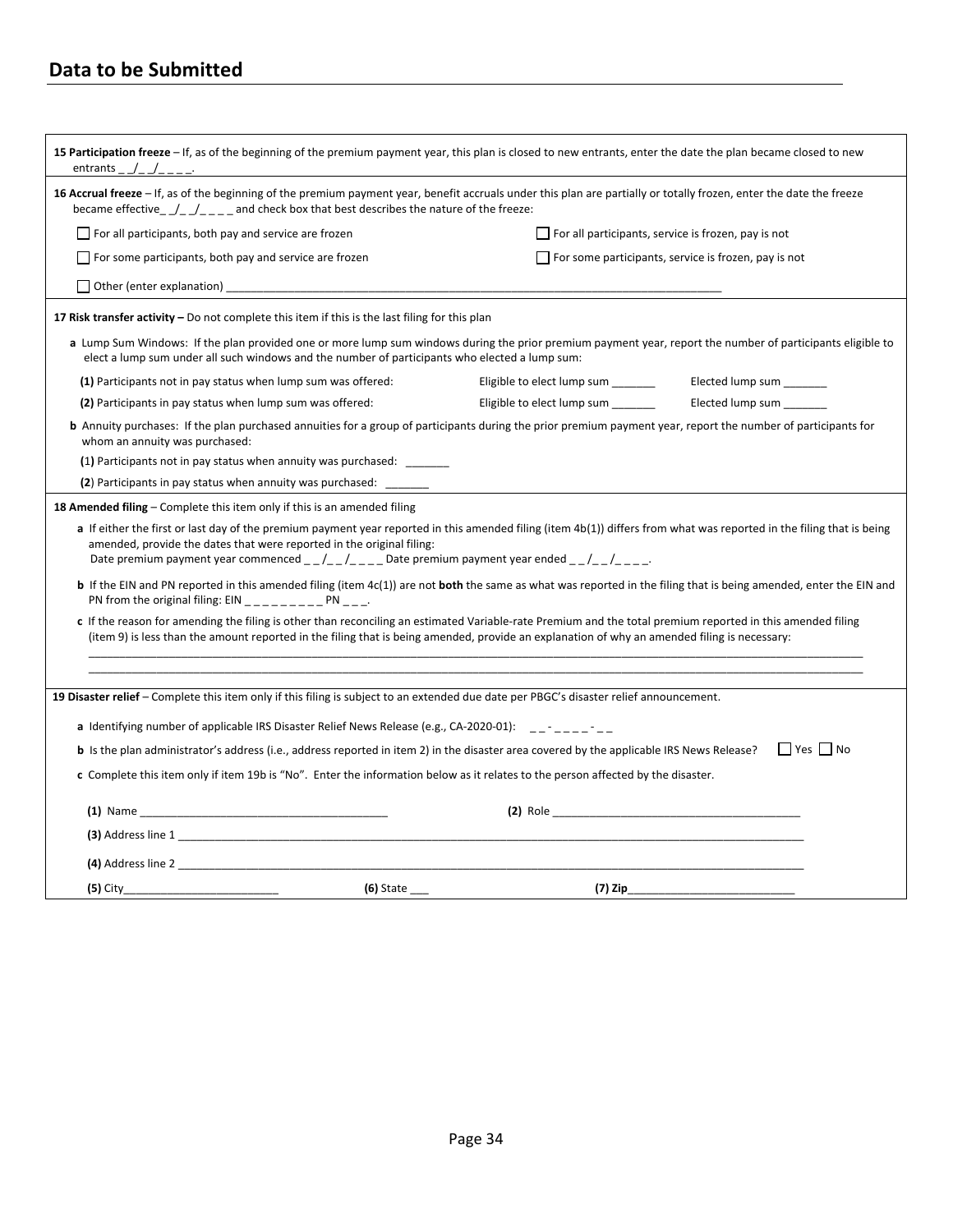| <b>Part VII - Certifications</b>                                                                                                                                                                                                                                                                                                                                                                                                                                                                                                                                                                                                                                                                                                                                                                                            |                                                     |  |
|-----------------------------------------------------------------------------------------------------------------------------------------------------------------------------------------------------------------------------------------------------------------------------------------------------------------------------------------------------------------------------------------------------------------------------------------------------------------------------------------------------------------------------------------------------------------------------------------------------------------------------------------------------------------------------------------------------------------------------------------------------------------------------------------------------------------------------|-----------------------------------------------------|--|
| 20 Certification of Plan Administrator - The plan administrator must sign and complete this item.                                                                                                                                                                                                                                                                                                                                                                                                                                                                                                                                                                                                                                                                                                                           |                                                     |  |
| I certify under penalty of perjury, to the best of my knowledge and belief, that all the information in the filing is true, correct and complete and has been determined<br>in accordance with PBGC's premium regulations and instructions, except that if the filing reports an estimated premium funding target, the estimate is reasonable,<br>takes into account the most current information available to the enrolled actuary, and has been determined in accordance with generally accepted actuarial<br>principles and practices, and that if I received Variable-rate Premium information certified by an enrolled actuary for this filing, the Variable-rate premium<br>information in the filing is the same as the Variable-rate Premium information certified by the enrolled actuary.                         |                                                     |  |
|                                                                                                                                                                                                                                                                                                                                                                                                                                                                                                                                                                                                                                                                                                                                                                                                                             |                                                     |  |
| E-mail address                                                                                                                                                                                                                                                                                                                                                                                                                                                                                                                                                                                                                                                                                                                                                                                                              | _ _ _ -_ _ _ - _ _ _ _ ext _ _ _ _ _ _<br>Telephone |  |
| Signature                                                                                                                                                                                                                                                                                                                                                                                                                                                                                                                                                                                                                                                                                                                                                                                                                   | $- -$ / $- -$ / $-$<br>Date                         |  |
|                                                                                                                                                                                                                                                                                                                                                                                                                                                                                                                                                                                                                                                                                                                                                                                                                             |                                                     |  |
| 21 Certification of Enrolled Actuary - An enrolled actuary must sign and complete this item unless the plan is (1) a multiemployer plan, (2) exempt from the Variable-<br>rate Premium, or (3) eligible for the small employer cap, paying the maximum VRP and not reporting the uncapped VRP.<br>I certify under penalty of perjury, to the best of my knowledge and belief, that the Variable-rate Premium information in the filing is true, correct and complete and<br>has been determined in accordance with PBGC's premium regulations and instructions; except that if the premium funding target is estimated, the estimate is<br>reasonable, takes into account the most current information available to me and has been determined in accordance with generally accepted actuarial principles<br>and practices. |                                                     |  |
|                                                                                                                                                                                                                                                                                                                                                                                                                                                                                                                                                                                                                                                                                                                                                                                                                             |                                                     |  |
|                                                                                                                                                                                                                                                                                                                                                                                                                                                                                                                                                                                                                                                                                                                                                                                                                             | _ _ _ -_ _ _ - _ _ _ _ ext _ _ _ _ _ _              |  |
| Firm                                                                                                                                                                                                                                                                                                                                                                                                                                                                                                                                                                                                                                                                                                                                                                                                                        | Telephone                                           |  |
| E-mail address                                                                                                                                                                                                                                                                                                                                                                                                                                                                                                                                                                                                                                                                                                                                                                                                              | <b>Enrollment number</b>                            |  |
| Signature                                                                                                                                                                                                                                                                                                                                                                                                                                                                                                                                                                                                                                                                                                                                                                                                                   | Date                                                |  |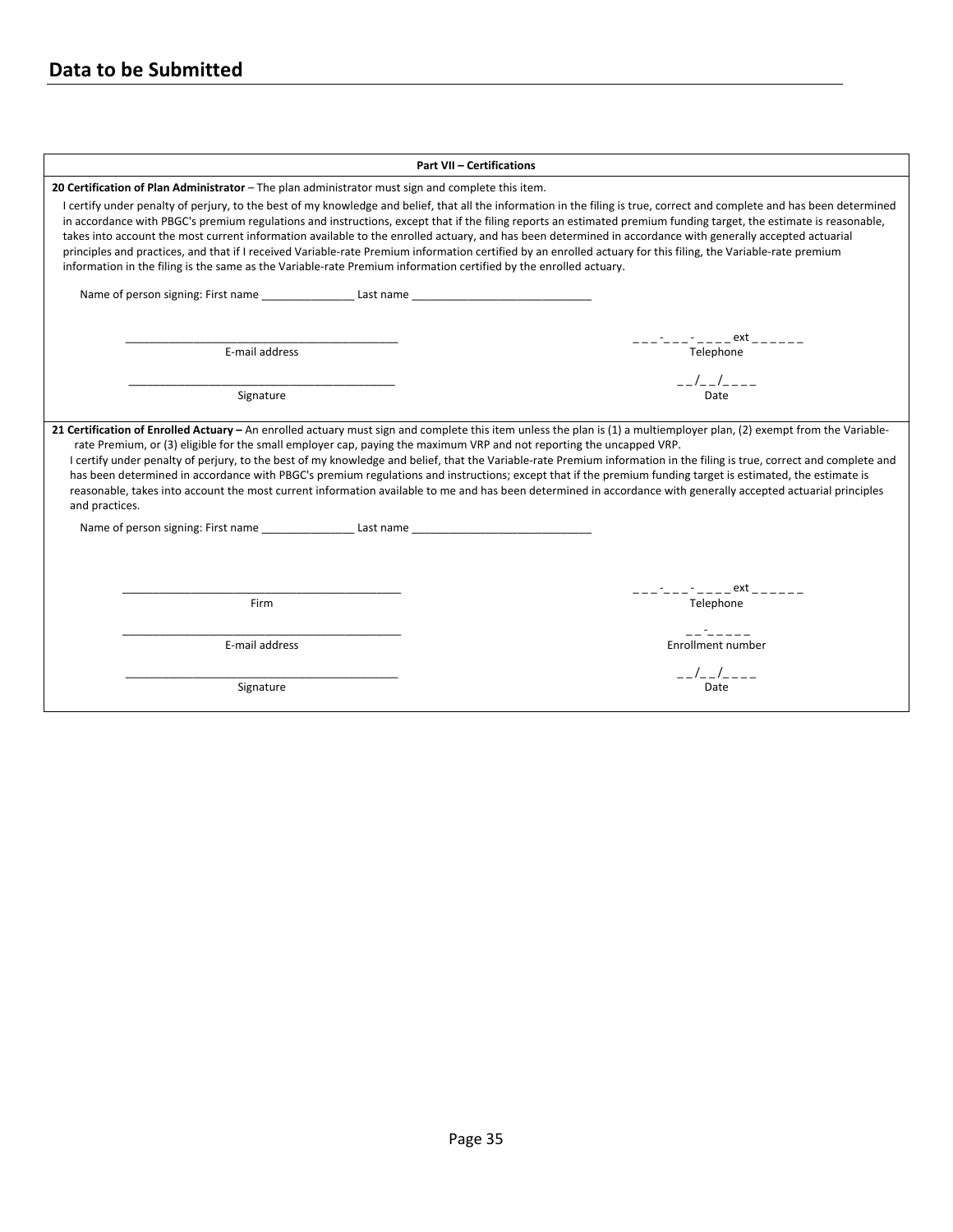# <span id="page-37-0"></span>**Overview**

This section provides a description of each required data element presented in the same order as the "form" used to illustrate the data elements (see ["Data to be Submitted"](#page-32-0) section). Item numbers are presented solely to facilitate understanding. The My PAA screens do not include item numbers. If you are using private-sector software, item numbers may or may not be included. We recommend you review these instructions with a copy of the "form" in front of you.

*Note for plans with more than one plan year beginning in 2021 or 2022 -* References in these instructions to the 2021 plan year (and to filings for the 2021 plan year) should be considered to refer to your plan's most recent complete plan year. For example, a plan that changes its plan year could have two plan years beginning in calendar 2022. When such a plan makes its premium filing(s) for its second 2022 plan year, the references in these instructions to the 2021 plan year (and to filings for the 2019 ? plan year) should be considered to refer to the plan's first 2022 plan year (and to filings for that plan year), because that is the plan's most recent complete plan year. Similarly, if your plan had two plan years beginning in calendar 2021, the references in these instructions to the 2021 plan year (and to filings for the 2021 plan year) should be considered to refer to the plan's second 2021 plan year, which is the plan's most recent complete plan year.

*Note about reporting dollar amounts -* With the exception of total premium, premium credits, the amount due PBGC, and the amount of any overpayment, money amounts reported should be in dollars only (no cents). UVBs are rounded up to the next \$1,000.

# **Amended Filing**

Check this box only if this filing is an amendment to a previously submitted filing for the 2022 plan year. If this is an amended filing, be sure to complete item 18.

Note that a Variable-rate Premium reconciliation filing (in which you provide final Premium Funding Target information after having reported an estimated Premium Funding Target) is considered an amended filing. If you amend a comprehensive filing for a reason other than reconciling an estimated Variable-rate Premium and the amended filing shows a lower premium than the amount that was reported in the filing that is being amended, you must provide an explanation of the specific circumstances or events that caused the reduction. See the ["Correcting Errors, Credit Balances and Reconciling Estimates"](#page-54-0) section for more information.

If you are amending a filing for a plan year that did not begin in 2022, the rules in this document do not apply.

#### **Disaster Relief**

If your plan is eligible for disaster relief, check the box and be sure to complete item 19. For more information, see PBGC's [Disaster Relief web page.](https://www.pbgc.gov/prac/other-guidance/Disaster-Relief)

#### **Instructions for Part I – General Plan Information**

#### **1 Plan sponsor information**

**a** Report the name of the Plan Sponsor.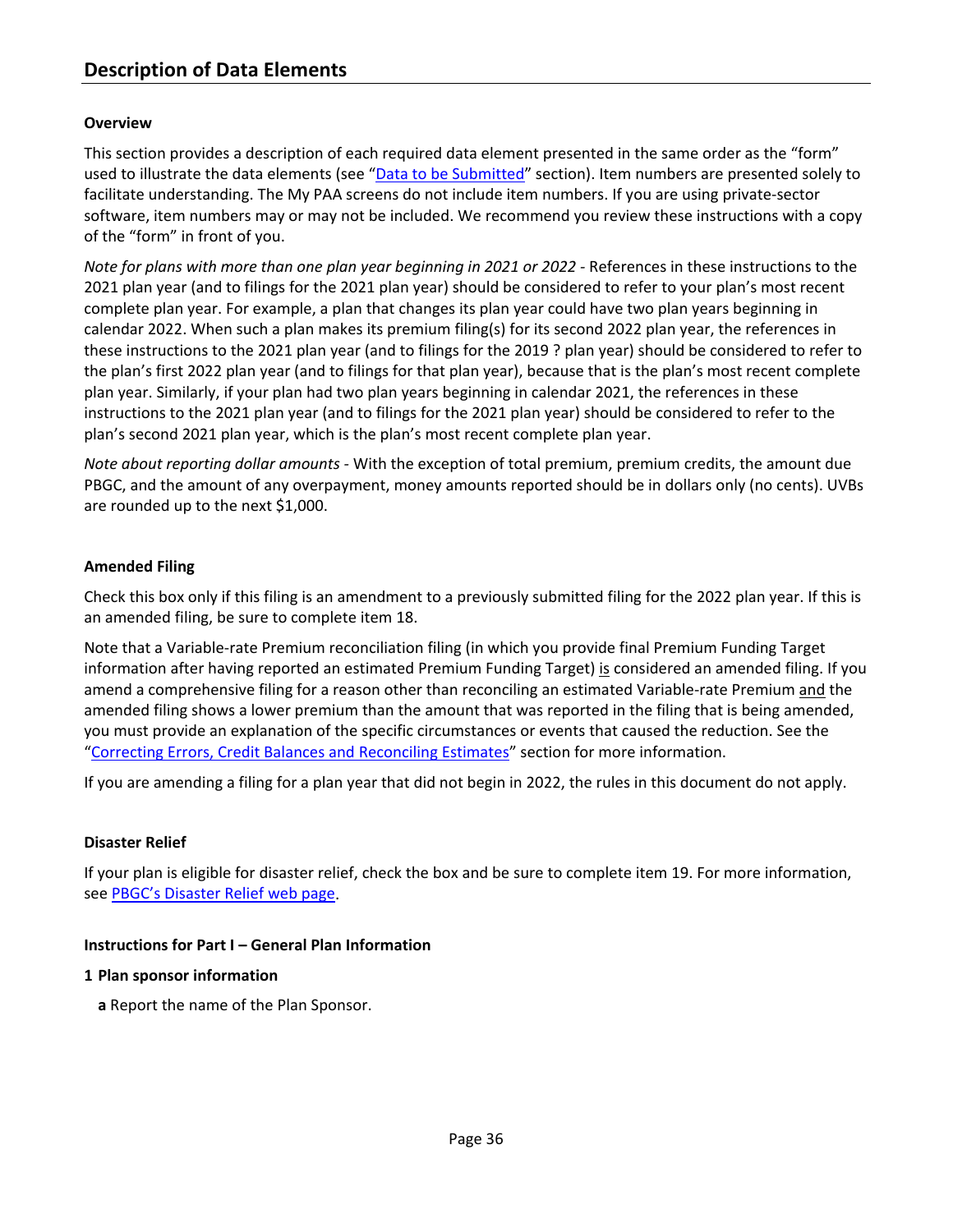**b** Business Code – Report the six-digit business code that:

- In the case of a Single-employer Plan, best describes the primary nature of the plan sponsor's business, and
- In the case of a Multiemployer Plan, best describes the predominant industry in which the active Participants are employed (e.g., 484120 - General Freight Trucking, Long-distance, 236110 - Residential Building Construction).

A list of business codes can be found in the instructions to Form 5500 and on PBGC's ["Premium Filings"](https://www.pbgc.gov/prac/prem/premium-filing-payment-and-instructions) web page. Because codes for the Premium Payment Year may not be available at the time you submit this filing, you may report the relevant code for either the Premium Payment Year or the prior year.

Do not enter code 525100 (Insurance & Employee Benefit Funds) or 813930 (Labor Unions and Similar Labor Organizations) unless such code satisfies the above description of what the code represents.

**c** CUSIP number – If a CUSIP number has been assigned to publicly traded securities of the Plan Sponsor or any member of the Plan Sponsor's controlled group, report the first six digits of the CUSIP number. Otherwise, leave this item blank.

A CUSIP number is a nine-digit number assigned to the publicly traded securities of a Plan Sponsor (or member of the Plan Sponsor's controlled group) under the securities numbering system of the Committee on Uniform Securities Identification Procedures. The first six digits of the CUSIP number identify the securities issuer, the next two digits identify the specific securities issue, and the last digit is a check digit.

# **2 Plan administrator information**

- **a-g** Report the name and address of the Plan Administrator. Note that this is the address where we send official correspondence to the plan (*e.g.*, an invoice for late payment charges).
- **h** Report the name, e-mail address, and phone number of the person we should contact if we have any questions concerning this filing. We will send official correspondence to the "attention of" this person at the address reported in 2(b)-(g). In addition, unless a different phone number is provided in item 2i, the phone number reported in 2h will be posted on PBGC's [Is My Pension Insured](https://www.pbgc.gov/search-all?query=&ipcol=nc&filter=c&tab=ip&ip_type=c&page=1) list as the number plan Participants should call if they have questions about their plan.
- **i** If you would prefer plan Participants with questions about their plan call a phone number other than the one reported in item 2h, report the phone number you would like them to use. If this item is left blank, Is [My Pension Insured](https://www.pbgc.gov/search-all?query=&ipcol=nc&filter=c&tab=ip&ip_type=c&page=1) list on PBGC's website will show the phone number reported in item 2h.

To keep our records current and enable us to send correspondence to the correct address, you should inform us of address changes as soon as they occur. You may do so by contacting us either in writing or by e-mail. See [Appendix 2](#page-62-0) for contact information.

# **3 Additional plan contact (optional)**

Although official correspondence related to premium filings is directed to the Plan Administrator (see item 2), some plans choose to provide contact information for another individual as well. In general, the contact person identified in this section will be used for questions that are not important enough for official correspondence. PBGC may also contact this individual if official inquiries to the Plan Administrator go unanswered.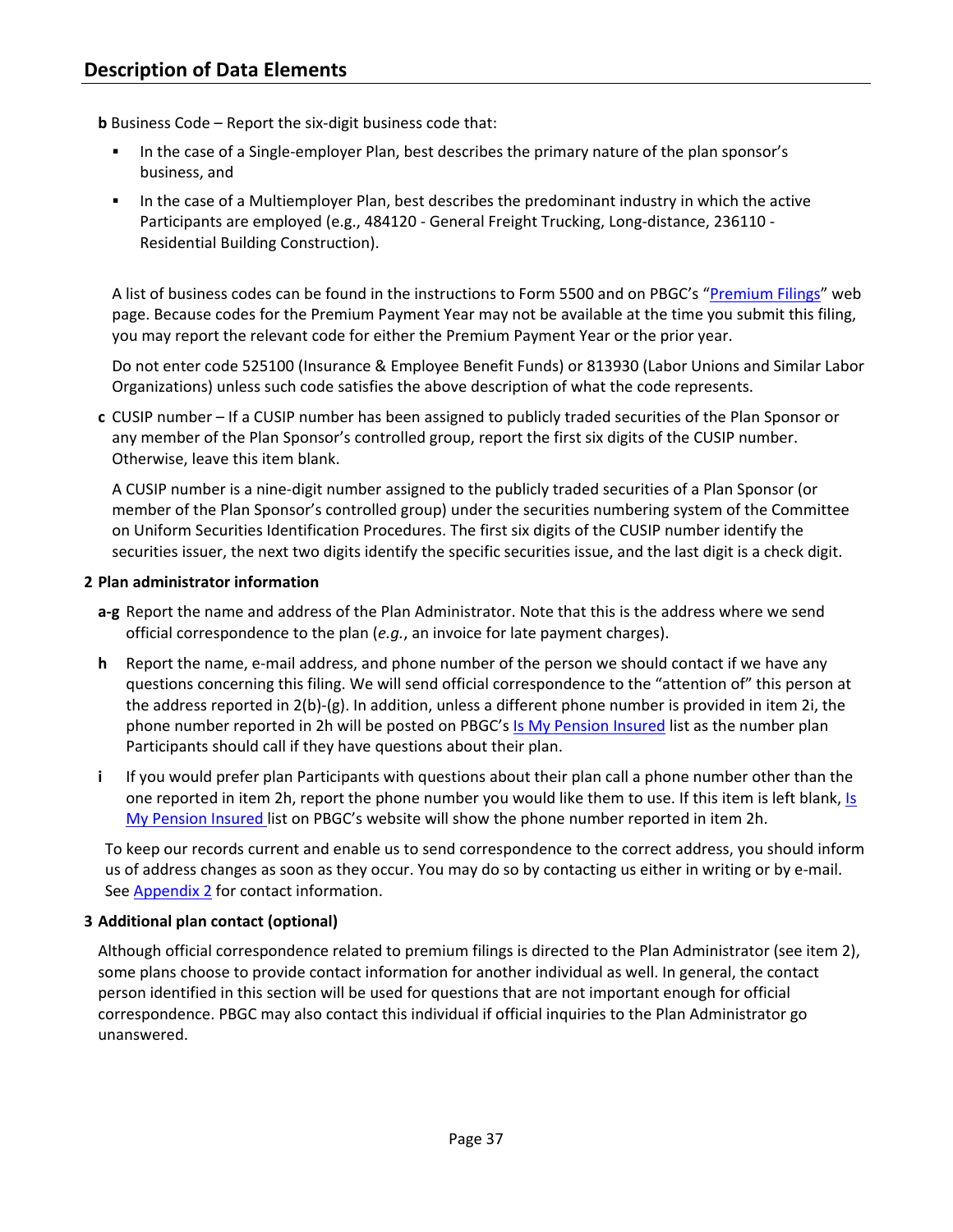# **4 Plan information**

- **a** Plan name Report the complete name of the plan as stated in the plan document. For example, "The ABC Company Pension Plan for Salaried Personnel."
- **b** Premium Payment Year information
	- **(1)** Report the date the Premium Payment Year commences and the date it ends. If you are filing for:
		- The first year of a New Plan, the Premium Payment Year commencement date ("PYC") is the plan effective date.
		- A plan's final year and the final year is a Short Plan Year, enter the date the Short Plan Year ends.
		- A plan that ceased PBGC coverage during the plan year, enter the date the plan year ends, not the date the coverage ceased.
	- **(2)** Check the appropriate box to indicate whether the plan is a Small Plan for the Premium Payment Year (See [definition](#page-61-0) of Small Plan in Appendix 1).
	- **(3)** If the plan year commencement date has changed since the most recent PBGC filing as a result of a plan amendment changing the plan year, enter the adoption date of the plan year change.
	- **(4)** Check the box if plan qualifies to pay a prorated premium for this Premium Payment Year (see ["Premium](#page-23-0)  [Proration"](#page-23-0) section for rules related to proration).
- **c** Employer Identification Number (EIN) and Plan Number (PN) information.
	- **(1)** Report the nine-digit EIN of the Plan Sponsor and the three-digit PN of the plan.
	- **(2)** If the EIN and PN for this filing do not both match exactly the EIN and PN reported in the most recent premium filing, report both the EIN and PN that were reported in the most recent premium filing. If this is the first premium filing for this plan, leave this item blank.

Please note the following exceptions that apply only if this is an amended filing:

- If item 4c(2) was reported incorrectly in the original filing (*i.e.*, the filing that is being amended), provide the correct information in the amended filing.
- If item  $4c(2)$  was reported correctly in the original filing, provide the same information in the amended filing.
- **(3)** If the EIN and PN for this filing do not both match exactly the EIN and PN reported in the 2021 Form 5500, report both the EIN and PN that were reported in the 2021 Form 5500 and attach an explanation. If a 2021 Form 5500 was not required, leave this item blank.
- **d** Plan effective date Report the date the plan became effective.
- **e** Plan type Indicate whether the plan is a Multiemployer Plan, a Single-employer Plan other than a CSEC Plan, or a CSEC Plan. Note that Multiple-employer Plans are considered Single-employer plans for this purpose.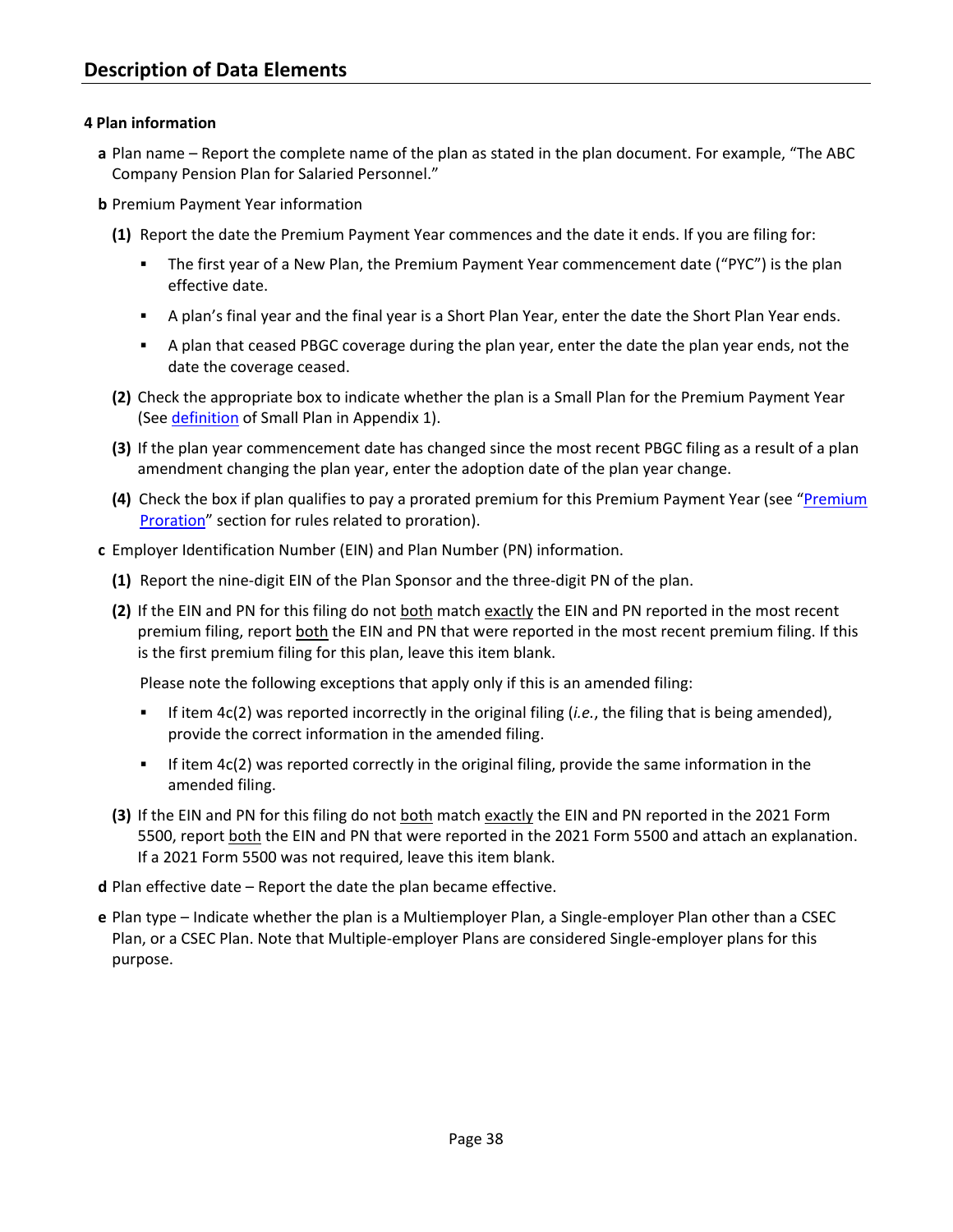- **f** Information for New or Newly Covered Plans If this is a New or Newly Covered Plan, check the box and complete the rest of item 4f.
	- **(1)** Adoption date Enter the date the plan was adopted.
	- **(2)** Date coverage began Enter the date the plan became covered under Title IV. If the plan has had one or more periods of coverage, report the earliest date in the Premium Payment Year when the plan was covered under Title IV — not the date when the plan became covered in a prior year. If another plan transferred assets or liabilities to this New or Newly Covered Plan, be sure to complete the "Transfers from other plans" item (see [item 14\)](#page-46-0).

*Note for New Plans with Retroactive Effective Dates* — PBGC coverage for a New Plan begins on the plan's effective date, regardless of when the plan is adopted.

**(3)** Continuation Plan – Check the box to indicate whether this New or Newly Covered Plan meets the definition of a Continuation Plan (se[e definition\)](#page-58-1).

#### **Instructions for Part II – Premium Information**

#### **5 Flat-rate Premium**

- **a** Report the Participant Count Date. See ["How to Count Participants"](#page-11-0) section for special rules relating to New Plans, Newly Covered Plans, Mergers and Spinoffs.
- **b** Flat-rate Premium calculation
	- **(1)** Applicable rate Enter the per-participant premium rate. For 2022, the applicable rates are:
		- **588 for Single-employer Plans other than CSEC Plans,**
		- **519 for CSEC Plans, and**
		- **532 for Multiemployer Plans.**
	- **(2)** Participant count Report the number of Participants covered by the plan on the Participant Count Date separately for active Participants, terminated vested Participants, retirees and beneficiaries receiving payment, and in total. See ["How to Count Participants"](#page-11-0) section.
	- **(3)** Flat-rate Premium Report the product of the Participant Count and the applicable premium rate. If the plan year is a Short Plan Year, the required Flat-rate Premium may be a prorated portion of this amount; however, the amount reported in this item must reflect a full year's premium.

Note that you must make a premium filing even if the Flat-rate Premium is \$0. This may happen, for example, if your plan is a New Plan that grants no past service credits, so that there are no Benefit Liabilities on the Participant Count Date. A plan with no Benefit Liabilities has no Participants for premium purposes.

#### **Instructions for Part III – Alternative Premium Funding Target Election/Revocation**

<span id="page-40-0"></span>This Part applies only to Single-employer Plans. Multiemployer Plans should skip to Part IV. CSEC Plans should skip to item 7.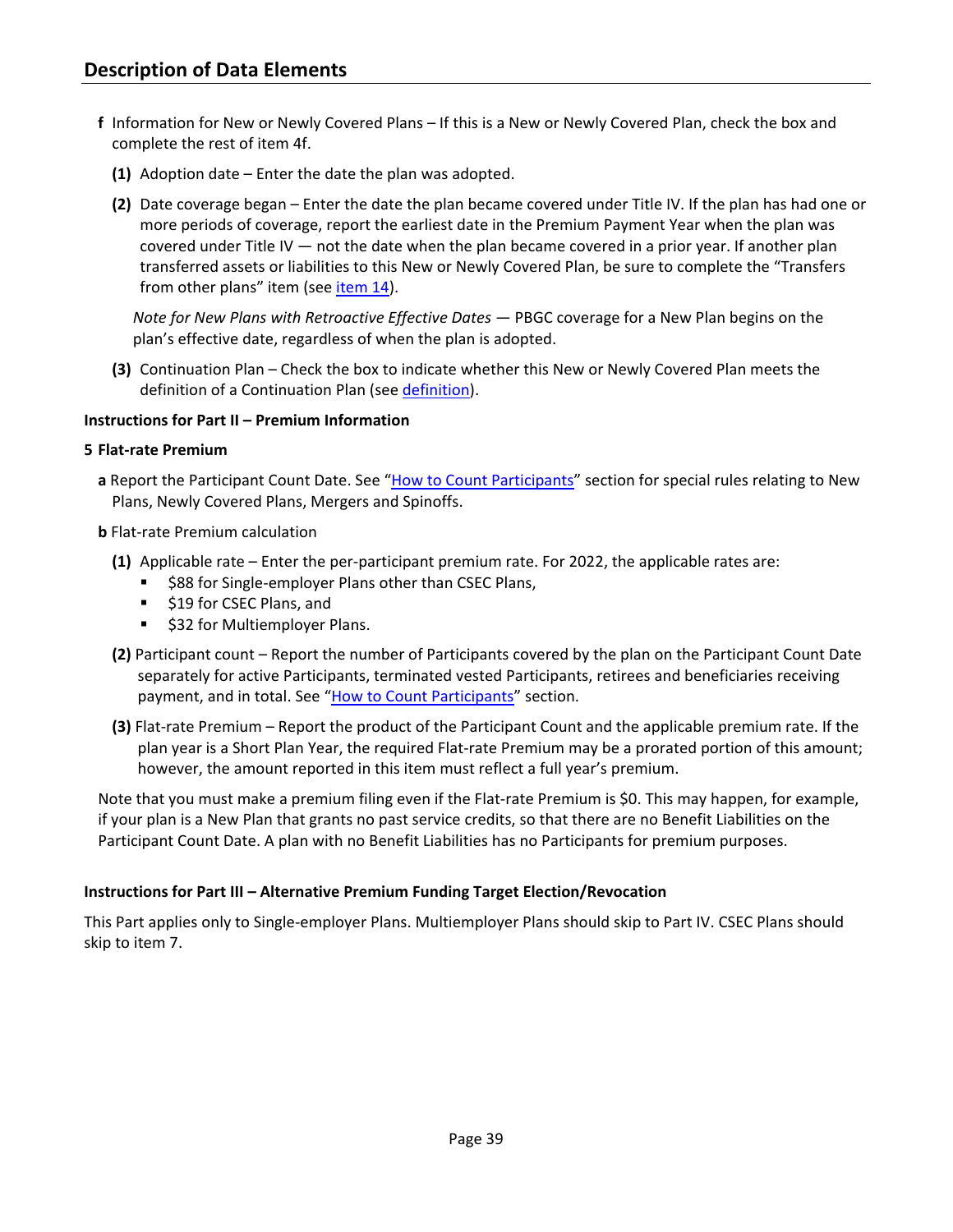#### **6 Alternative Premium Funding Target Election/Revocation**

To be valid, an election must be made in accordance with these instructions and must be filed with PBGC on or before the deadline.

- **a** *Election* Check this box to make an election to use the Alternative Premium Funding Target first effective for this Premium Payment Year.
- **b** *Revocation* Check this box to revoke a prior election to use the Alternative Premium Funding Target that was in effect for the Prior Premium Payment Year.

You may elect to use the Alternative Premium Funding Target to determine UVBs instead of the Standard Premium Funding Target. Once an election is made, it remains in effect for all subsequent plan years unless and until it is subsequently revoked.

You may revoke a prior election only if the Premium Payment Year begins at least five years after the beginning of the plan year for which the election was first applicable. Similarly, if you revoke an election, you may not make a new election to use the Alternative Premium Funding Target until five years have passed.

If you are not sure if an election is in effect or when an election first took effect, you can find out by viewing your account history in My PAA, by clicking the "Account History" link from the Plan Details page.

See ["How to Determine Unfunded Vested Benefits"](#page-15-0) section for more information on elections and revocations.

#### **7 Variable-rate Premium**

This item relates to Variable-rate Premium information and applies only to Single-employer Plans.

In general, for 2022 the Variable-rate Premium is \$48 per \$1,000, or fraction thereof, of UVBs as of the UVB Valuation Date, but no more than \$598 times the number of Participants (i.e., the MAP-21 Cap). For CSECs, the rate per \$1,000 UVBs is \$9 instead of \$48. For certain plans of small employers, the Variable-rate Premium may be capped at an amount lower than the MAP-21 Cap (see *item 7b*).

Some Single-employer Plans are exempt from the Variable-rate Premium; others may have a Variable-rate Premium of \$0. In either case, this section must be completed in accordance with the following instructions.

- **a** Exemptions A Single-employer Plan may claim an exemption from the Variable-rate Premium if it meets the requirements for any of the exemptions described below:
	- New or Newly Covered Small Plans other than Continuation Plans Your plan qualifies for this exemption if it is a New or Newly Covered Plan and a Small Plan, but not a Continuation Plan. See [Appendix 1](#page-58-0) for more information about these terms.
	- Standard termination: closing out in current year Your plan qualifies for this exemption if it makes a final distribution of assets in a standard termination during the Premium Payment Year unless it engaged in a non-De Minimis Spinoff in the same Premium Payment Year

You may claim this exemption in anticipation of a full distribution by plan year-end even if that hasn't happened by the time you submit the filing. However, if you fail to complete the final distribution by the end of the year, the exemption will not apply. In that case, you will need to amend the filing accordingly and late payment charges will be assessed on any Variable-rate Premium owed and paid after the applicable due date.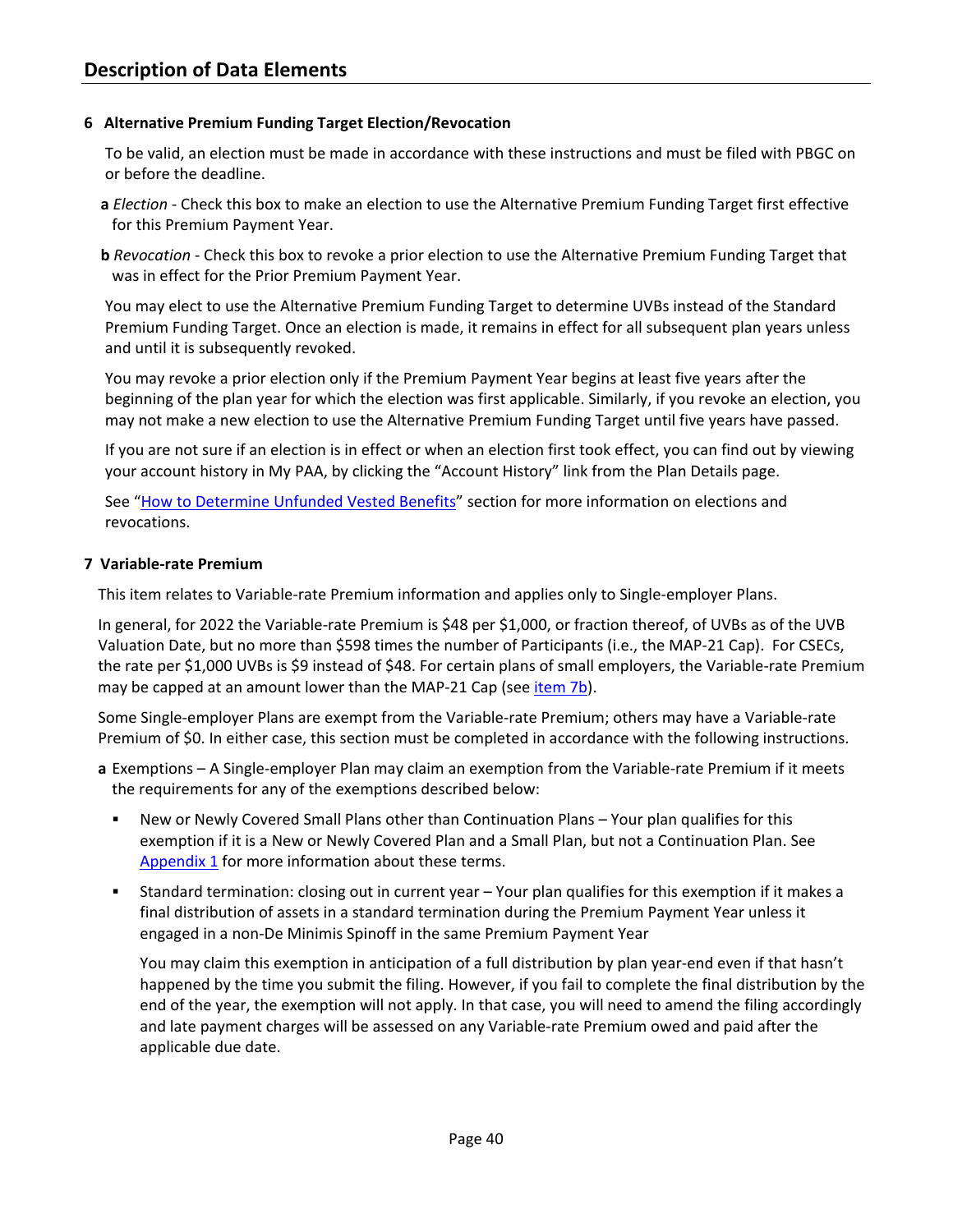To avoid the possibility of late payment charges arising if the final distribution takes longer than expected, consider the alternative approach described in the "Short Plan Years" part of the "Who Must [File"](#page-4-0) section.

 Standard termination: proposed termination date in a prior year — Your plan qualifies for this exemption if notices of intent to terminate in a standard termination were issued in accordance with ERISA section 4041(a)(2), setting forth a proposed termination date before the beginning of the Premium Payment Year.

To qualify for this exemption, it is not necessary that the plan make a final distribution of assets during the Premium Payment Year. However, this exemption is conditioned on the plan's ultimately making a final distribution of assets in full satisfaction of its obligations under the standard termination. If that doesn't happen, the premium that would otherwise have been required will be due retroactive to the applicable due date. In that case, you will need to amend the filing.

- Plans with no vested Participants Your plan qualifies for this exemption if the plan has no Participants with vested benefits as of the UVB Valuation Date.
- Section 412(e)(3) plans (formerly called 412(i) plans) Your plan qualifies for this exemption if the plan is described in section 412(e)(3) of the Code and regulations thereunder on the UVB Valuation Date.

If an exemption applies, check the applicable box to indicate which exemption applies and skip to item 8. If more than one exemption applies, check all applicable boxes.

<span id="page-42-0"></span>**b** Small-Employer Cap qualification – If the plan qualifies as a small-employer plan, the Variable-rate Premium may be capped at an amount lower than the MAP-21 Cap.

*Determining whether a plan qualifies for the Small-Employer Cap - For this purpose:* 

- a plan is a small-employer plan if the aggregate number of employees of all contributing sponsors of the plan and all members of the contributing sponsors' controlled groups, as of the first day of the Premium Payment Year, is 25 or fewer,
- the aggregate number of employees is determined in the same manner as under section 410(b)(1) of the Code, taking into account the provisions of section 414(m) and (n) of the Code, but without regard to section  $410(b)(3)$ ,  $(4)$ , and  $(5)$  of the Code, and
- employees are counted as of the first day of the Premium Payment Year, not as of the Participant Count Date or the UVB Valuation Date.

Note that a plan with 25 or fewer Participants does not necessarily qualify for the Small-Employer Cap because the eligibility criterion is based on employees, not the Participant Count. For example, if a plan has 15 Participants, but there are more than 25 employees (taking into account all employees of all contributing sponsors of the plan and all members of their controlled groups), the plan does not qualify for the cap.

Also note that a plan with more than 25 Participants might qualify for the cap. For example, consider a contributing sponsor with 20 employees, all of whom are Participants in a plan. If the plan also covers 15 former employees who are either terminated vested or retired, there are 35 Participants in total. This plan would qualify for the cap (assuming there are no other contributing sponsors and no controlled group members).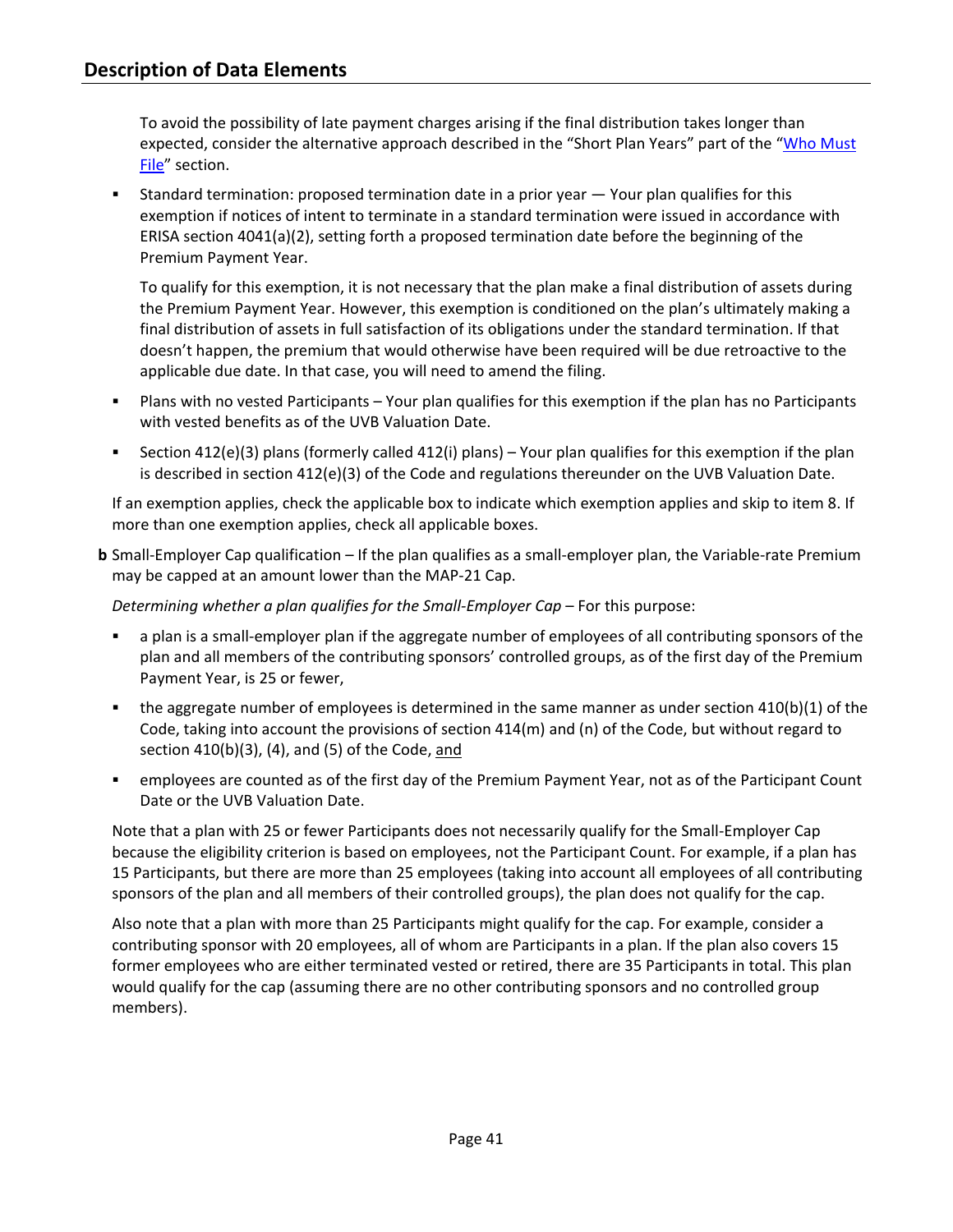*Reporting requirements –* If your plan qualifies for the Small-employer Cap, check the box to report that fact.

If your plan qualifies for this cap, instead of calculating and reporting both the uncapped Variable-rate Premium and the maximum Variable-rate Premium and then paying the lesser of the two amounts, you may report and pay only the maximum Variable-rate Premium.

If you choose to not report the uncapped Variable-rate Premium, omit all items 7c through 7g and go directly to item 7h. Note that if you choose to pay the maximum Variable-rate Premium without determining whether it is less than the uncapped Variable-rate Premium, you may pay a larger Variable-rate Premium than required.

# **c** Assumptions and methods used to determine Premium Funding Target

- **(1)** Premium Funding Target method Report whether you are using the Standard Premium Funding Target or the Alternative Premium Funding Target to determine UVBs by checking the applicable box (*i.e.*, "Standard" or "Alternative"). Note that:
	- The standard method must be used unless an election to use the alternative method is in effect.
	- If an election to use the alternative method is in effect, you must use the alternative method. This is the case only if a valid election:
		- is made as part of a timely filing for the Premium Payment Year by checking the election box in item 6 of Part III, or
		- that was made in a prior year has not yet been revoked.
	- Filers are encouraged to review prior filings or to review the Account History via the Plan Details page in My PAA to confirm whether an election to use the alternative method is in effect.
	- Checking the alternative box in item  $7(c)(1)$  does not constitute an election. See [item 6](#page-40-0) instructions.

For additional information on Premium Funding Target methods, see ["How to Determine Unfunded](#page-15-0)  [Vested Benefits"](#page-15-0) section.

- **(2)** Discount rates Report the discount rates used to determine the Premium Funding Target. For information on which rates to use, see ["How to Determine Unfunded Vested Benefits"](#page-15-0) section.
- **(3)** UVB Valuation Date Report the UVB Valuation Date for the Premium Payment Year. In the case of a Small Plan using the Lookback Rule, this date must be the valuation date for the Lookback Year. For any other plan this date must be the valuation date for the Premium Payment Year.

*Note for Small Plans* **-** For information about whether you should be using the Lookback Rule, see ["How](#page-15-0)  [to Determine Unfunded Vested Benefits"](#page-15-0) section.

**d** Premium Funding Target as of UVB Valuation Date

Report the Premium Funding Target (dollars only) calculated as described in the Premium Funding Target part of the ["How to Determine Unfunded Vested Benefits"](#page-15-0) section. Report the amount separately for (1) active Participants, (2) terminated vested Participants, (3) retirees and beneficiaries receiving payment, and (4) the total premium funding target  $((1)+(2)+(3))$ .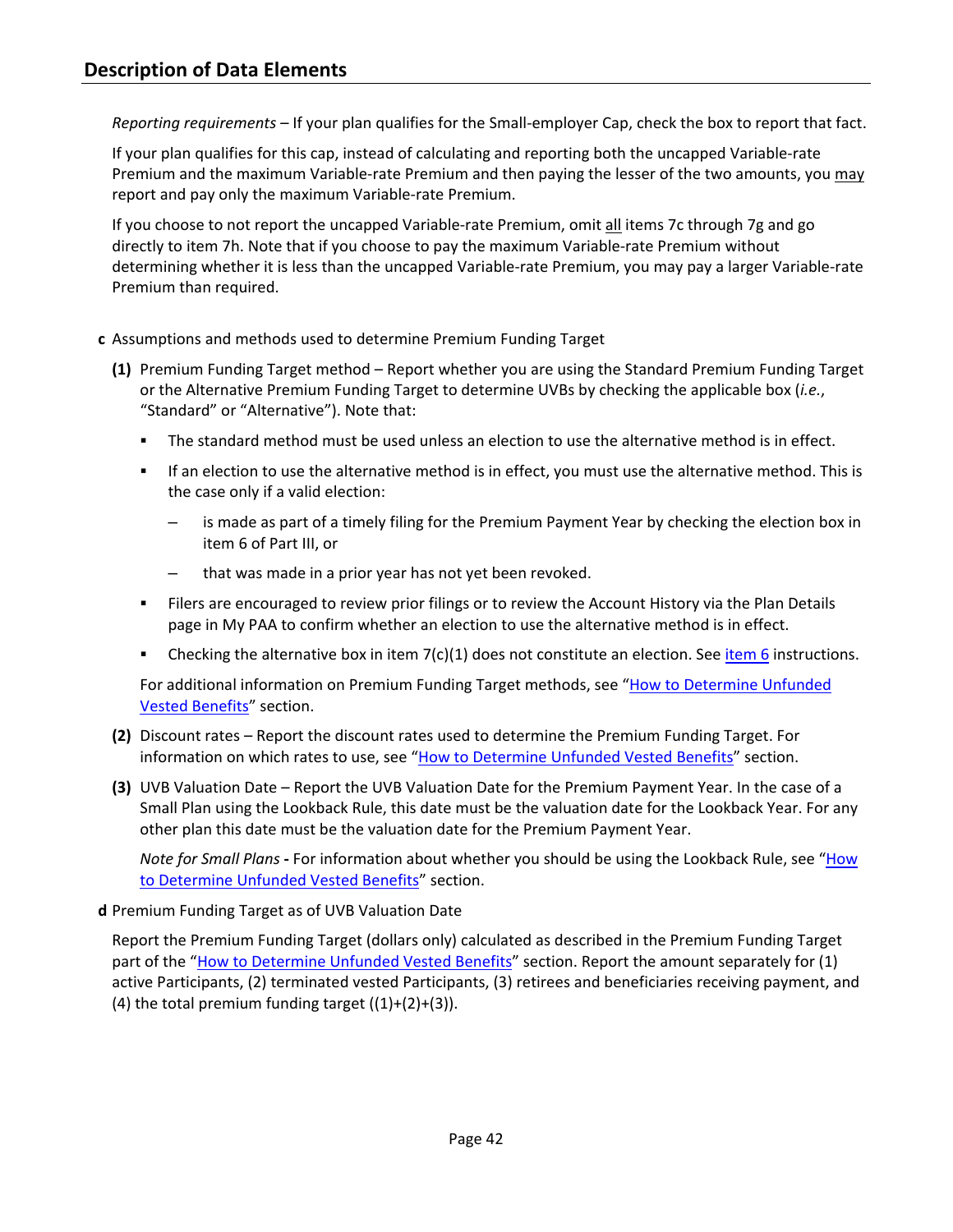*Estimated Premium Funding Targets* – If the Premium Funding Target being reported in this filing is an estimate, check the box to report that fact. If you file on an estimated basis, you must ultimately make a reconciliation filing using the actual Premium Funding Target (by amending this filing). In the reconciliation filing, in addition to reporting the actual Premium Funding Target data, be sure to indicate that the reported amount is no longer an estimate by making sure the "estimate" box is no longer checked. See ["Correcting](#page-54-0)  [Errors, Credit Balances and](#page-54-0) Reconciling Estimates" section for more information. See also the "Late Payment [Charges"](#page-51-0) section for information on the automatic late payment penalty relief that may be available to plans paying estimated Variable-rate Premiums by the due date and later reconciling.

- **e** Market value of assets Report the fair market value of plan assets (dollars only) as of the UVB Valuation Date adjusted to reflect contribution receipts as described in the ["How to Determine Unfunded Vested](#page-15-0)  [Benefits"](#page-15-0) section.
- **f** Unfunded vested benefits Report the excess (rounded up to the next \$1,000), if any, of the Premium Funding Target over the fair market value of assets.
- **g** Uncapped Variable-rate Premium For CSEC plans, report the product of 0.009 and the amount of UVBs. For other plans, report the product of 0.048 and the amount of UVBs.
- **h** Maximum Variable-rate Premium
	- **(1)** MAP-21 Cap Report the product of the Participant Count and \$598.
	- **(2)** Small Employer Cap Report the product of \$5 and the Participant Count squared. *If the plan does not qualify for the Small Employer Cap, this item must be left blank.*
	- **(3)** Maximum Variable-rate Premium If the plan qualifies for the Small Employer Cap, report the lesser of the Small Employer Cap and the MAP-21 Cap. Otherwise, report the MAP-21 Cap.
- **i** Variable-rate Premium Report the lesser of the maximum Variable-rate Premium and the uncapped Variable-rate Premium. *If the plan qualifies for the Small Employer Cap and chooses not to report uncapped Variable-rate Premium data, report the maximum Variable-rate Premium.*

If this is a Short Plan Year of coverage, the required Variable-rate Premium may be a prorated portion of this amount; however, the full year's premium amount must be reported in this item.

#### **Instructions for Part IV – Total Premium Information**

**8 Premium proration** If the plan does not qualify for premium proration, skip to item 9.

If the plan does qualify for premium proration:

- In the case of a Short Plan Year, make sure the dates entered in item 4b(1) regarding the date the plan year begins and ends reflect the Short Plan Year, and
- In the case of a Newly Covered Plan for which coverage began after the first day of the plan year, make sure the date entered in item 4f(2) is correct.
- **a** Number of months (complete and partial) in the Short Plan Year or Short Coverage Year

Enter the number of complete and partial months in the Short Plan Year or Short Coverage Year.See ["Premium Proration"](#page-23-0) section for detailed information about how to count months for this purpose.

**b** Total premium before proration – Report the sum of the Flat-rate Premium and, if applicable, the Variablerate Premium.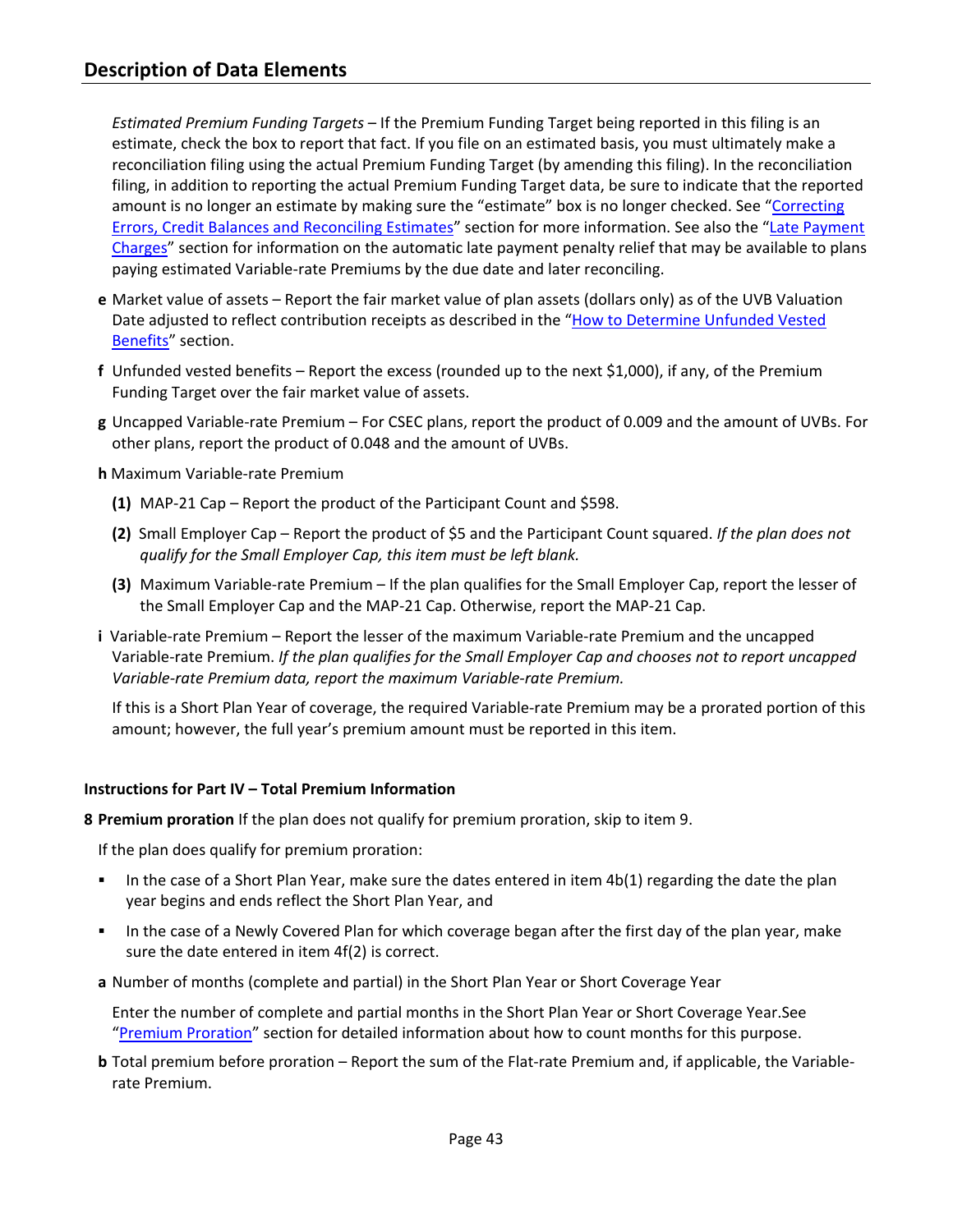# **9 Total premium**

- If the plan does not qualify for premium proration, report the sum of the Flat-rate Premium and, if applicable, the Variable-rate Premium.
- If the plan qualifies for premium proration, multiply the total premium before reflecting proration by the number of months (complete and partial) in the Short Plan Year and then divide by 12. Round to two decimal places after completing the calculation.

If this amount includes cents, report the exact amount (dollars and cents), not a rounded amount.

# **Instructions for Part V – Payment Information**

#### **10 Premium credit**

Report the total amount of premium credits available to offset the premium due as follows:

- **a** Enter the sum of any credits used and any payments already made for 2022 (e.g., an estimated Variable-rate Premium when amending a filing to reconcile the estimate; see ["Correcting Errors, Credit Balances](#page-54-0) and [Reconciling Estimates"](#page-54-0) section).
- **b** Enter any overpayment for an earlier plan year that was not refunded or used to offset the premium owed for a subsequent plan year.

The plan's account history via the Plan Details page in My PAA will show whether any payment has already been made for 2022 or if any overpayments from a prior year are available to offset the 2022 premium.

If you are using My PAA to prepare the 2022 filing and a credit is available due to an overpayment for the 2021 plan year, that amount will automatically populate on-screen as a premium credit. Overpayments for earlier plan years or payments already made for 2022 will need to be entered manually.

If this amount includes cents, report the exact amount (dollars and cents), not a rounded amount.

#### **11 Amount due**

If the total premium due exceeds the total premium credit, subtract the total credit from the total premium and report the result as the amount due. This is the amount you owe PBGC. If this amount includes cents, report the exact amount (dollars and cents), not a rounded amount.

#### **12 Treatment of overpayment**

- **a** If the total premium is less than the total premium credit, subtract the total premium from the total credit and report the result as an overpayment. If this amount includes cents, report the exact amount (dollars and cents), not a rounded amount.
- **b** If you have an overpayment, you must choose whether to have the overpayment credited towards the next year's premium for the plan or refunded (by electronic funds transfer or check). Report your choice by checking the appropriate box.
	- *Credit -* If you choose to use the overpayment as a credit towards next year's premium for the plan, you should claim the overpayment amount as a credit on the next year's premium filing for the plan.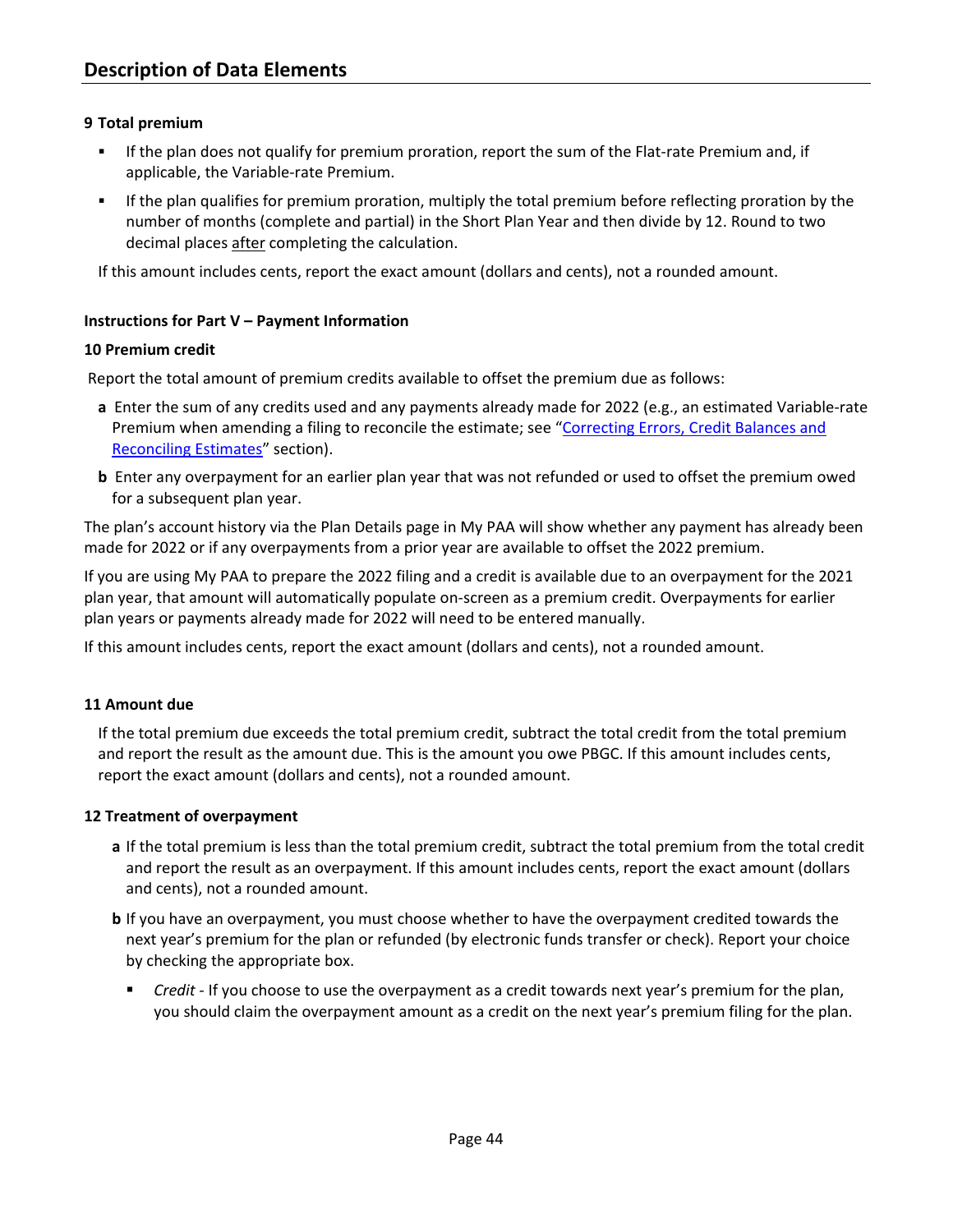*Refund* - If you choose to have the overpayment refunded, the quickest way to receive your refund is to select the electronic funds transfer option, which we strongly recommend. To facilitate an ACH electronic funds transfer, indicate whether the account is a checking account or savings account, and provide the bank routing number and account number to which the refund is to be credited.

# **Instructions for Part VI – Miscellaneous Information**

#### **13 Final premium filing**

If this is the last premium filing for this plan, check the box to indicate the reason:

- the plan merged or consolidated with another plan,
- the plan was trusteed under ERISA section 4042,
- the plan completed a distribution pursuant to termination, or
- the plan ceased to be covered by Title IV of ERISA.

If the reason is a cessation of coverage, include an explanation as to why you believe the plan is no longer covered (e.g., the only remaining Participant is a substantial owner), and if you have not already done so, request a determination by submitting a coverage determination form available on PBGC's "Pension [Insurance Coverage"](https://www.pbgc.gov/prac/other-guidance/insurance-coverage) web page.

Regardless of the reason for this being the final filing, report the date of the event that led to the cessation of the requirement to file. If the reason this is the last premium filing is because:

- of a Merger or Consolidation, report the effective date of the Merger or Consolidation;
- of an involuntary or distress termination, report the effective date of the trusteeship;
- assets were distributed pursuant to a termination:
	- for a Single-employer Plan that completed a standard termination, report the date on which the distribution of the plan's assets in satisfaction of all Benefit Liabilities was completed (the same date reported on PBGC Form 501 in item 3a), or
	- for a Multiemployer Plan that distributed all its assets pursuant to ERISA section 4041A, report the date the distribution is completed; or
- $\blacksquare$  of a cessation of PBGC coverage, report the date coverage ceased.<sup>[17](#page-46-1)</sup>

See also ["Failure to report a filing as the final premium filing"](#page-54-1) in the ["Correcting Errors, Credit Balances and](#page-54-0)  [Reconciling Estimates"](#page-54-0) section.

#### <span id="page-46-0"></span>**14 Transfers between plans**

*Complete this item only if, since the most recent comprehensive premium filing, your plan transferred some, or all assets or liabilities to another plan or another plan transferred some, or all assets or liabilities to your plan*.

<span id="page-46-1"></span> $17$  In general, this date can be found on the determination PBGC provides after processing a coverage determination form. If you have not received such a determination by the time the filing is due, report the date you believe coverage ceased.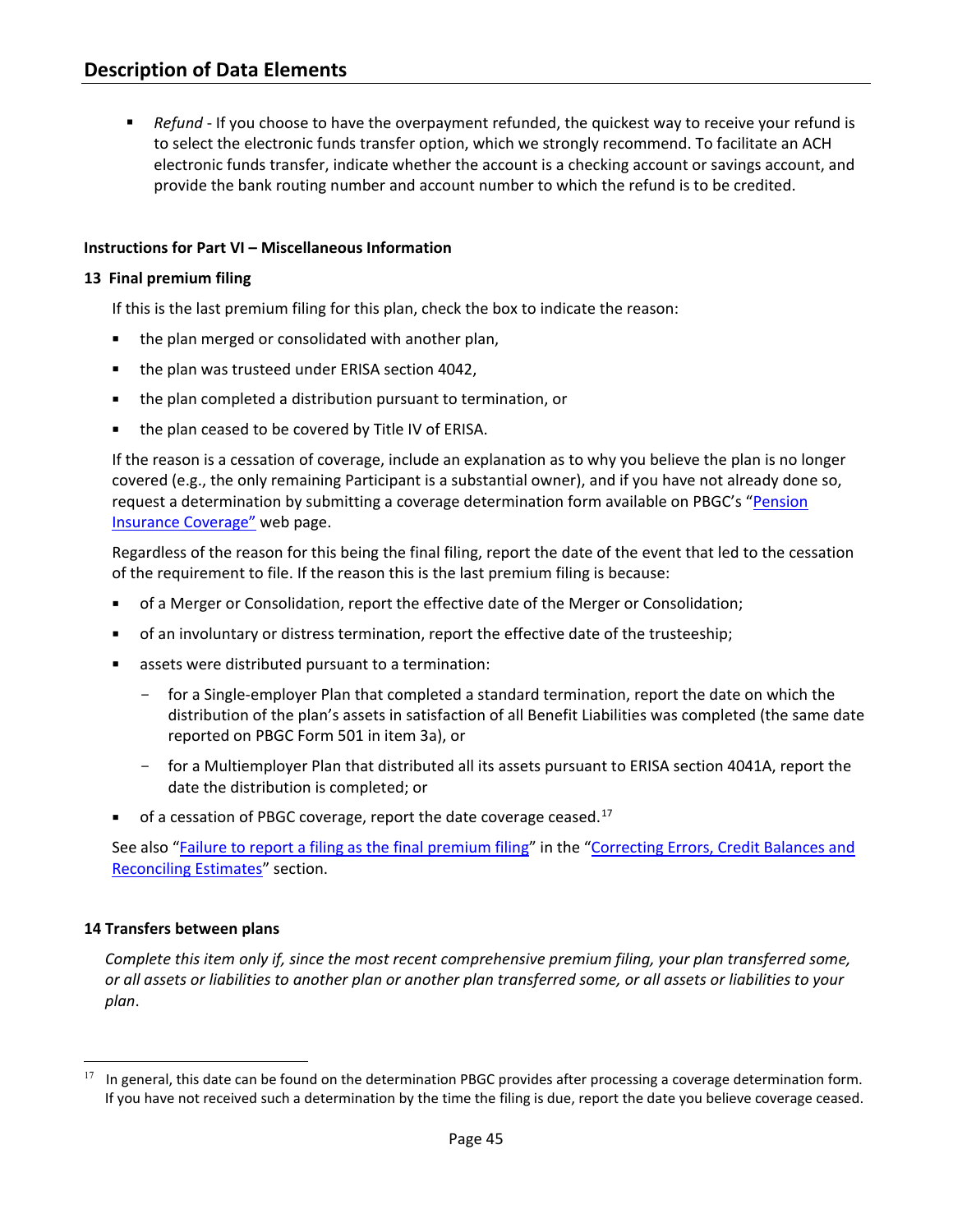If your plan was involved in more than one transfer since the most recent comprehensive premium filing, provide the following information with respect to each transfer.

- **a** Check the applicable box to indicate whether your plan was the Transferor Plan or the Transferee Plan.
- **b** Enter the employer identification number and plan number for both plans involved in the transaction. Note that My PAA and most private sector software will pre-populate this information with respect to your plan**.**
- **c** Check the applicable box to indicate the type of transfer. See [Appendix 1](#page-58-0) for definitions of Merger, Spinoff, and Consolidation for premium purposes. Check the "Other" box if:
	- If your plan is the Transferee Plan and you have no way of determining whether the Transferor Plan ceased to exist in connection with the transaction, or
	- If the transfer is the result of a reciprocity arrangement where assets and liabilities are transferred between two plans when an employee changes locations or changes status (*e.g.*, from Salaried to Hourly and as a result becomes covered by another plan). For these types of transfers, you may aggregate all such transfers between the same two plans and report as if they all occurred on the same date.
- **d** Enter the date the transfer occurred. Note that the date of a transfer is determined based on the facts and circumstances of the particular situation. (For transfers subject to section 414(l) of the Code, report the date determined under 26 CFR 1.414(l)-1(b)(11).)
- **e** Additional information for certain transactions. *Complete this item only if the transfer occurred on the first day of the plan year and the plan is not a New Plan*
	- (1) Check the applicable box to indicate whether the transfer was De Minimis. In general, this item should be completed from the perspective of your plan. However, if some, but not all, of the assets and liabilities of another plan were transferred into this plan, if this plan is the Transferee Plan, check the "De Minimis" box if, from the perspective of the Transferor Plan, the Spinoff was De Minimis.
	- (2) *Complete this item only if the plan is reporting that another plan was merged into this plan at the beginning of this plan's plan year (i.e., this plan is the Transferee Plan) and the Merger was De Minimis.*

Check the "yes" box if this plan's assets, immediately before the Merger were less than the total assets transferred to this plan in the Merger.

The section on ["Spinoffs, Mergers and Consolidations"](#page-26-0) contains examples of how this item is completed in various scenarios.

# **15 Participation freeze**

If, as of the beginning of the Premium Payment Year, participation is limited to Participants who were covered by the plan as of a specified date (i.e., the plan is closed to new entrants), enter the date the plan became closed to new entrants.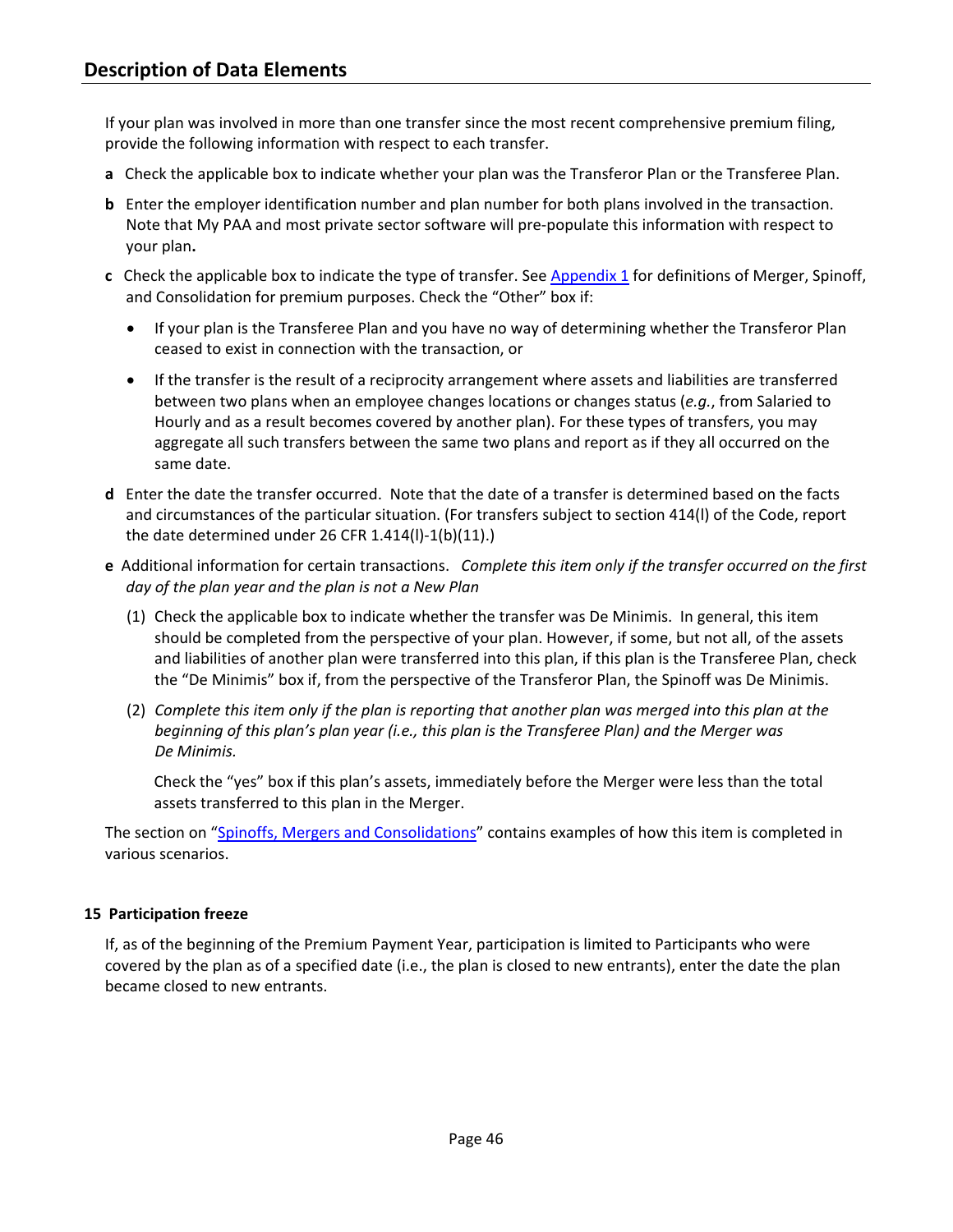# **16 Benefit accrual freeze**

If, as of the beginning of the Premium Payment Year, the plan is partially or totally frozen for benefit accrual purposes, enter the date the freeze became effective and indicate the nature of the freeze by reporting whether (1) both pay and service are frozen for all Participants, (2) both pay and service are frozen for some Participants, (3) for all Participants, service is frozen, but pay is not, (4) for some Participants, service is frozen, but pay is not, or (5) some other type of accrual freeze is in effect (in which case you must provide a description of the freeze).

If more than one description applies (for example, if pay and service are frozen for employees at location X and only service is frozen for employees at location Y), select "Other" and provide a description.

If more than one freeze has occurred, report the date and nature of the most recent freeze.

- **17 Risk transfer activity**  Do not complete this item if this is the final filing for the plan.
	- **a** Lump Sum Windows If the plan provided one or more Lump Sum Windows for which the election period ended during the Prior Premium Payment Year, enter the requested information with respect to Participants eligible to elect a lump sum under the window. For this purpose:
		- Disregard lump sums offered:
			- In the course of routine plan operations,
			- In conjunction with a plan termination,
			- Upon a Participant's separation from service, or
			- As part of an incentive program to encourage active Participants to retire early (commonly called an early retirement window).
		- **Disregard lump sums paid under mandatory cash out provisions.**
		- Include beneficiaries of deceased Participants that were eligible to elect a lump sum in conjunction with the Lump Sum Window.
		- A Participant eligible for a Lump Sum Window whose offer letter is undeliverable may be excluded from the "Participants eligible to elect a lump sum" count.
		- If the exact counts are not readily available, reasonable estimates based on readily available plan records may be reported.
		- **Disregard Lump Sum Windows for which the election period ended after the end of the Prior Premium** Payment Year.
	- **b** Annuity Purchases If the plan purchased annuities for any Participants during the Prior Premium Payment Year, enter the requested information with respect to those Participants. For this purpose:
		- Do not include annuity contracts:
			- Purchased in the course of routine plan operations,
			- Purchased in conjunction with a plan termination, or
			- That remain an asset of the plan (commonly called a "buy-in").
		- **Include beneficiaries of deceased Participants for whom an annuity was purchased.**
		- If the exact counts are not readily available, reasonable estimates based on readily available plan records may be reported.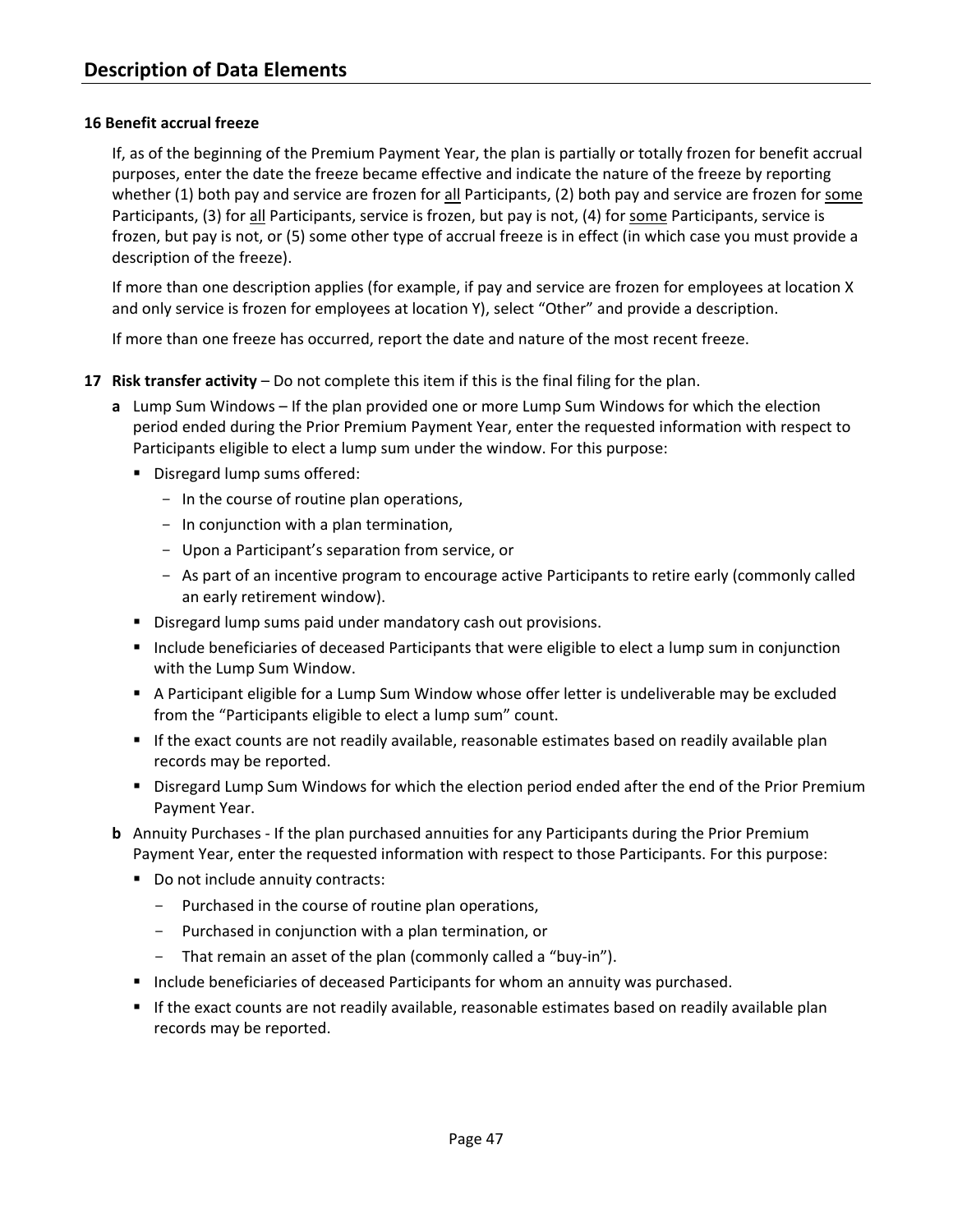# **18 Amended filings –** Complete this item only if this is an amended filing.

- **a** If either the first day or the last day of the Premium Payment Year reported in this amended filing (item 4b(1)) differs from what was reported in the original filing (*i.e*., the filing that is being amended), provide the dates that were reported in the original filing.
- **b** If the EIN and PN reported in this amended filing (item 4c(1)) are not both the same as what was reported in the original filing (*i.e*., the filing that is being amended), report the EIN and PN from the original filing.
- **c** If this is an amended filing for a reason other than reconciling an estimated Variable-rate Premium and the amended filing shows a lower premium than the amount that was originally reported, **you must provide an explanation** of the specific circumstances or events that caused the reduction in premium.

**19 Disaster Relief –** Complete this item only if the plan is eligible for disaster relief for the Premium Payment Year.

- **a** Enter the identifier for the IRS Disaster Relief News Release applicable to your plan. For example, if the applicable News Release is labelled CA-2020-01, enter CA202001.
- **b** If the address of the Plan Administrator reported in this filing is in the disaster area covered by the IRS News Release identified in item 19a, check yes. Otherwise, check no.
- **c** If the answer to item 19b is yes, this item may be left blank. Otherwise, enter the name, address and role (e.g. TPA, Enrolled Actuary) of the person affected by the disaster.

# **Instructions for Part VII – Certifications**

#### **20 Plan Administrator Certification**

All of the information reported in this filing must be certified by the Plan Administrator. Be sure to provide the Plan Administrator's name, the telephone number, email address, and the certification date.

Although filings must be submitted electronically, procedures have been established under which the Plan Administrator may manually sign a computer-generated copy of the "form" instead of signing it electronically within My PAA. If the Plan Administrator chooses this method of certifying the filing:

- For My PAA screen-prepared filings, a person assigned the role of "plan administrator's representative (Plan Admin Rep)" must electronically certify within My PAA that the plan administrator has manually certified the filing.
- For software-prepared filings that are [uploaded into My PAA,](https://www.pbgc.gov/prac/prem/online-premium-filing-with-my-paa/premium-e-filing-options.html#Option3) the name, email and phone number of the plan administrator who manually certified (or will be manually certifying) the filing is reported in the certification section of the filing (within the XML filing data).

Although the filing may not be submitted until the plan administrator has manually signed certified the filing, for uploaded filings, the plan certification date (i.e., the date the plan administrator manually certified the filing) may be omitted if that date is not known at the time the XML file is created. Manually certified copies of filing information are subject to audit and must be retained with plan records for six years from the due date of the filing. After a paper copy of premium information is certified, it may be converted to electronic form for preservation in the plan records subject to the requirements of subpart E of the PBGC's regulation on Filing, Issuance, Computation of Time, and Record Retention (29 CFR Part 4000).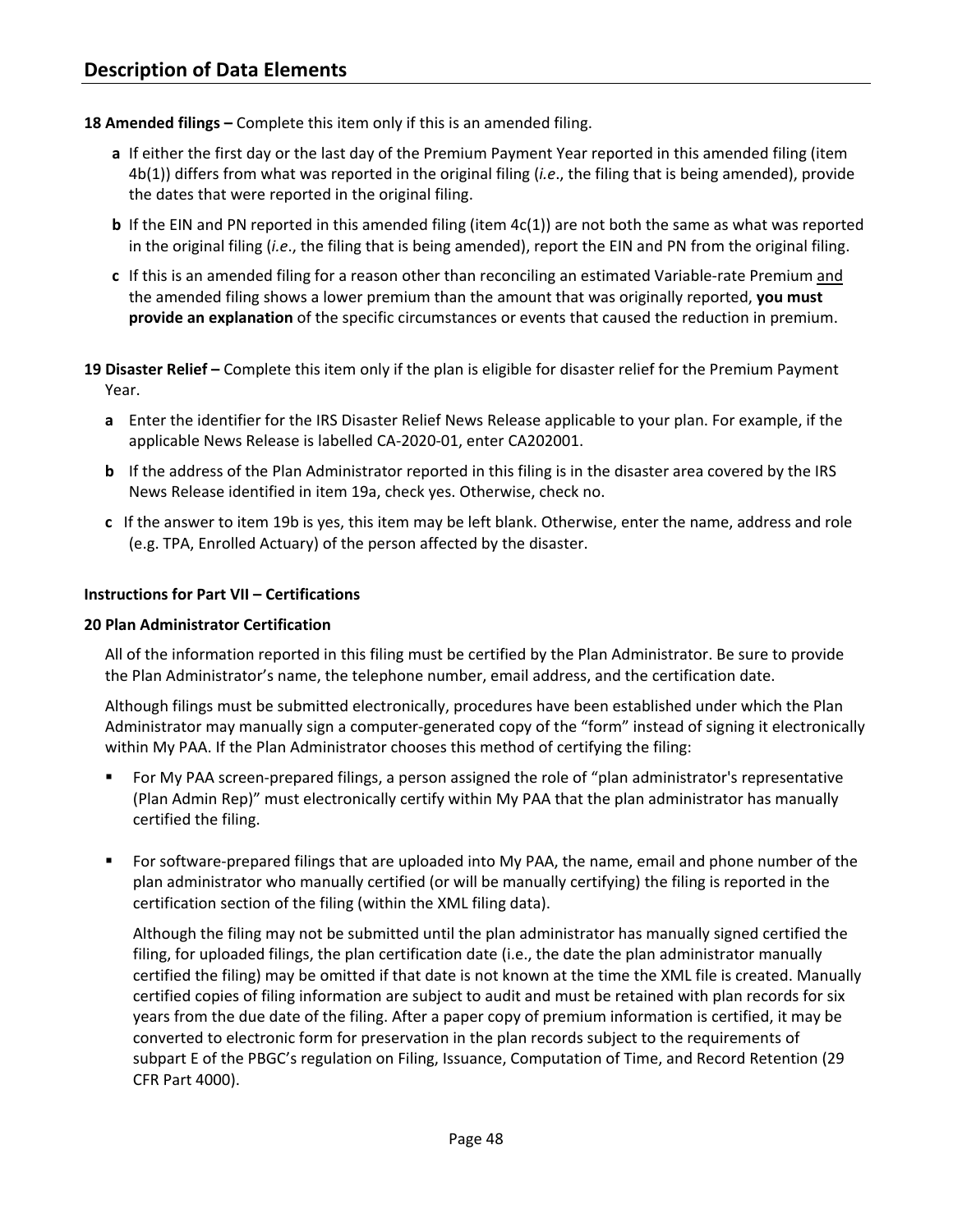See the certification instructions on [PBGC's My PAA online demo web page](https://www.pbgc.gov/prac/prem/online-premium-filing-with-my-paa/my-paa-online-demonstrations) for additional information about the Plan Administrator certification requirement.

# **21 Enrolled Actuary Certification**

An enrolled actuary must certify the Variable-rate Premium calculation unless:

- **The plan is a Multiemployer Plan (and thus, there is no Variable-rate Premium).**
- **The plan is a Single-employer Plan and is either:** 
	- exempt from the Variable-rate Premium, or
	- omitting the variable rate premium information in items 7c through 7g because the plan is eligible for the Small Employer Cap and is paying the maximum Variable-rate Premium.

Be sure to provide all of the required information related to the enrolled actuary (i.e., name, firm, telephone number, enrollment number, and if the enrolled actuary has an e-mail address, email address).

The actuary must follow the certification instructions for the electronic filing method that is used to make the filing. See the certification instructions on [PBGC's My PAA online demo web page](https://www.pbgc.gov/prac/prem/online-premium-filing-with-my-paa/my-paa-online-demonstrations) for additional information about the Enrolled Actuary certification requirement.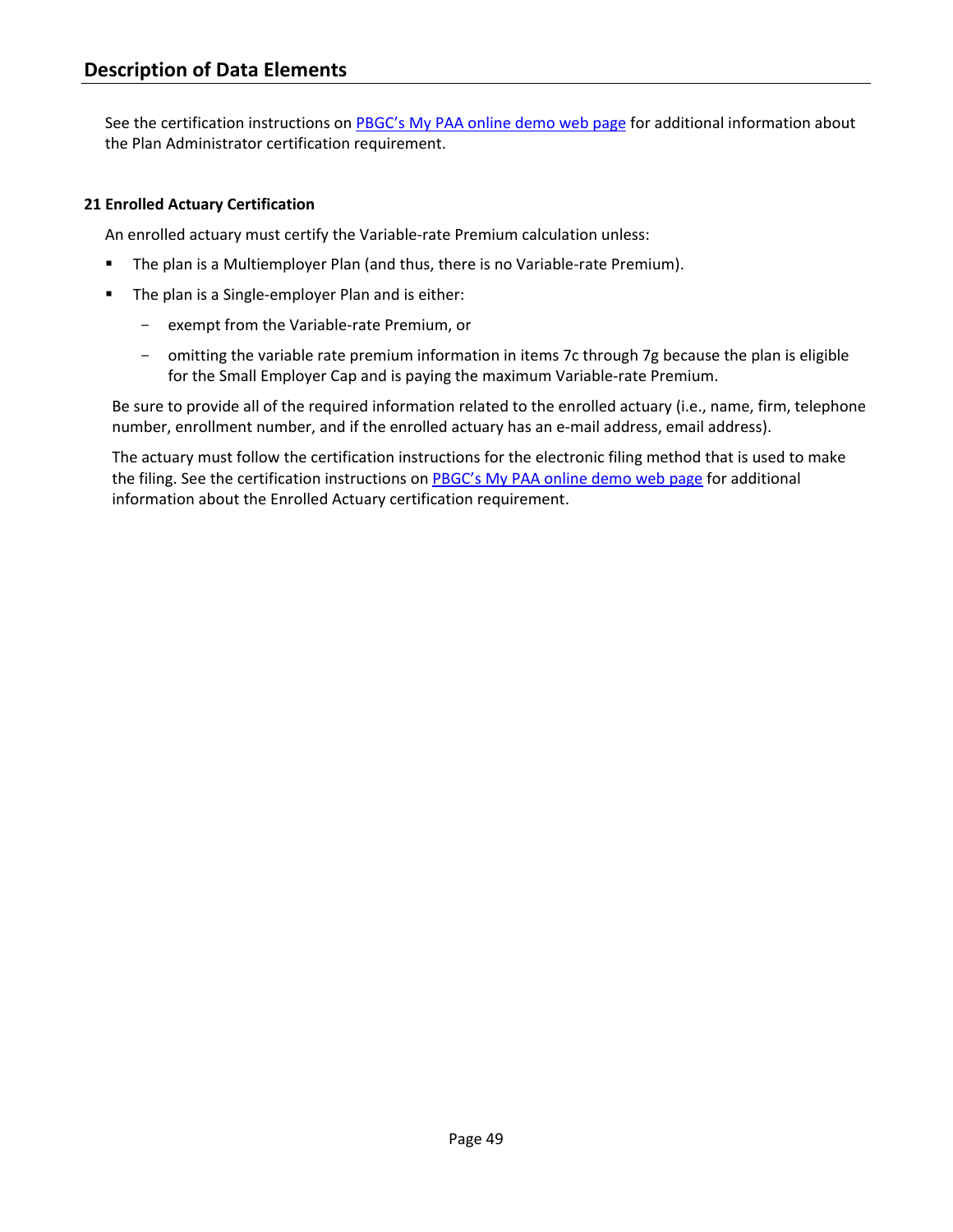<span id="page-51-0"></span>If you file a premium payment after the due date, we will bill the plan for late charges. Late charges include both interest and penalty charges. The charges are based on the outstanding premium amount due on the due date.

# **Late Payment Interest Charges**

The late payment interest charge is set by ERISA, and we cannot waive it. Interest accrues at the rate imposed under section 6601(a) of the Code (the rate for late payment of taxes) and is compounded daily. These rates are published by IRS quarterly and are also posted on PBGC's ["Interest Rates and Factors"](https://www.pbgc.gov/prac/interest) web page.

# **Late Payment Penalty Charges**

Late payments are generally subject to a penalty of 2½% of the late amount per month (or partial month) late, capped at 50% of the late amount. However, in the event a plan discovers and corrects an underpayment before PBGC sends written notice that there is or may be a premium delinquency, the 2½% rate is reduced to ½% and the cap is reduced from 50% to 25%.

The written notices mentioned above include, but are not limited to:

- Past Due Filing Notice (PDFN) This notice is sent if we expect to receive a premium filing from the Plan but do not. These notices are sent to the Plan Administrator at the address reported on the most recent filing.
- Notice of Filing Error (NFE) This notice is sent if an initial review of a premium filing indicates an error or inconsistency that must be corrected before the filing can be processed. If you receive a Notice of Filing Error, you must amend your filing to correct the error. If we do not receive an amended filing within 30 days, we will send a PDFN (see above).
- Statement of Account (SOA)  $-$  If we receive a filing, but the payment is late or less than the reported amount owed, we will send a Statement of Account. A SOA is, in essence, an invoice for premium, penalty, and interest amounts owed to PBGC. To ensure that the amount due does not increase, the premium and interest must be paid within 30 days of the SOA's issue date.
- Notice of a Premium Compliance Evaluation (PCE) This notice is sent if we select your premium filing to assess the accuracy of the reported information. See the [Premium Filings](https://www.pbgc.gov/prac/prem) page on our web site for further information.

#### **Penalty Waivers**

#### *Case-by-Case Waivers*

If you receive a Statement of Account ("SOA") that includes a penalty charge, but you believe there is a reason why all or a portion of the penalty should be waived (e.g., reasonable cause), you may request a waiver. Information about what constitutes reasonable cause as well as information about other situations where a penalty waiver might be warranted can be found in § 21 of the appendix to PBGC's premium payment regulation, 29 CFR Part 4007, available on PBGC's ["Legal Resources"](https://www.pbgc.gov/prac/laws-and-regulations) web page.

The instructions and timeframe for requesting a waiver will be provided in the SOA. Be sure to follow the instructions carefully. Requests that are submitted late will not be considered.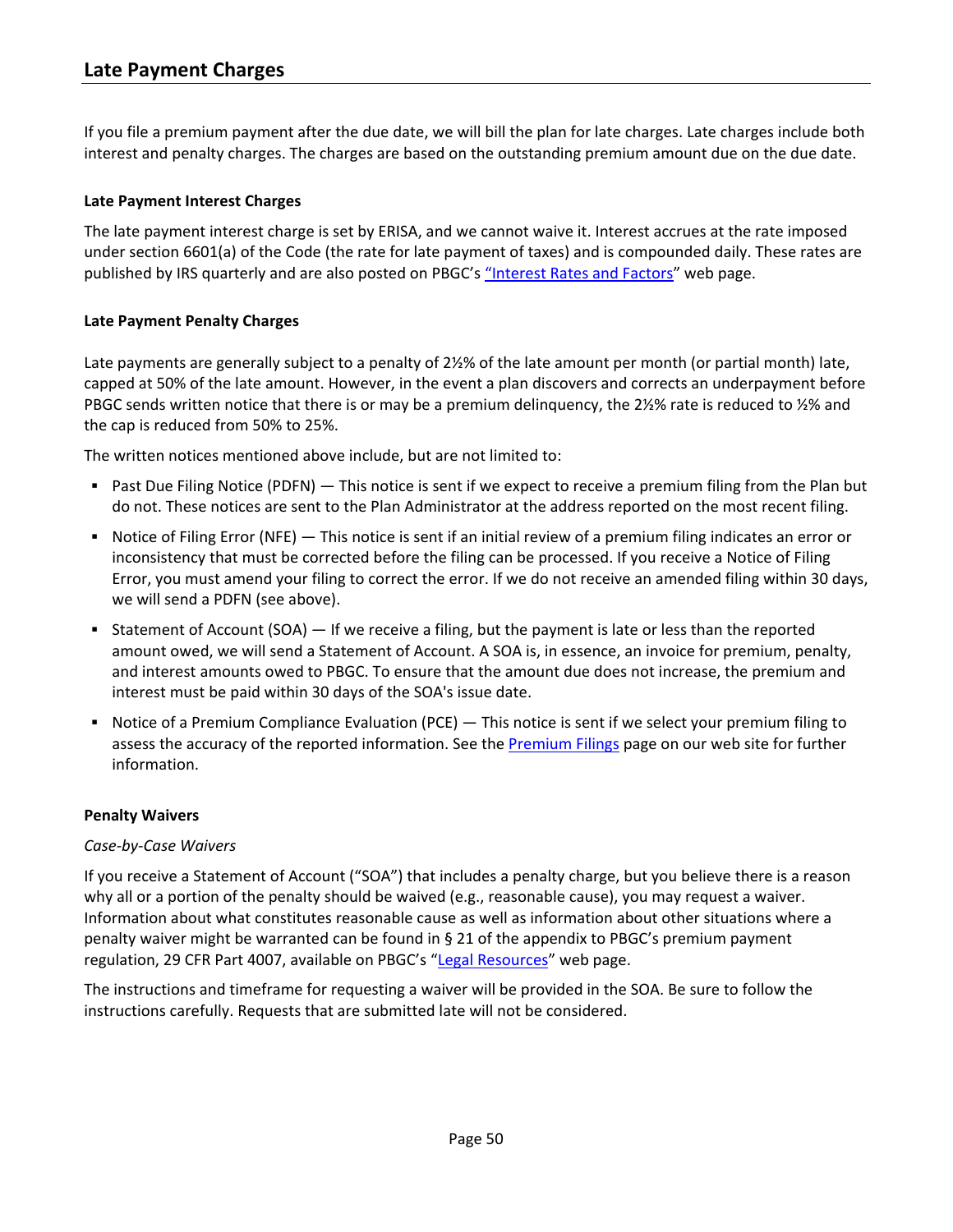# *Hardship (i.e., "Statutory") Waivers*

If, before the filing due date, you can show substantial hardship and that you will be able to pay the premium within 60 days after the filing due date, you may request that we waive the late payment penalty charge. If we grant your request, we will waive the late payment penalty charge for up to 60 days. To request a waiver, contact PBGC at least 30 days before the filing due date. Be sure to include specific information and documents to demonstrate both that it will be a substantial hardship to make the payment on or before the filing due date and that you will have the ability to make the payment within 60 days after the filing due date.

# *Automatic Penalty Waiver for Premiums paid Within Seven Days of Due Date*

If the sole reason a late payment penalty charge applies is because a premium was paid in full after the due date, but within seven calendar days of the due date, the late payment penalty charge will automatically be waived.

#### <span id="page-52-0"></span>*Automatic Penalty Waiver for Certain Typically Compliant Plans*

PBGC will automatically waive 80% of the penalties assessed at the 2½% rate if the plan:

- Corrects the underpayment within 30 days of PBGC's initial notice, and
- Has a good premium compliance history.

For this purpose, a "good premium compliance history" generally means that the plan paid required premiums timely for the five plan years immediately preceding the Premium Payment Year. In addition, if, during the 5 -year period, the plan paid its premium late, but was not required to pay a late payment penalty (e.g., the penalty was waived), the plan is treated as paying timely for that year.

#### *Automatic Penalty Waiver for Certain Late Variable-rate Premiums*

As explained in the ["When to File"](#page-6-0) section, in rare circumstances (e.g., a mid-year Merger or change in actuary), the Premium Funding Target might not be calculated or finalized by the premium due date. PBGC allows plans in this situation to file timely and pay an estimated Variable-rate Premium by the due date and then submit an amended filing at a later date to reconcile the actual Variable-rate Premium with the estimate.

Because a plan's full Variable-rate Premium (not merely an estimate) is due by the due date, if the full amount is not paid by that date, the plan will be subject to late payment interest charges and may also be subject to late payment penalty charges.

If the actual Variable-rate Premium is greater than the estimate, penalties for late payment will be waived if:

- the reconciliation filing is made and any additional required Variable-rate Premium paid by the end of the sixth calendar month that begins on or after the premium due date (generally April 30th after year-end for calendar year plans), and
- by the premium due date, you report:
	- the fair market value of the plan's assets, and
	- an estimate of the Premium Funding Target that the enrolled actuary certifies is reasonable and that:
		- $\circ$  takes into account the most current data available to the enrolled actuary;
		- $\circ$  has been determined in accordance with generally accepted actuarial principles and practices;
		- $\circ$  uses the calculation methodology (alternative or standard) in effect for the plan year; and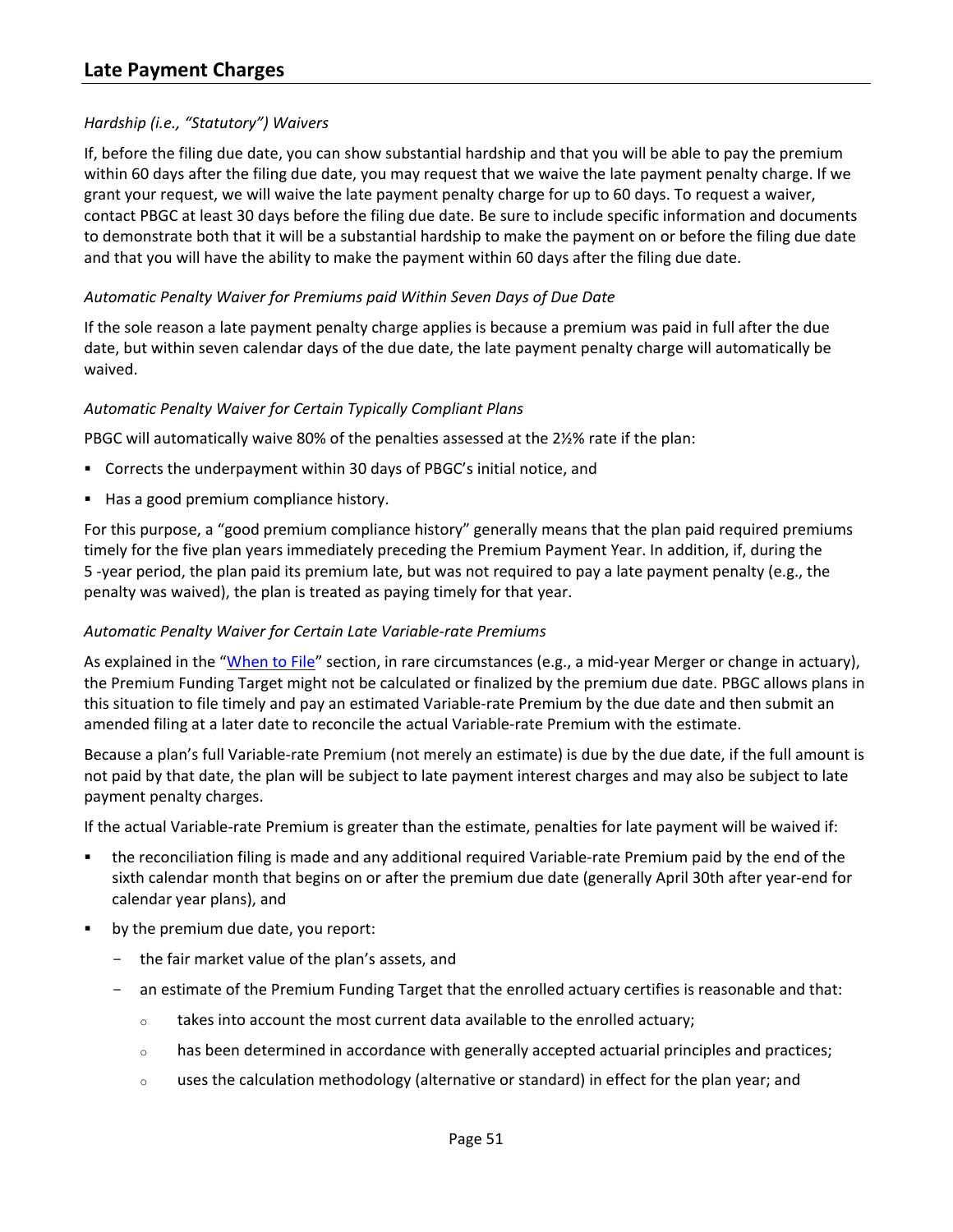by the premium due date, you pay at least the amount of Variable-rate Premium determined from the value of assets and estimated Premium Funding Target so reported.

Note that this waiver applies only to estimated Premium Funding Targets, not estimated asset values. If the asset value reported in the reconciliation filing differs from what was reported in the original (i.e., estimated) filing, this automatic penalty relief will be lost. However, PBGC will consider a request for an appropriate penalty waiver in such a situation and, in acting on the request, will consider such facts and circumstances as the reason for the mistake, whether assets were overstated or understated, and, if assets were overstated, the extent of the overstatement.

If you know the final Premium Funding Target by the time the Variable-rate Premium is due, you should pay the amount owed by that date. If you do so, you will avoid the interest charge and any penalty charge. If you report that you are making a filing based on an estimated Premium Funding Target, you will be required to make an amended filing reflecting the actual Premium Funding Target by the date the Variable-rate reconciliation filing is due.

# **Minimizing Late Payment Charges**

If you cannot make a filing by the due date because you are having difficulty determining some of the required information, you can minimize late payment charges by submitting payment (the amount due or an estimate) without submitting the certified filing. As of the date these instructions were issued, when submitting a payment without a corresponding filing, the payment has to be made outside of My PAA, either via [www.pay.gov,](http://www.pay.gov/) or by check or electronic payment.

Making a premium payment without an accompanying premium information filing (i.e., EIN, PN, PYC) may cause significant delay in providing a statement of account for the plan. However, when the information filing is ultimately made, the payment will be credited as of the date it was filed and thus stop the accrual of late payment charges on the amount paid.

# **Saturday, Sunday, and Federal Holidays**

As explained in the ["When to File"](#page-6-0) section, if your premium filing due date falls on a Saturday, Sunday or Federal Holiday, it is extended automatically to the next business day. However, if your premium payment is filed after the extended due date, interest and penalties will be computed from the actual (unextended) due date.

*Example* **–**The Normal Due Date for a plan with a plan year beginning on April 1, 2022 would normally be January 15, 2023. Because that day is a Sunday, the due date is Monday, January 17, 2023. If the filing is made after January 17<sup>th</sup> late payment charges, if applicable, will be computed from Saturday, January 15, 2023, not January 17<sup>th</sup>.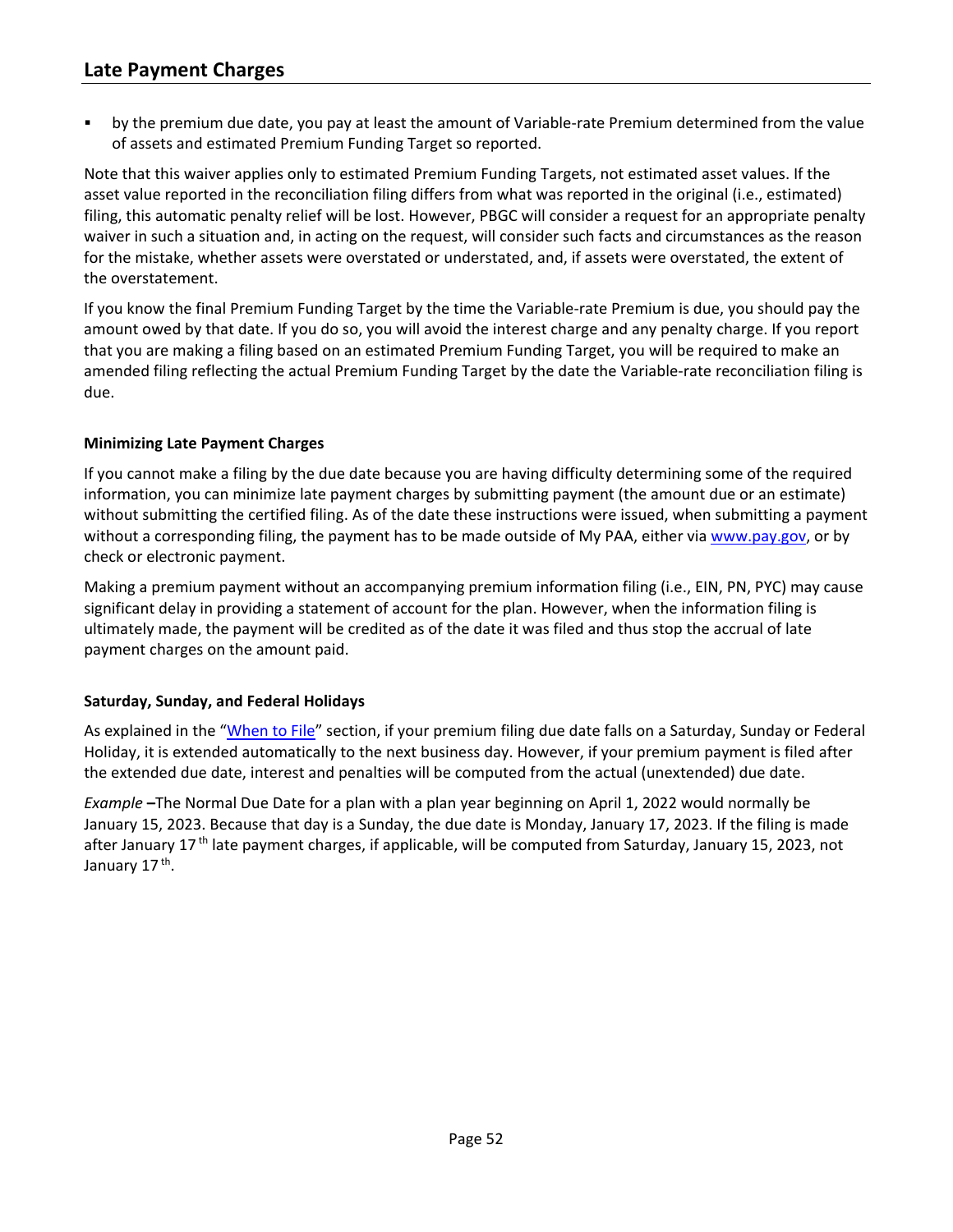# <span id="page-54-0"></span>**Correcting errors**

# *Making Payment Without Filing Information*

If you make a premium payment without filing the related premium information, file the information as soon as possible to get proper credit for your payment and minimize any late filing penalty. Follow the instructions in this document or on PBGC's ["Premium Filing Payment and Instructions"](https://www.pbgc.gov/prac/prem/premium-filing-payment-and-instructions) web page for identifying your payment so that we can associate it with your information filing.

Note that PBGC may assess a penalty under ERISA section 4071 for failure to furnish premium-related information by the required due date.

# *Filing Information Without Making Required Payment*

If you make a filing of premium information without making a required payment, send the payment as soon as possible to minimize late payment charges. Follow the instructions in this document or in My PAA for identifying your payment so that we can associate it with your information filing.

# <span id="page-54-1"></span>*Failure to report a filing as the final premium filing*

If you make a premium filing that is a "Final premium filing" as described in item 13 of the Comprehensive Premium Filing instructions, and you do not provide the information required by item 13, you must make an amended filing **if the event referred to in item 13 occurred before you made your original filing**, unless:

- The event was a distribution of assets pursuant to plan termination and was reported on PBGC Form 501, or
- The event was a Merger into or Consolidation with another plan and was reported on a premium filing for the surviving plan.

If you make a premium filing that is a "Final premium filing" as described in item 13 of the Comprehensive Premium Filing instructions, and you do not provide the information required by item 13 **because the event referred to in item 13 has not yet occurred when you make the filing**, you are not required to make an amended filing. However, to avoid the need for correspondence to establish why you are not making any more premium filings, we recommend that you contact us to report the event, unless:

- The event was a distribution of assets pursuant to plan termination and is being reported on PBGC Form 501, or
- The event was a Merger into or Consolidation with another plan and is being reported on a premium filing for the surviving plan.

Even if an amended filing is not required, you may want to make one where the plan has made a distribution of assets pursuant to plan termination, because that event may enable you to reduce the premium through proration and request a refund as part of the amended filing.

Alternatively, because our system automatically prorates premiums for plans in this situation based on the information reported on PBGC Form 501 and updates the plan's statement of account to reflect any overpayment, in lieu of submitting an amended filing, you may request a refund of such overpayment by utilizing the "Submit Request" link available on the My PAA Plan Details page or by sending an email to premiums@pbgc.gov.

For more information about submitting requests via My PAA, see [PBGC's My PAA online demo web page.](https://www.pbgc.gov/prac/prem/online-premium-filing-with-my-paa/my-paa-online-demonstrations)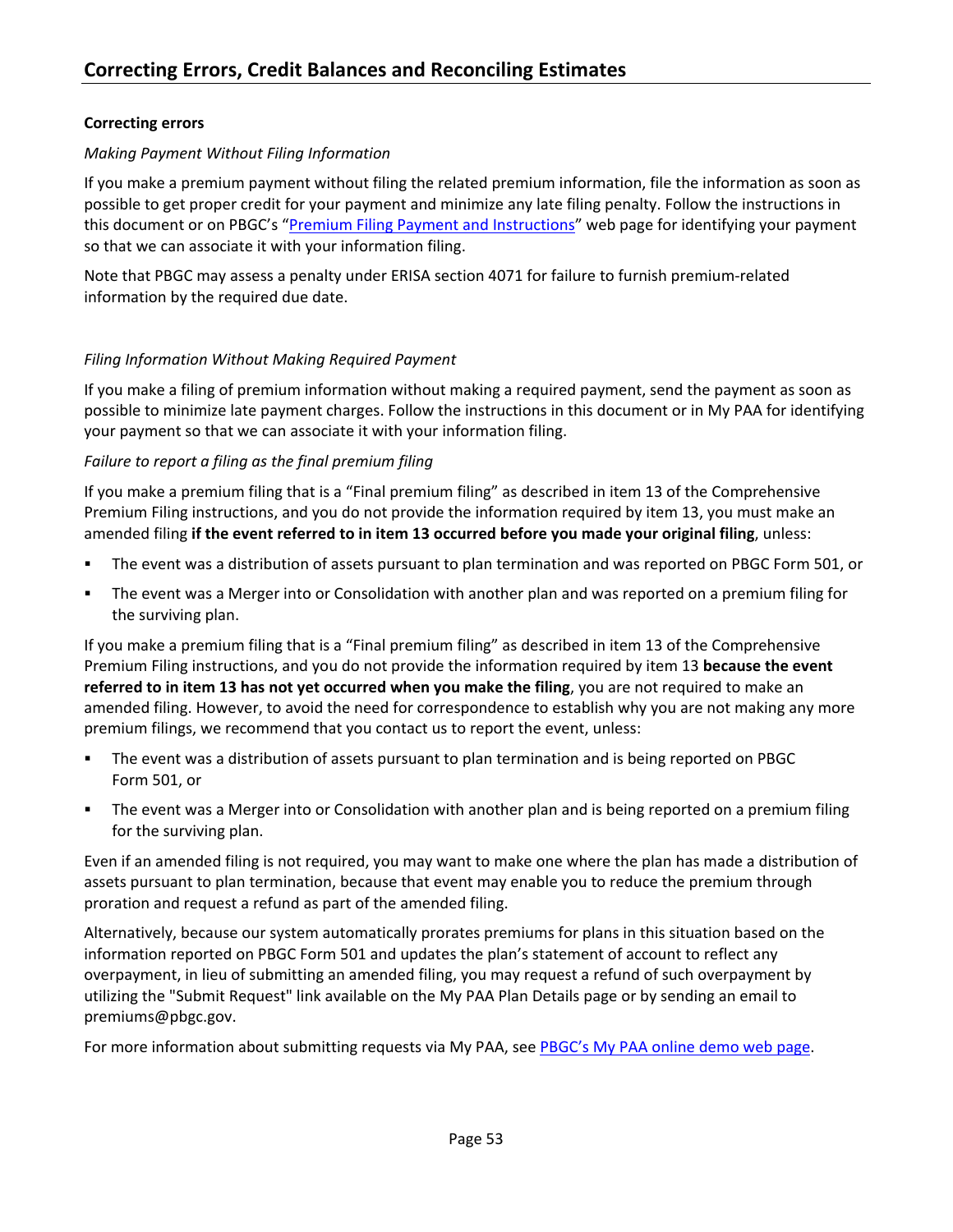# *Amending Filings*

If, after submitting a filing, you discover an error has been made (*e.g.*, reported information is incorrect), you must amend the filing to report the correct information even if the correction has no impact on the premium amount. A filing can be amended by resubmitting the filing with the corrected information. Be sure to indicate that the filing is an amendment to a previously submitted filing (see ["Description of Data Elements"](#page-37-0) sections).

In the amended filing, report all of the required information, including information that was correct in the original filing (*i.e*., the filing that is being amended). Include as credits all the credits you previously claimed increased by the amount you paid with your most recent filing and reduced by any refund you requested.

If the originally reported premium:

- was too low, the additional premium due will equal the excess of the revised total premium amount over the revised total credit. Pay the additional premium due when you submit your amended filing. If the additional premium is paid after the premium due date, late payment interest charges will apply and late payment penalty charges may apply. You will receive an invoice for these charges after your amended filing is received. You may include payment of anticipated late payment charges when you pay the additional premium, but the amount reported on the amended filing should reflect only the additional premium due.
- was too high, the overpayment will equal the excess of the revised total credit over the revised total premium. You must indicate whether you want the overpayment refunded or applied to the next year's premium for the plan. We recommend that small credit amounts be carried over to the next plan year. Please verify the credit amount by either reviewing the plan's account history in My PAA or by contacting our Premium Customer Service Center. Then, simply enter the relevant amount under "Premium Credits "in the next year's premium filing. See line 10b on the illustrative form in the ["Data to be Submitted"](#page-32-0) section.

If you prefer a refund by electronic funds transfer (ACH), provide the necessary information in the applicable section of the amended filing; we will make the transfer through the ACH system.

With either option, the overpayment will appear as an "Amount Overpaid" on your plan's account history until it is refunded or used to satisfy a future year's premium. See section below on Premium Credit Balances.

# *Required explanation if premium amount decreases*

If you amend a comprehensive filing, for a reason other than reconciling an estimated Variable-rate Premium and the amended filing shows a lower premium than the amount that was originally reported, **you must provide an explanation** of the specific circumstances or events that caused the reduction. For example, if your original comprehensive filing's Participant Count included employees at a division that is not covered by the plan, you would explain why the employees were erroneously counted as Participants and how the error was discovered.

# *Amending a prior year's filing*

Note that if you are amending a filing for an earlier year, you must follow the instructions for that year except that current mailing and electronic funds transfer (EFT) addresses should be used instead of the addresses that were included in the instructions for the original filing (*i.e*., the filing that is being amended). Prior year instructions are available on PBGC's ["Premium Filing"](https://www.pbgc.gov/prac/prem/premium-filing-payment-and-instructions) web page.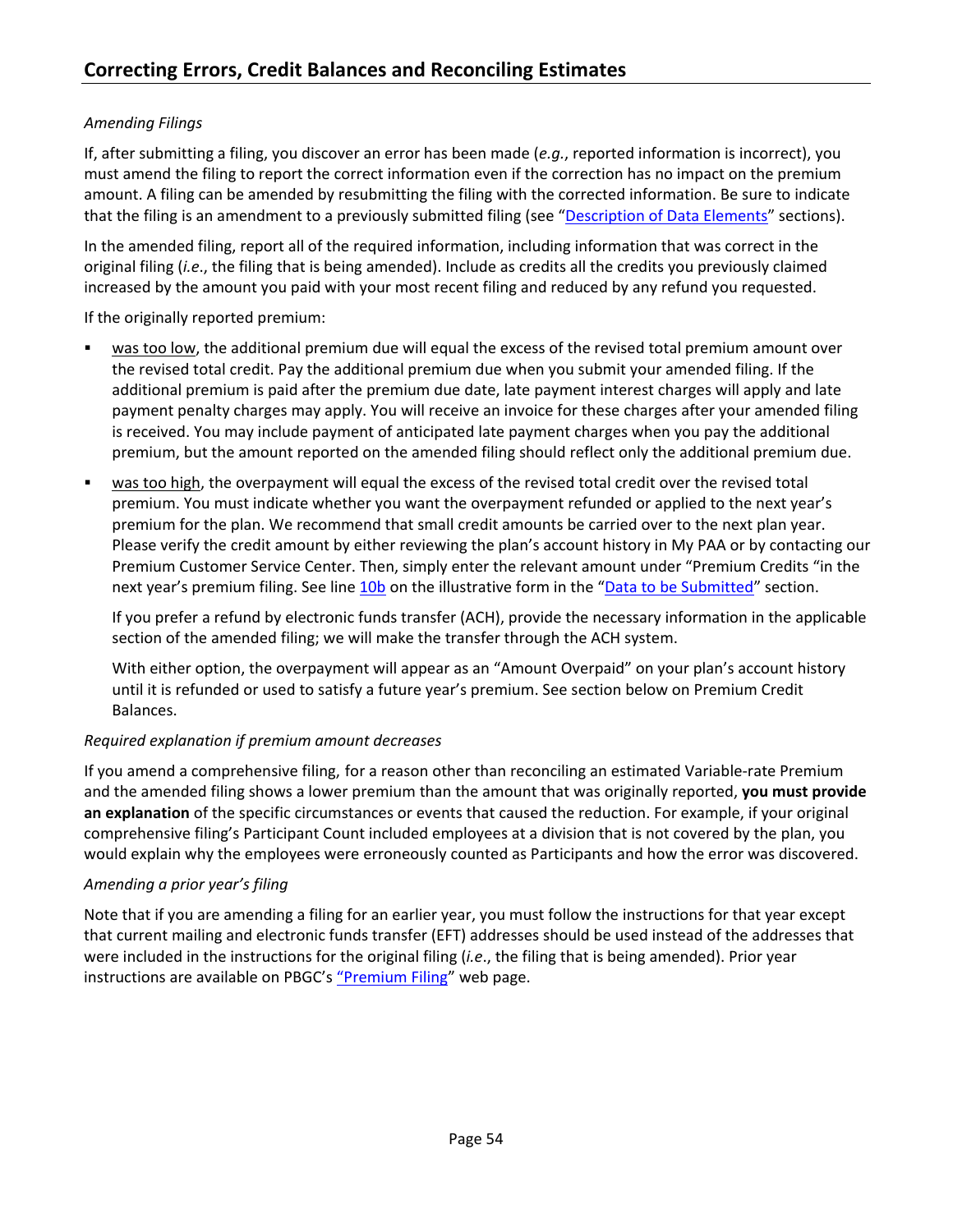# **Premium Credit Balances**

Premium credit balances, whether resulting from an amended filing or any overpayment, are shown on plans' account histories and can be viewed in My PAA at any time. We recommend you review your plan's account history before you file to ensure that any available credits from the prior plan year have been used. If you have a credit from two or more years prior to the Premium Payment year, you will need to contact the Premium Customer Service Center in order to use it (Se[e Appendix 2\)](#page-62-0).

Note that an overpayment for one plan cannot be applied to offset an underpayment on another plan.

A plan administrator may request that a premium credit balance be refunded or be credited against the next year's premium. Requests must be made within the statutory limitation period (generally six years).

#### **Reconciling Estimates**

For plans that filed an estimated Variable-rate Premium, the reconciliation is made by amending the filing that included the Variable-rate Premium estimate. This reconciliation filing serves to finalize a previously estimated Premium Funding Target; it does not afford an opportunity to elect to use the alternative method after the due date for such election (or to revoke a prior election after the due date for such revocation). See the instructions for item 7d in the ["Description of Data Elements"](#page-37-0) section for additional information on how to reconcile an estimated Variable-rate Premium.

Failure to reconcile these estimates in a timely manner will result in late payment charges if the estimate to be reconciled was too low. PBGC may also assess penalties under ERISA section 4071 for failure to reconcile estimated premium filings by the reconciliation due date.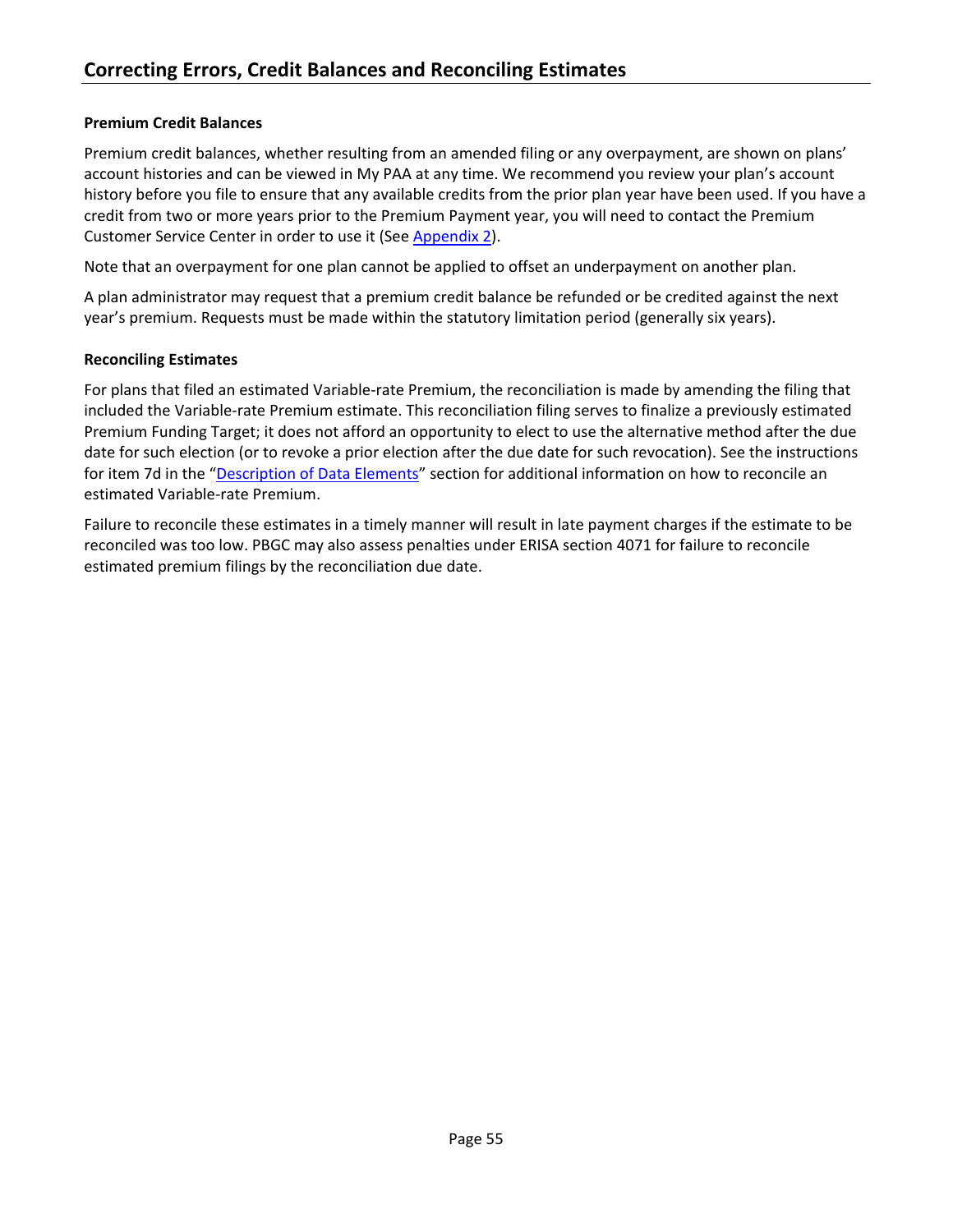# <span id="page-57-0"></span>**Recordkeeping requirements**

Plan Administrators are required to retain all plan records that are necessary to establish, support and validate the amount of any PBGC premium required to be paid and any information required to be reported. The records must include calculations and other data prepared by an enrolled actuary, the Plan Sponsor, and an employer required to contribute to the plan with respect to its employees; or for a plan described in section 412(e)(3) of the Code, by the insurer from which the insurance contracts are purchased. The records must be kept for six years after the premium due date.

Records that must be retained include, but are not limited to, records that establish the number of plan Participants and the amount of UVBs on which the Variable-rate Premium is based. For this purpose, the term "records" includes, but is not limited to: plan documents, Participant data records, personnel and payroll records, actuarial tables, worksheets, and reports, records of computations, projections, and estimates, benefit statements, disclosures, and applications, financial and tax records, insurance contracts, records of plan procedures and practices, and any other records, whether in written, electronic, or other format, that are relevant to the determination of the amount of any premium required to be paid or any premium-related information required to be reported.

Records retained must be made available or submitted to PBGC promptly upon request. If a record to be produced for PBGC inspection and copying exists in more than one format, it must be produced in the format that PBGC specifies.

# **PBGC Audits**

We may audit any premium filing; inspect and copy any records that are relevant to the determination of the amount of any premium required to be paid and any premium-related information required to be reported; and require disclosure and demonstration of any system used to determine any premium required to be paid or premium-related information required to be reported, so that PBGC can assess the system's effectiveness and reliability.

If we determine upon audit that the full amount of the premium due was not paid, late payment interest charges under § 4007.7 of the Premium Regulations and late payment penalty charges under § 4007.8 of the Premium Regulations will apply to the unpaid balance from the premium due date to the date of payment (see ["Late Payment Charges"](#page-51-0) section for more information on penalties and interest for late payment of premiums).

If, in our judgment, the plan's records fail to establish the number of Participants with respect to whom premiums were required, we may rely on data we obtain from other sources (including the Internal Revenue Service and the Department of Labor) for presumptively establishing the number of plan Participants for premium computation purposes. Similarly, if, in our judgment, the plan's records fail to establish the UVB amount reported in the premium filing, we may rely on data we obtain from other sources for estimating the UVBs for premium computation purposes.

In addition to penalties for late payment of premiums, we may assess a penalty under ERISA section 4071 for failure to furnish premium-related information by required due dates.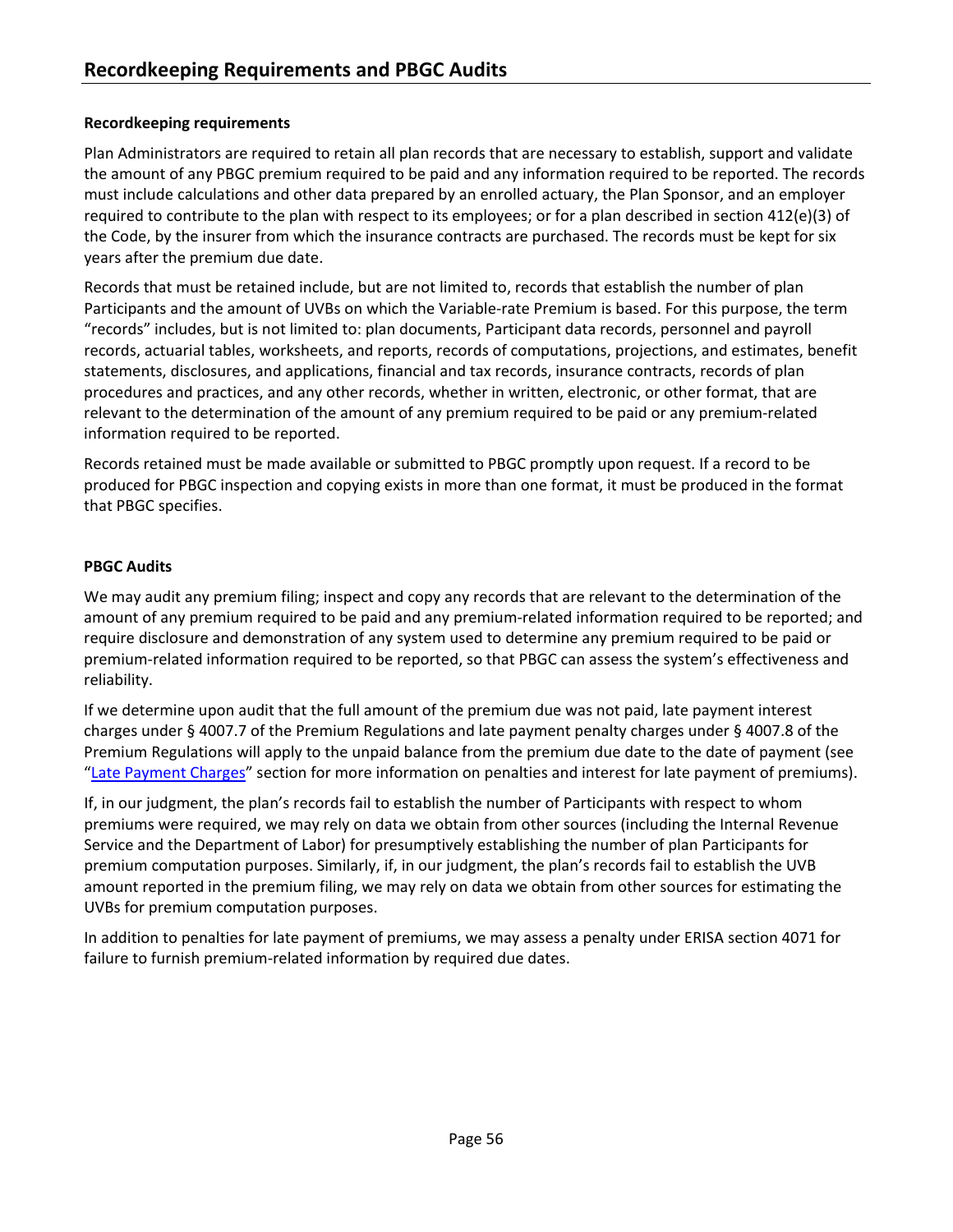# **Appendix 1 – Definitions**

<span id="page-58-0"></span>Definitions for terms shown in capital letters throughout the instructions are shown below. New terms and terms that have been modified from the 2021 instructions are **highlighted in yellow** for emphasis.

#### **"Alternative Premium Funding Target" – see ["Premium Funding Target"](#page-60-0)**

**"Benefit Liabilities"** means all liabilities with respect to employees and their beneficiaries under the plan (within the meaning of Code section 401(a)(2)). Thus, Benefit Liabilities include liabilities for all accrued benefits, whether or not vested. In addition, a plan's Benefit Liabilities include liabilities for ancillary benefits not directly related to retirement benefits, such as disability benefits not in excess of the qualified disability benefit, life insurance benefits payable as a lump sum, incidental death benefits, or current life insurance protection (see Treasury Regulation  $\S$  1.411(a)-7(a)(1)).

"**Code**" means the Internal Revenue Code of 1986, as amended.

**"Comprehensive Premium Filing"** is the term used to describe the premium filing, regardless of whether the filing is the first filing for the plan year, an amended filing, or a reconciliation filing.

"**Consolidation**" means a transaction in which two or more plans transfer all of their assets and liabilities to a New Plan and, as a result, cease to exist (because the Transferor Plans become part of the new Transferee Plan). It differs from a Merger because in a Merger, the Transferee Plan existed before the transaction. In a Consolidation, the Transferee Plan is a New Plan that is created in the Consolidation. Thus, the plan that exists after a Consolidation follows the premium filing rules for New Plans.

<span id="page-58-1"></span>"**Continuation Plan**" means a New Plan resulting from a Consolidation or Spinoff that is not De Minimis.

**"CSEC Plan**" means a cooperative and small-employer charity plan (as defined in section 210(f)(1) of ERISA) that is subject to the alternative funding standards of section 306.

**"De Minimis"** with respect to a Merger or Spinoff means a transaction described as de minimis in regulations under section 414(l) of the Code (for single-employer plans) or in part 4231 of this chapter (for multiemployer plans). With respect to a pre-existing Transferee Plan to which another plan transfers, some, but not all, assets and liabilities, the transaction is considered De Minimis from the perspective of the Transferee Plan if the Spinoff is De Minimis from the perspective of the Transferor Plan.

"**EIN**" means Employer Identification Number. It is always a nine-digit number assigned by the Internal Revenue Service for tax purposes.

"**ERISA**" means the Employee Retirement Income Security Act of 1974, as amended (29 U.S.C. 1001 et seq.).

**"Flat-rate Premium"** means the portion of the premium determined by multiplying the flat premium rate by the number of Participants in the plan on the Participant Count Date.

"**Form 5500 Series**" means Form 5500, Annual Return/Report of Employee Benefit Plan, jointly developed by the Internal Revenue Service, the Department of Labor, and PBGC.

"**Interest Rate Stabilization Rules"** means the rules under which the volatility of certain discount rates used for funding purposes is limited by constraining them within a specified corridor as provided in ERISA 303(h)(2)(C)(iv).

"**Lookback Rule**" means the provision under which the Variable-rate Premium for the Premium Payment Year is determined based on UVBs for the plan year Prior Premium Payment Year instead of the Premium Payment Year.

"**Lookback Year**" means the Prior Premium Payment Year.

"**Lump Sum Window**" means a temporary opportunity to elect a lump sum in lieu of future annuity payments that is offered to individuals meeting specified criteria who would not otherwise be eligible to elect a lump sum.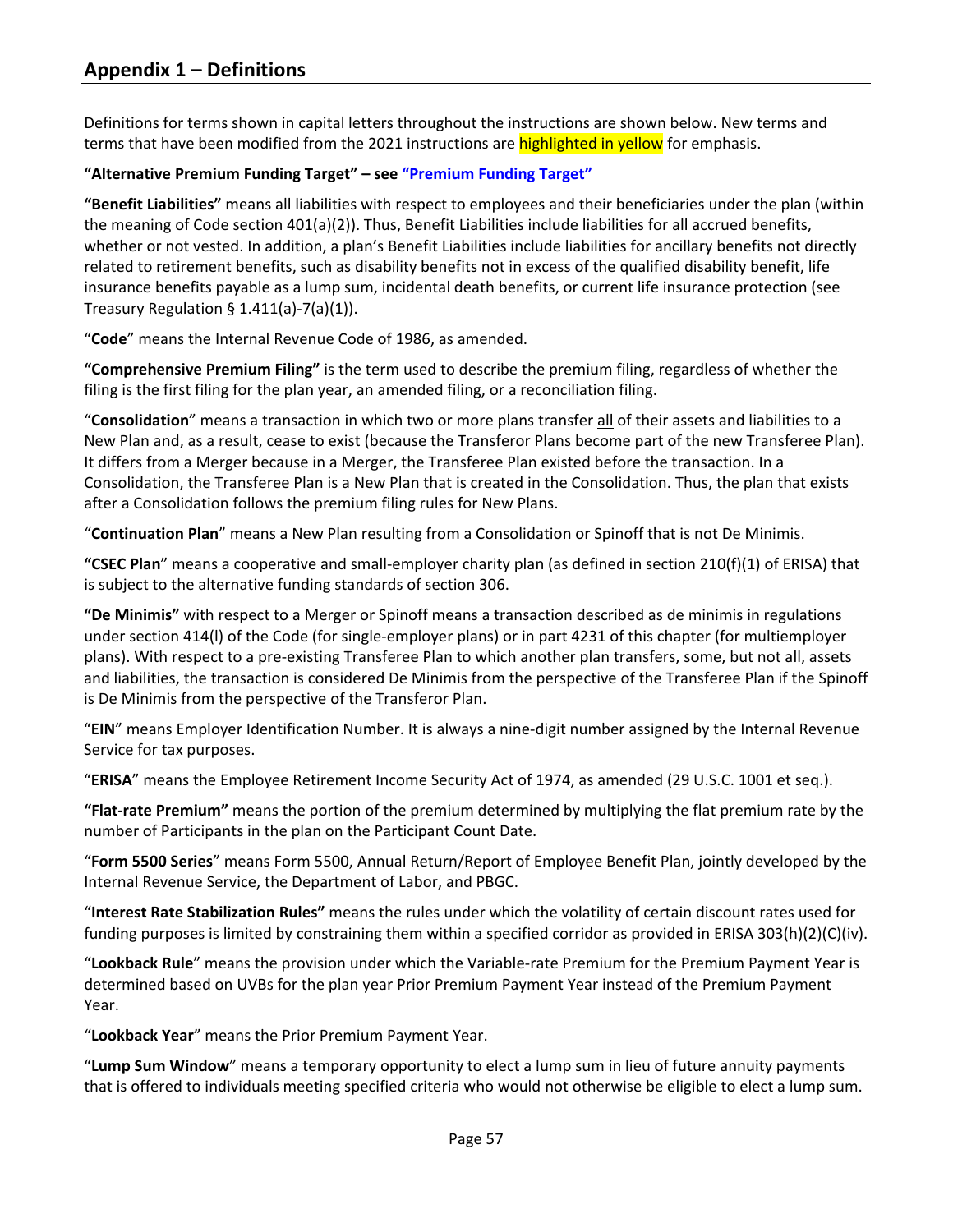"**MAP-21 Cap"** means the per-Participant cap on the Variable-rate Premium as provided in The Moving Ahead for Progress in the 21st Century Act.

"**Merger**" means a transaction in which one or more plans transfer all of their assets and liabilities to an existing plan and, as a result, cease to exist (because the Transferor Plan(s) become part of the Transferee Plan). It differs from a Consolidation because in a Consolidation, the Transferee Plan did not exist before the transaction. In a Merger, the Transferee Plan is an existing plan and follows the rules for preexisting, ongoing plans.

"**Multiemployer Plan**" (subject to the provisions of ERISA sections 3(37)(E) and (G) and 4303, dealing with elections to be treated or not to be treated as a Multiemployer Plan) means a plan:

- to which more than one employer is required to contribute,
- which is maintained pursuant to one or more collective bargaining agreements between one or more employee organizations and more than one employer, and
- which satisfies such other requirements as the Secretary of Labor may prescribe by regulation.

For purposes of determining whether a plan is a Multiemployer Plan or a Single-employer Plan, all trades or businesses (whether or not incorporated) that are under common control are considered to be one employer.

"**Multiple-employer Plan**" means a plan to which more than one employer contributes that is not a Multiemployer Plan.

"**My PAA**" means "My Plan Administration Account," PBGC's electronic premium filing application.

**"New or Newly Covered Plan"** means a plan that is either a New Plan or a Newly Covered Plan. In some cases, the term "New and Newly Covered Plan" is used for the same purpose.

**"New Plan"** means a plan that did not exist before the Premium Payment Year. This includes a plan resulting from a Consolidation or Spinoff. A plan that meets this definition is considered to be a New Plan even if the plan constitutes a successor plan within the meaning of ERISA section 4021(a).

A plan adopted during the Premium Payment Year with an effective date retroactive to a date in the Prior Payment Year is considered a New Plan for the Prior Premium Payment Year, not the Premium Payment Year.

**"Newly Covered Plan"** means a plan that becomes covered by title IV of ERISA during the Premium Payment year and that existed as an uncovered plan immediately before the first date of the Premium Payment Year on which it was a covered plan.

**"Normal Premium Due Date"** means the date premiums are due unless some special situation applies (i.e., a change in plan year, first time filing, or a standard termination). See ["When to File"](#page-6-0) section.

"**Participant"** of a plan means an individual (whether active, inactive, retired, or deceased) with respect to whom the plan has Benefit Liabilities. See ["How to Count Participants"](#page-11-0) section for more information.

**"Participant Count"** means the number of Participants on the Participant Count Date. See ["How to Count](#page-11-0)  [Participants"](#page-11-0) section for more information.

**"Participant Count Date"** means the date on which Participants are counted for purposes of determining the Flat-rate Premium, the MAP-21 Cap on the Variable-rate Premium, whether the plan is a Small Plan, and, if applicable, the Small Employer Cap on the Variable-rate Premium. In general, it is the last day of the Prior Premium Payment Year, but there are some exceptions. See ["How to Count Participants"](#page-11-0) section for more information.

"**Plan Administrator**" means: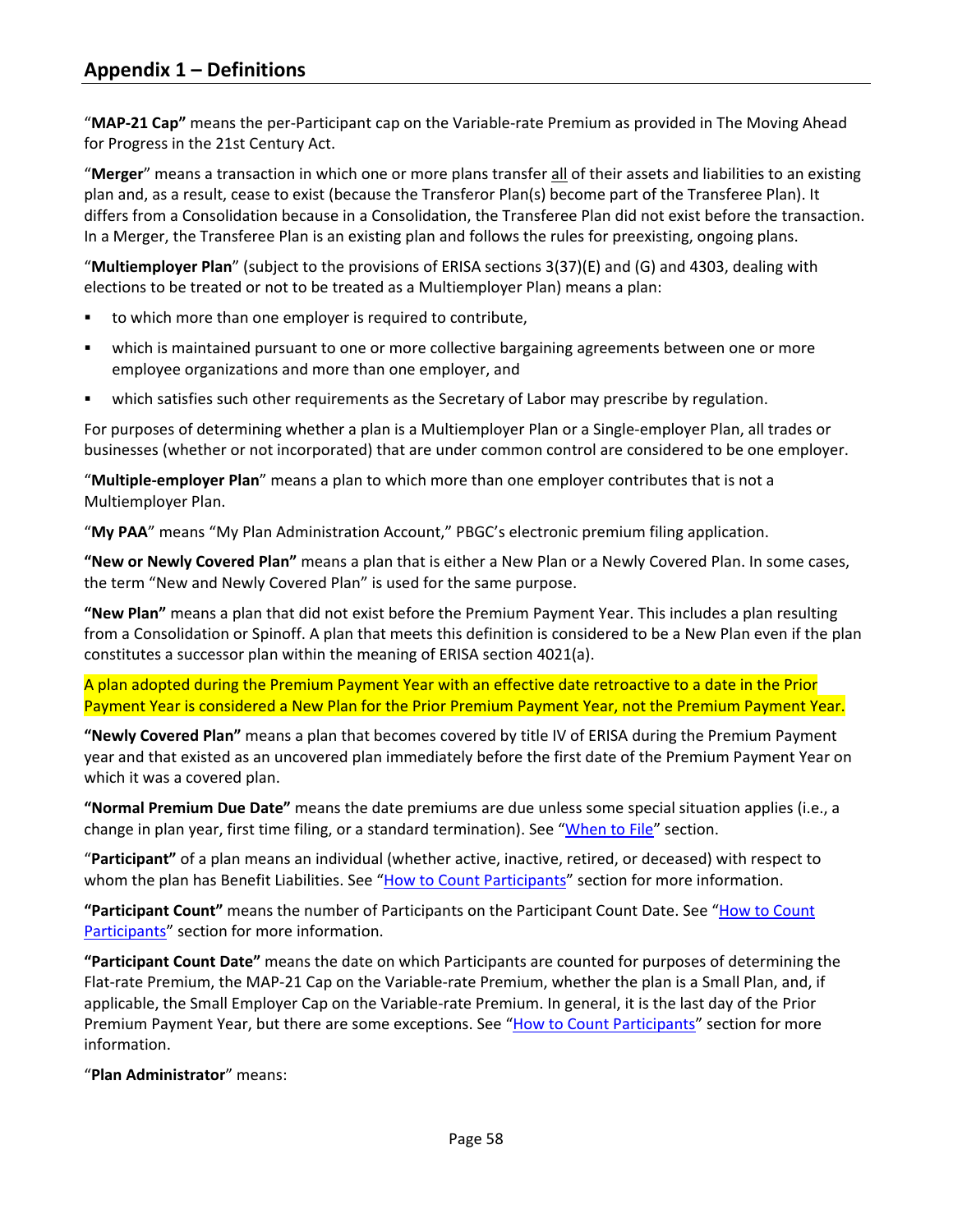- the person specifically so designated by the terms of the instrument under which the plan is operated; or
- if an administrator is not so designated, the Plan Sponsor.

**"Plan Adoption Date"** means the date on which a plan was formally adopted.

"**Plan Sponsor**" is determined as follows:

- For a Single-employer Plan with:
	- one contributing sponsor, the Plan Sponsor is the contributing sponsor;
	- two or more contributing sponsors that are all in a single controlled group, the Plan Sponsor is the parent of the controlled group or, if there is no parent, the largest member of the controlled group (whether or not the parent or largest member is a contributing sponsor);
	- two or more contributing sponsors that are not all in a single controlled group, the Plan Sponsor is determined as follows: first identify the controlled group or contributing sponsor that is not in a controlled group, that has the most Participants in the plan. If you identify a contributing sponsor that is not in a controlled group, the Plan Sponsor is that contributing sponsor. But if you identify a controlled group, then the Plan Sponsor is the parent of that controlled group or, if there is no parent, the largest member of that controlled group (whether or not the parent or largest member is a contributing sponsor).
- For a Multiemployer Plan, the Plan Sponsor is the association, committee, joint board of trustees, or other entity that establishes or maintains the plan.

"**PN**" means Plan Number. This is always a three-digit number. The employer maintaining the plan assigns this number to distinguish among employee benefit plans established or maintained by the same employer. An employer usually starts numbering pension plans at "001" and uses consecutive Plan Numbers for each additional plan. Once a PN is assigned, always use it to identify the same plan. If a plan is terminated, retire the PN — do not use it for another plan.

<span id="page-60-0"></span>**"Premium Funding Target"** is the liability measure used to determine the Variable-rate Premium. This is similar to the funding target that is used to determine the minimum funding requirement except that only vested benefits are taken into account. The discount rates used to determine this amount vary depending on which calculation method is used (standard or alternative):

- **"Standard Premium Funding Target"** means a Premium Funding Target determined using the ERISA section 4006(a)(3)(E)(iv) segment rates.
- **"Alternative Premium Funding Target"** means a Premium Funding Target determined using ERISA section 303 (i.e., funding) discount rates, but without regard to the MAP-21 Stabilization Rules. See ["How to](#page-15-0)  [Determine Unfunded Vested Benefits"](#page-15-0) section for additional information related to the election and use of the Alternative Premium Funding Target.

"**Premium Payment Year**" means the plan year for which the premium is being paid. For example, because this document relates to premium filings for plan years beginning in 2022, all references to Premium Payment Year relate to plan years beginning in 2022.

"**Premium Regulations**" means PBGC's regulations on Premium Rates and Payment of Premiums (29 CFR Parts 4006 and 4007). The premium filing procedures (including the My PAA electronic filing application, paper instructions, and forms) are prescribed under and implement the Premium Regulations.

"**Prior Premium Payment Year**" means the plan year immediately preceding the Premium Payment Year.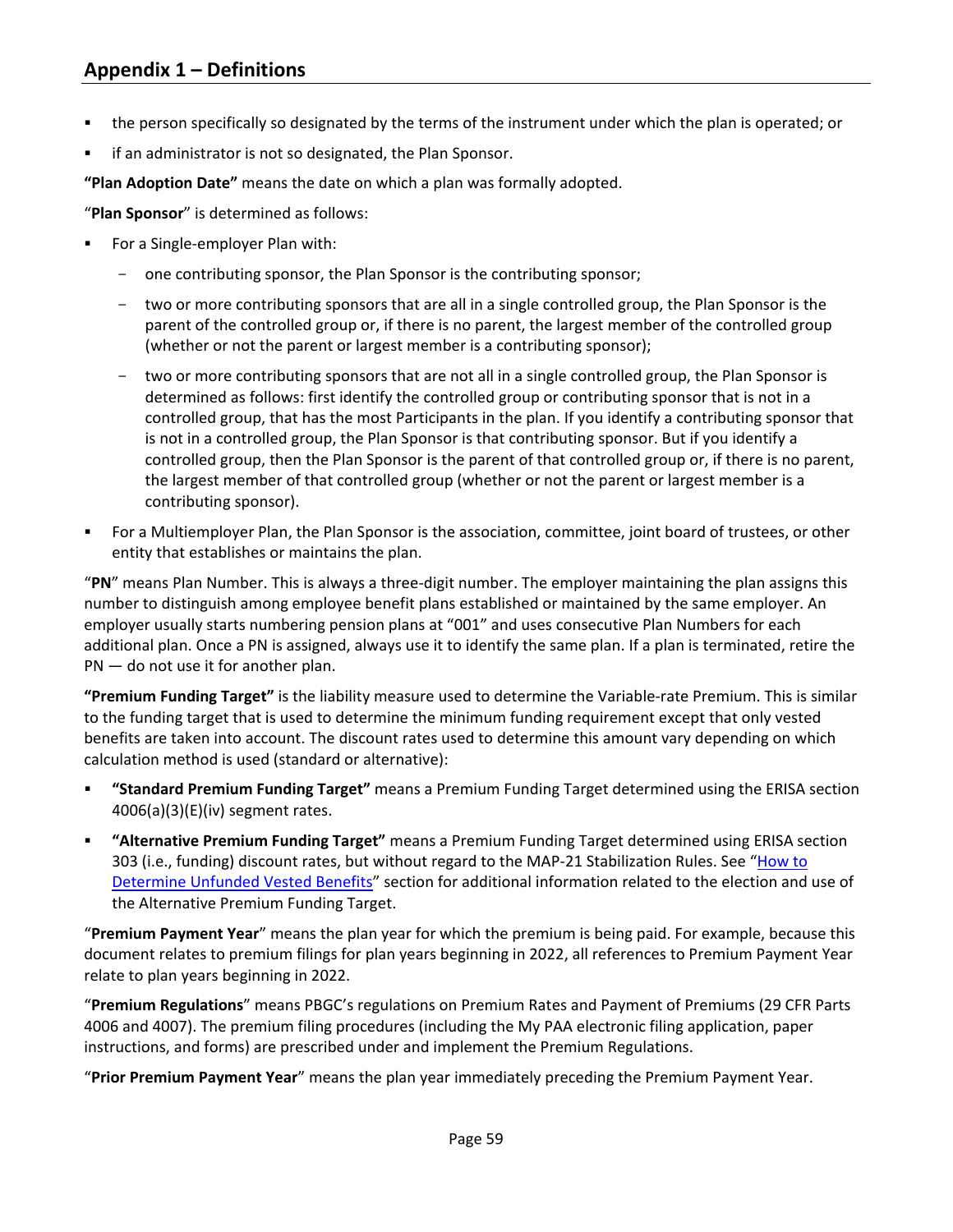"**Schedule SB**" means Schedule SB to the Form 5500 Series.

**"Short Plan Year"** means a plan year of less than 12 full months.

**"Short Coverage Year"** means a plan year in which the plan was not covered by PBGC for a portion of the year.

"**Single-employer Plan**" means any plan that is not a Multiemployer Plan. A Single-employer Plan includes a Multiple-employer Plan. For purposes of determining whether a plan is a Multiemployer Plan or a Singleemployer Plan, all trades or businesses (whether or not incorporated) that are under common control are considered to be one employer.

**"Small-Employer Cap"** means the maximum Variable-rate Premium due for certain plans of small employers, generally employers with 25 or fewer employees. For these plans, the maximum Variable-rate Premium is the lesser of the product of \$5 and the Participant Count squared and the MAP-21 cap.

<span id="page-61-0"></span>**"Small Plan"** means a plan:

- With a Participant Count for the Premium Payment Year of not more than 100, or
- With a funding valuation date for the Premium Payment Year, determined in accordance with ERISA section 303(g)(2), that is not the first day of the Premium Payment Year.

"**Spinoff**" means a transaction in which the Transferor Plan transfers only part of its assets and/or liabilities to the Transferee Plan. The Transferee Plan may be a New Plan that is created in the Spinoff, or it may be a preexisting plan that simply receives part of the assets and/or liabilities of the Transferor Plan.

# **"Standard Premium Funding Target" – se[e "Premium Funding Target"](#page-60-0)**

**"Transferee Plan"** means a plan that receives assets and/or liabilities from another plan in a transfer (e.g., Spinoff, Merger, or Consolidation).

**"Transferor Plan"** means a plan that gives assets and/or liabilities to another plan in a transfer (e.g., Spinoff, Merger, or Consolidation).

**"UVB Valuation Date"** means the date on which UVBs are determined. This date is the plan's funding valuation date determined in accordance with ERISA section 303(g)(2) for:

- In the case of a plan using the Lookback Rule, the Lookback Year, or
- In the case of any other plan, the Premium Payment Year.

**"UVBs"** means unfunded vested benefits, the term used to describe the underfunding measure on which the Variable-rate Premium is based.

**"Variable-rate Premium"** means the portion of the Single-employer premium based on a plan's UVBs.

"**We**" or "**us**" refers to the Pension Benefit Guaranty Corporation.

"**You**" or "**your**" refers to the Plan Administrator.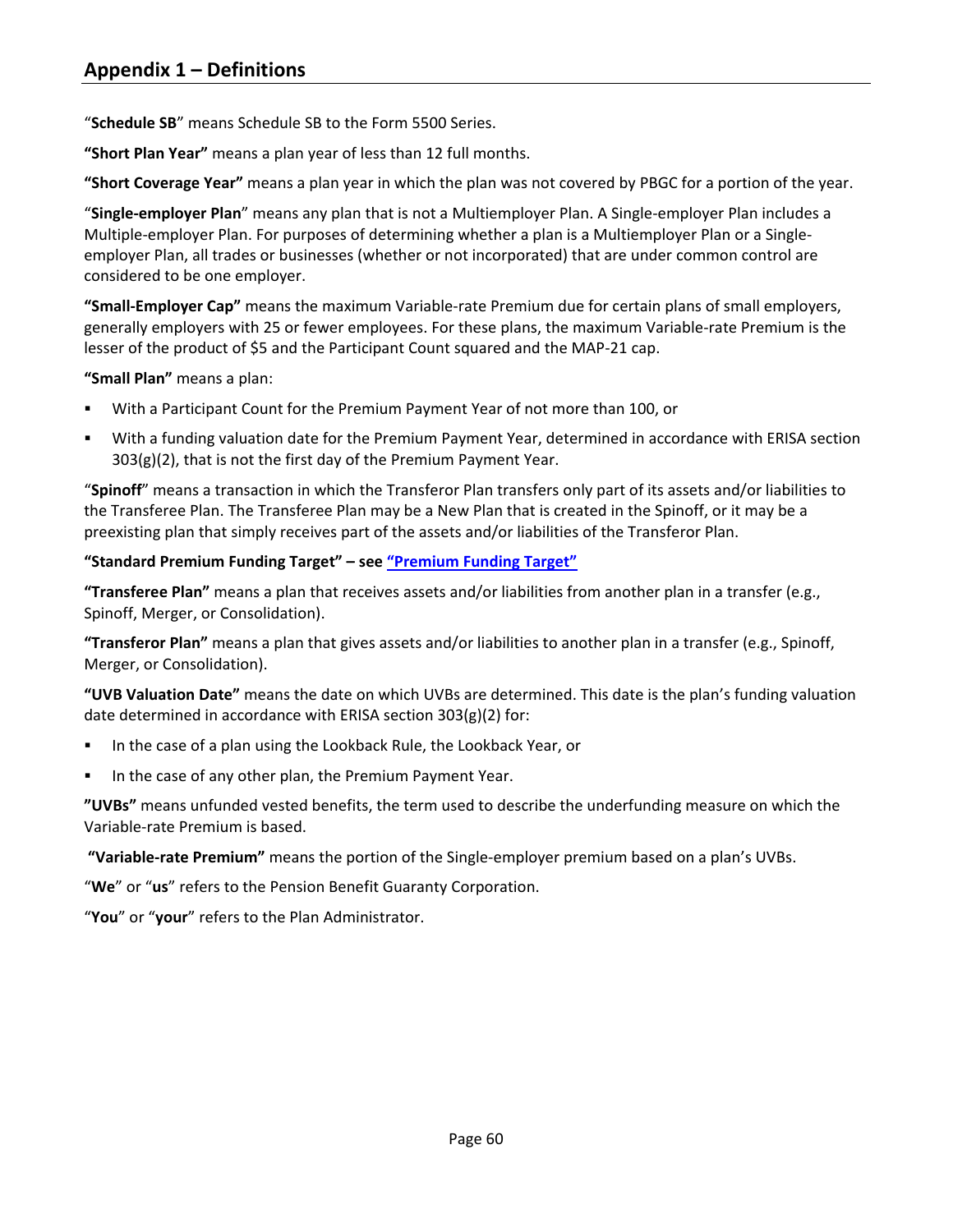- <span id="page-62-0"></span> For premium-related inquiries and requests, including premium filing questions, requests for instructions, address changes, requests for refunds (that are not submitted with premium filings), and requests for penalty waivers, contact our premium customer service center using one of these following options:
	- ─ *Preferred options:*

Utilize the "Ask a Question" tool within My PAA.

- Send electronic inquiry/request via My PAA's "Submit a Request" link available on the Plan Detail page. Submitting the request this way has many benefits (e.g., automatically generated confirmation email, ability to check the status of a requests).

For more information about submitting requests via My PAA, see [PBGC's My PAA online demo web](https://www.pbgc.gov/prac/prem/online-premium-filing-with-my-paa/my-paa-online-demonstrations)  [page.](https://www.pbgc.gov/prac/prem/online-premium-filing-with-my-paa/my-paa-online-demonstrations)

- ─ *Other options:*
	- o Mail or private delivery service: Send to the address for premium correspondence posted on the ["Contact Us for Practitioners"](https://www.pbgc.gov/about/pg/contact/contact-prac) web page.
	- o Call: 1-800-736-2444 or 202-326-4242 and select option 2 (premiums).
	- o E-mail: [premiums@pbgc.gov](mailto:pbgc_premiums@custhelp.com)
- For questions about coverage determinations or plan terminations:
	- ─ Call: 1-800-736-2444 or 202-326-4242 and press "0"
	- E-mail: [standard@pbgc.gov](mailto:standard@pbgc.gov) or [coverage@pbgc.gov](mailto:coverage@pbgc.gov) (which is applicable)
- If you have a complaint about the service you have received or still need assistance after calling our practitioner telephone numbers listed in item 3 (1-800-736-2444 or 202-326-4242), please contact the Problem Resolution Officer (Practitioners):
	- ─ Call: 1-800-736-2444, ext. 4136 or 202-326-4000, ext. 4136
	- ─ E-mail: [practitioner.pro@pbgc.gov](mailto:practitioner.pro@pbgc.gov)
	- ─ Mail or private delivery service: Send to the address for the Problem Resolution Officer posted on the ["Contact Us for Practitioners"](https://www.pbgc.gov/about/pg/contact/contact-prac) web page.
- For questions about our Premium Compliance Evaluation Program:
	- ─ Call: 1-800-736-2444, ext. 6855 or 202-326-4161, ext. 6855
	- ─ E-mail: [pce@pbgc.gov](mailto:pce@pbgc.gov)
- For software developers requesting approval of XML files produced by private-sector software for use in My PAA, follow the submission instructions on the ["Software Developer E-filing Resources for Integrating with](https://www.pbgc.gov/prac/prem/filings/e-filing-resources)  [PBGC"](https://www.pbgc.gov/prac/prem/filings/e-filing-resources) web page.

PBGC's business hours are 8:00 am to 5:00 pm Eastern Time, Monday through Friday, except Federal Holidays.

TTY/TDD users may call the Federal relay service toll-free at 1-800-877-8339 and ask to be connected to any telephone number.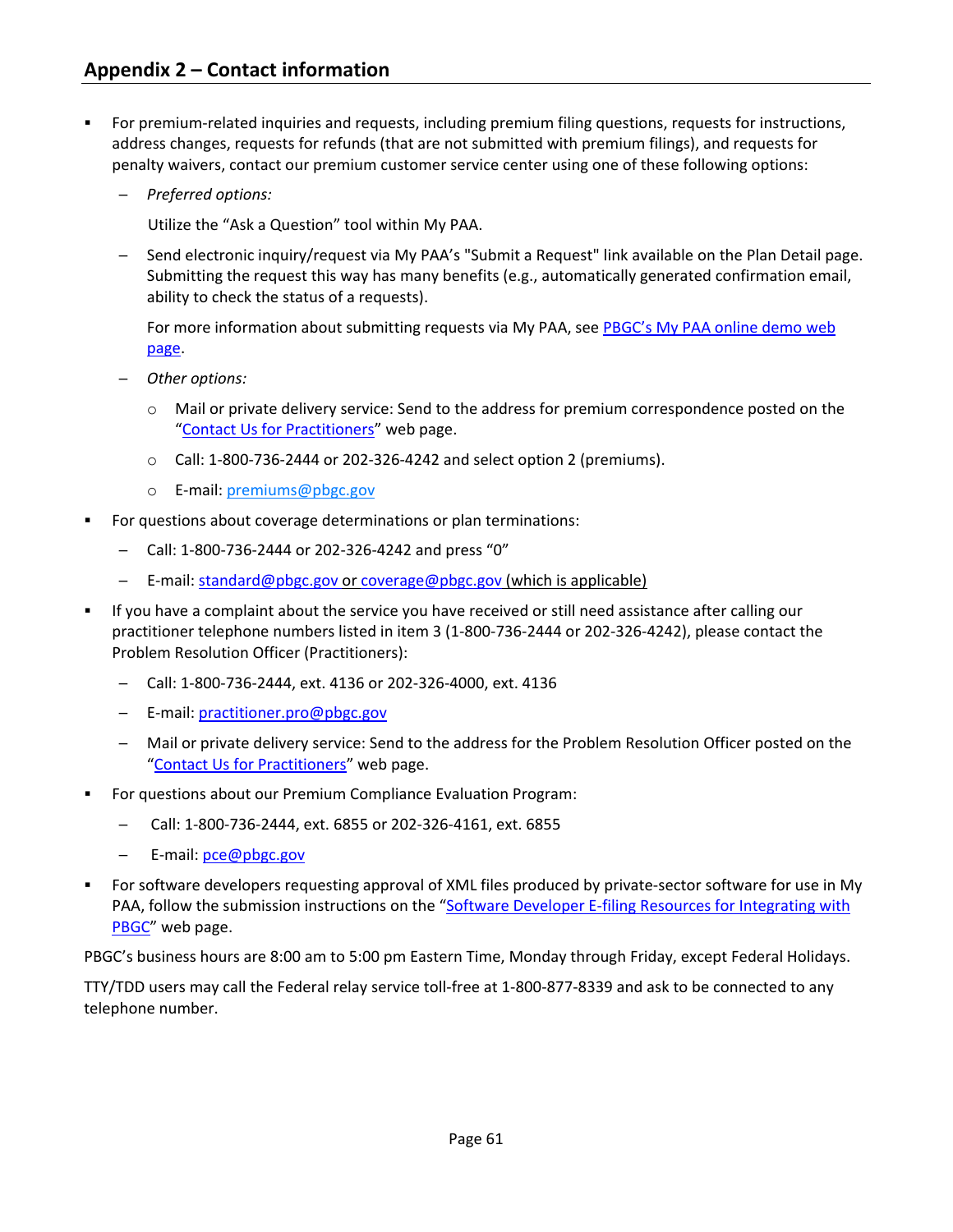# <span id="page-63-0"></span>**Incorrect identifying information**

The Employer Identification Number (EIN) combined with the Plan Number (PN) are used by the IRS, DOL and PBGC as a unique 12-digit number to identify the plan. In addition, PBGC uses the Plan's effective date as an additional confirmation that the premium filing is for a plan that's already in our database (based on previously reported information on Forms 5500 and on premium filings.)

Unless there has been a change to the EIN and/or PN, the EIN and plan number provided on the filing must match what was reported on the most recent premium filing. If there is a new EIN and/or PN, both the EIN and PN from the previous filing must also be reported. The EIN and PN combination may not be the EIN and PN that were previously used to identify a different plan.

If we receive a filing for a plan that doesn't indicate that it's a New Plan and we are unable to match the plan to one that's already in our database, we will be unable to perform further validations and will send an error notice accordingly.

# **Sending Payment without Properly Identifying Plan**

We often receive premium payments that do not contain sufficient information to identify the plan and thus, we cannot credit the payment to the plan's premium account. When we receive a Comprehensive Premium Filing indicating the amount owed, but no payment is credited to the account, we send an invoice for the premium, including late payment charges. This can be avoided by ensuring that the following information be included with all premium payments:

- $EIN$
- · Plan number
- **Plan year Commencing Date (PYC)**
- My PAA Filing ID (for premium payments)

PBGC premium payments will automatically be credited to the premium account if the identifying information noted above is included with the payment.

The best way to avoid issues with your premium payment is to submit the payment via PBGC's online filing website, My PAA (https://mypaa.pbgc.gov) or [www.pay.gov](http://www.pay.gov/) and ensure you enter the correct information into the on-line voucher.

We continue to see much higher error rates when processing external ACH and Fedwire payments as the information received for each differs based on the bank which initiates the transaction.

We encourage you to review our ["Premium Filing"](https://www.pbgc.gov/prac/prem/premium-filing-payment-and-instructions) web page each year before sending payment.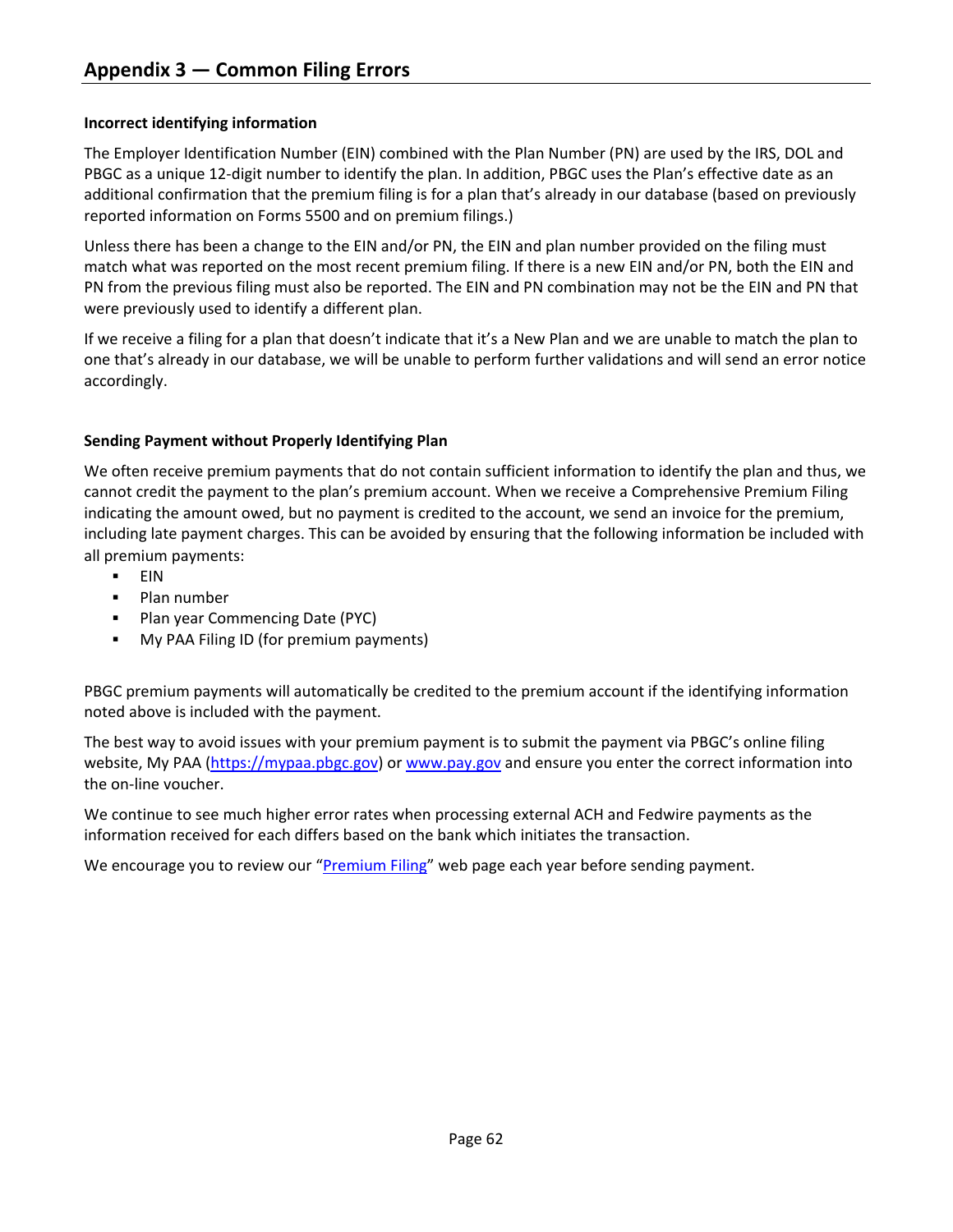# **Lookback Rule inconsistencies (Small Plans only)**

Variable-rate Premiums for Small Plans are based on UVBs for the prior plan year unless:

- The plan opted out of the Lookback Rule in 2014, or if later, the first year the plan was required to report Unfunded Vested Benefits.
- PBGC approved a request to opt out of the Lookback after 2014.

See ["How to Determine Unfunded Vested Benefits"](#page-15-0) for details.

PBGC reviews all small plan filings to ensure that plans that didn't opt out are, in fact, using the Lookback Rule and vice versa. PBGC uses the reported UVB Valuation Date to determine whether the Lookback Rule is used. For example, if a calendar year plan reports 12/31/2021 as the UVB Valuation Date in the Comprehensive Premium Filing for the 2022 plan year, PBGC assumes the plan (1) has a year-end valuation date and (2) is using the Lookback Rule for purposes of determining its 2022 Variable-rate Premium.

- If our records indicate the plan opted out of using the Lookback Rule in an earlier year, an error letter will be sent.
- **If our records indicate that the plan was supposed to using the Lookback rule, PBGC will review the** discount rates reported to have been used to determine the Premium Funding Target to confirm that those rates are acceptable options for a plan using the Lookback Rule. If that is not the case, an error letter will be sent.

Similarly, if a calendar year plan reports 1/1/2022 as the UVB Valuation Date in the Comprehensive Premium Filing for the 2022 plan year, PBGC assumes the plan (1) has a beginning of year valuation date and (2) is not using the Lookback Rule for purposes of determining its 2022 Variable-rate Premium.

- If our records indicate the plan did not opt out of using the Lookback Rule in an earlier year, an error letter will be sent.
- If our records indicate that the plan was not supposed to use the Lookback rule, PBGC will review the discount rates reported to have been used to determine the Premium Funding Target to confirm that those rates are acceptable options for a plan that is not using the Lookback Rule. If that is not the case, an error letter will be sent.

See ["How to Determine Unfunded Vested Benefits"](#page-15-0) section for more information.

# **Required explanation for certain amended filings**

In most cases, if an amended filing shows a lower premium than the amount that was originally reported, you must provide an explanation of the specific circumstances or events that caused the change. PBGC has found that, in many instances, the explanation does not adequately explain the reason for the change. For example, "error corrected" or "premium funding target recalculated" does not suffice.

If the explanation provided is not sufficient, PBGC will contact the Plan Administrator for more details. If a refund was requested, this will slow down the timing of the refund significantly.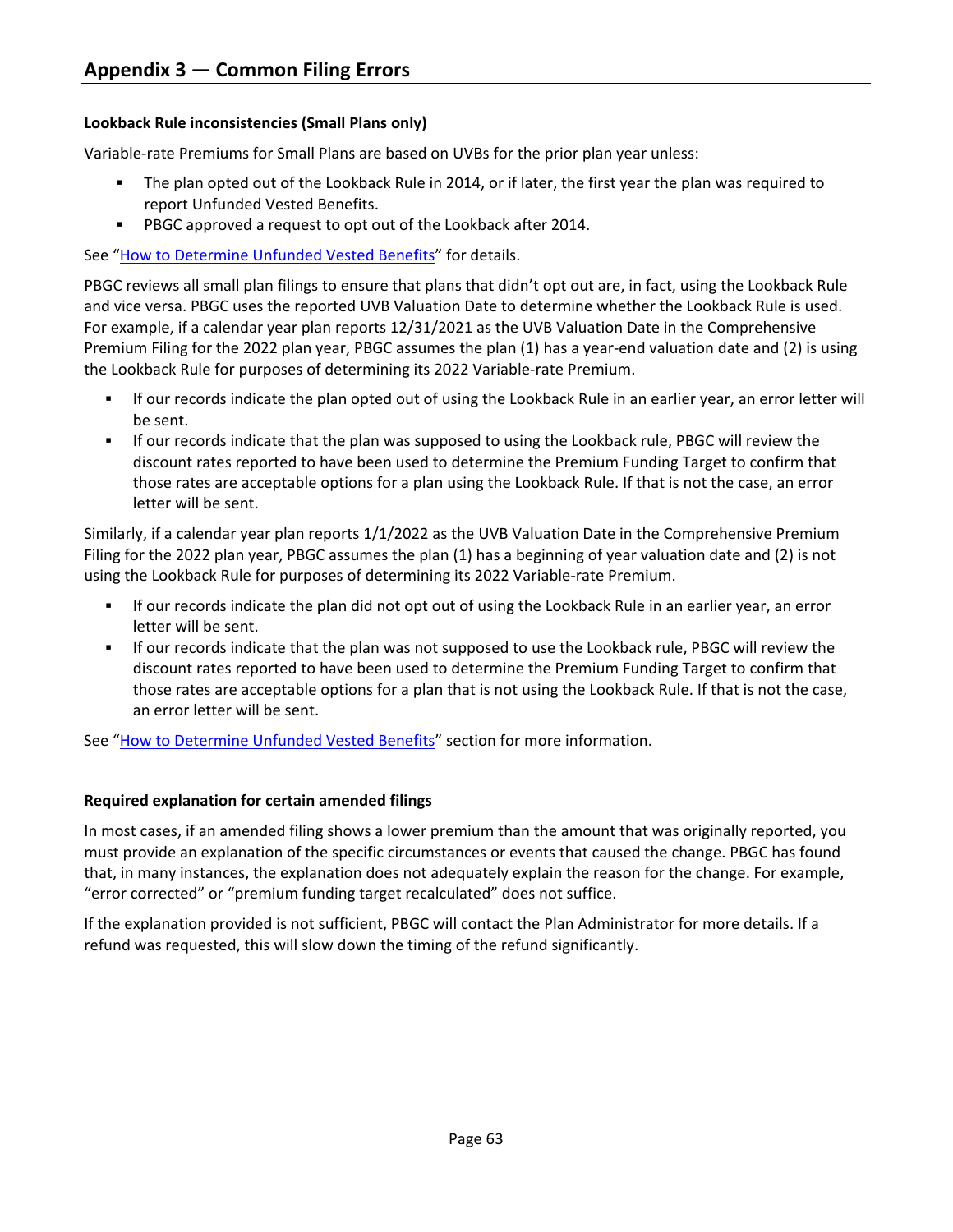# **Reporting incorrect "Plan Year" information for final Short Plan Year**

As explained in the "Short Plan Years" part of the ["Who Must File"](#page-4-0) section, in some cases, plans qualify to pay a prorated premium for a Short Plan Year. Plans eligible for prorating report:

- The beginning and end of the Short Plan Year,
- The number of months in the Short Plan Year, and
- The prorated premium owed.

See lines 4b and 8 on the illustrative form in the ["Data to be Submitted"](#page-32-0) section.

PBGC has found several instances where this information is inconsistent. For example, we have received filings that indicate the plan year begins on January 1 and ends on December 31, 2018, but also that the premium was prorated because there are 10 months in the Short Plan Year. Such inconsistencies may trigger unnecessary inquiries and/or invoices.

Reminder – Premiums are not prorated for Short Plan Years created as the result of a mid-year Merger or Consolidation.

# **Disregarding warning messages during submission process**

My PAA checks for errors and inconsistencies and provides warning messages where either is found to give practitioners a chance to resolve the issue right away. Warning messages about the discounts rates used to determine the Premium Funding Target are, by far, the most prevalent, and the most frequently overlooked.

If the wrong discount rates are used to determine the Premium Funding Target, the filing will need to be amended and, if using the correct rates results in a higher Variable-rate Premium, late payment charges may be incurred.

In most cases where a discount rate warning is triggered, it is because the wrong month's discount rates are used, the wrong type of rates are used (e.g., using 24-month average segments rates instead of spot segment rates to determine the Standard Premium Funding Target, or vice versa). With respect to small plans that use the Lookback Rule to determine UVBs, a common mistake is to use the discount rates that would be used if the plan wasn't using the Lookback Rule (i.e., rates for the Premium Payment Year instead of for the Prior Premium Payment Year).

In some cases, it turns out the correct rates were used, but a warning message is triggered because of a data entry/transposition error.

These errors and inconsistencies can (and should be) corrected before submitting your filing. If that doesn't happen, once the filing is processed, PBGC will send an initial determination letter (IDL) to the plan administrator alerting them to the issue and instructing them to amend the filing to resolve the inconsistency.

PBGC encourages practitioners to resolve these issues before the filing is submitted to avoid the IDL process entirely.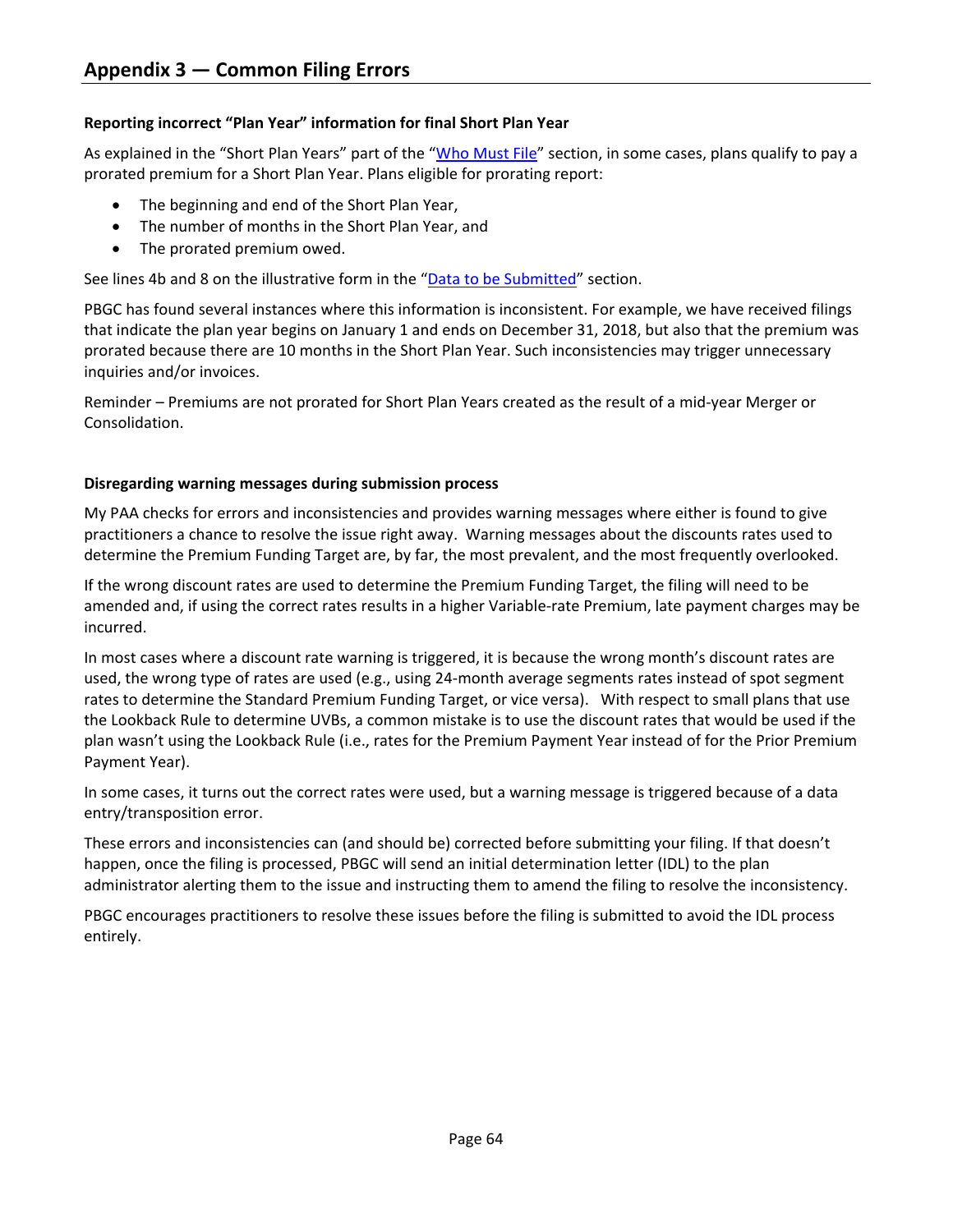<span id="page-66-0"></span>The appendix overrides the general instructions and provides alternate definitions for certain terms for CSEC Plans. For CSEC Plans:

- "Standard Premium Funding Target" or "Premium Funding Target" means the present value of vested benefits) is determined using the plan's funding assumptions (e.g., the plan's selected discount rate and mortality table) as provided in section 306(j)(5)(C) of ERISA.
- **EXEC plans cannot elect to use the Alternative Premium Funding Target instead of the Standard** Premium Funding Target.
- UVB Valuation Date means valuation date per ERISA 306(c)(8)(b)(i) w/o regard to (b)(ii).

All other rules related to the determination of Unfunded Vested Benefits apply to CSEC Plans. This includes the determination of assets on the UVB Valuation Date, including whether and how to include contributions for the prior plan year made during the 8½ month period after the plan year ends.